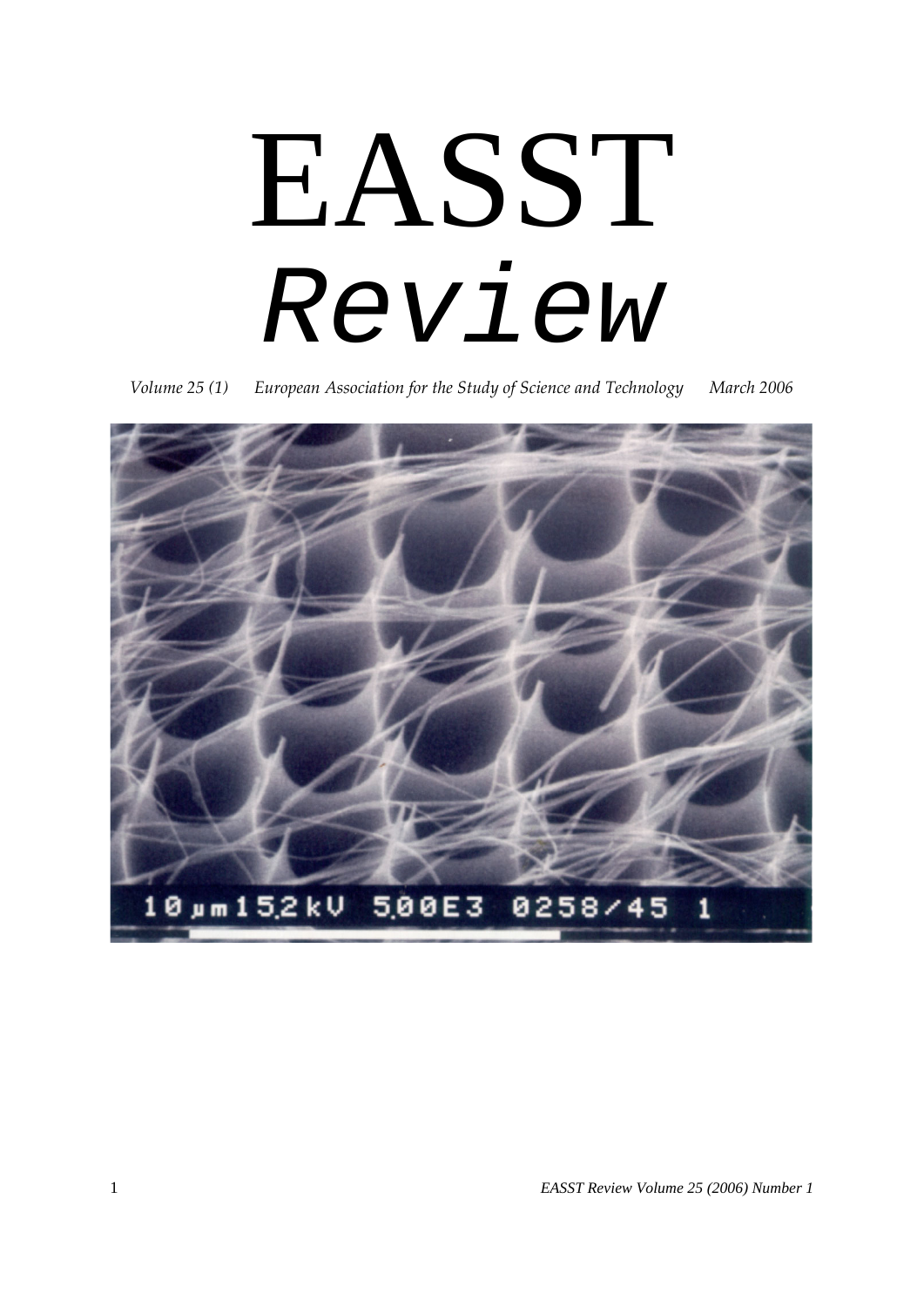*Editor: Chunglin Kwa Deputy Editor: Richard Rogers Tel: 31 20 5256593 (Kwa) 31 20 525 3352 (Rogers) email:c.l. kwa@uva.nl rogers@hum.uva.nl Membership queries: admin@easst.net*

### *EASST Review on the Web: http://www.easst.net*

*Contributing Editors: Andrew Jamison (University of Aalborg) Janet Rachel Low (London) Harald Rohracher (Graz) Gerald Wagner (Berlin) Paul Wouters (University of Amsterdam)*

*Council of the European Association for the Study of Science and Technology:*

*Christine Hine, President (University of Surrey) (Christine.Hine@btinternet.com) Nik Brown (University of York, UK) Rainer Grundmann (Anston University, UK) Claire Marris (National Institute for Agronomic Research, France) Jessica Mesman (University of Maastricht) Ann Rudinow Sætnan (Norwegian University for Science and Technology) Fred Steward (Brunel University, UK) Niki Vermeulen, student member (University of Maastricht) Ragna Zeiss (Free University, Amsterdam) Bruno Latour (President of the Society for Social Studies of Science, ex-officio)*

### *EASST's Institutional Members:*

*Academy of Finland Ecole des Mines, Paris Europäische Akademie, Bad Neuenahr-Ahrweiler Inter-University Research Center for Technology,Work and Culture, Graz James Martin Institute, University of Oxford Linköping University Norwegian Institute for Studies in Research of Higher Education Maison des Sciences de l'Homme, Paris Science Museum, London*

*University of Bielefeld University of Edinburgh University of Gothenburg University of Maastricht University of Manchester University of Surrey University of Sussex University of York VTT Group for Technology Studies, Finland Wellcome Trust*

*EASST Review (ISSN 1384-5160) is published quarterly, in March, June, September and December. The Association's journal was called the EASST Newsletter through 1994.*

*Subscription: Individual membership fee: EUR 34,US\$ 30 annual. Reduced two- and three-year membership available. Students and citizens of East European countries pay reduced rates on applicaton EUR 20. Library rate is EUR 34. Please note that subscriptions can also be made through the EASST website.*

### *Member benefits*

*Travel stipends for Ph.D. students, young scholars and researchers from developing countries are available. Reduced subscriptions to a number of journals are available through arrangements between EASST and several publishers. (For details on the benefits, see the EASST website.)*

#### *EASST's Past Presidents:*

*Sally Wyatt, 2000-2004; Rob Hagendijk, 1997- 2000; Aant Elzinga, 1991-1997; Stuart Blume, 1987-1991; John Ziman, 1983-1986;Peter Weingart, 1982.*

*EASST Review's Past Editors Arie Rip, 1982-1991;Georg Kamphausen, 1982.*

### Erratum:

Lotte Asveld (in the EASST Review 24, no. 2/3, is not at the Free University but at Delft University of Technology.

*frontpage illustration:Silicon nanowires (Photo: Philips). Nanotechnology was discussed as a case in the symposium on path dependency reported in this issue.*

2 *EASST Review Volume 25 (2006) Number 1*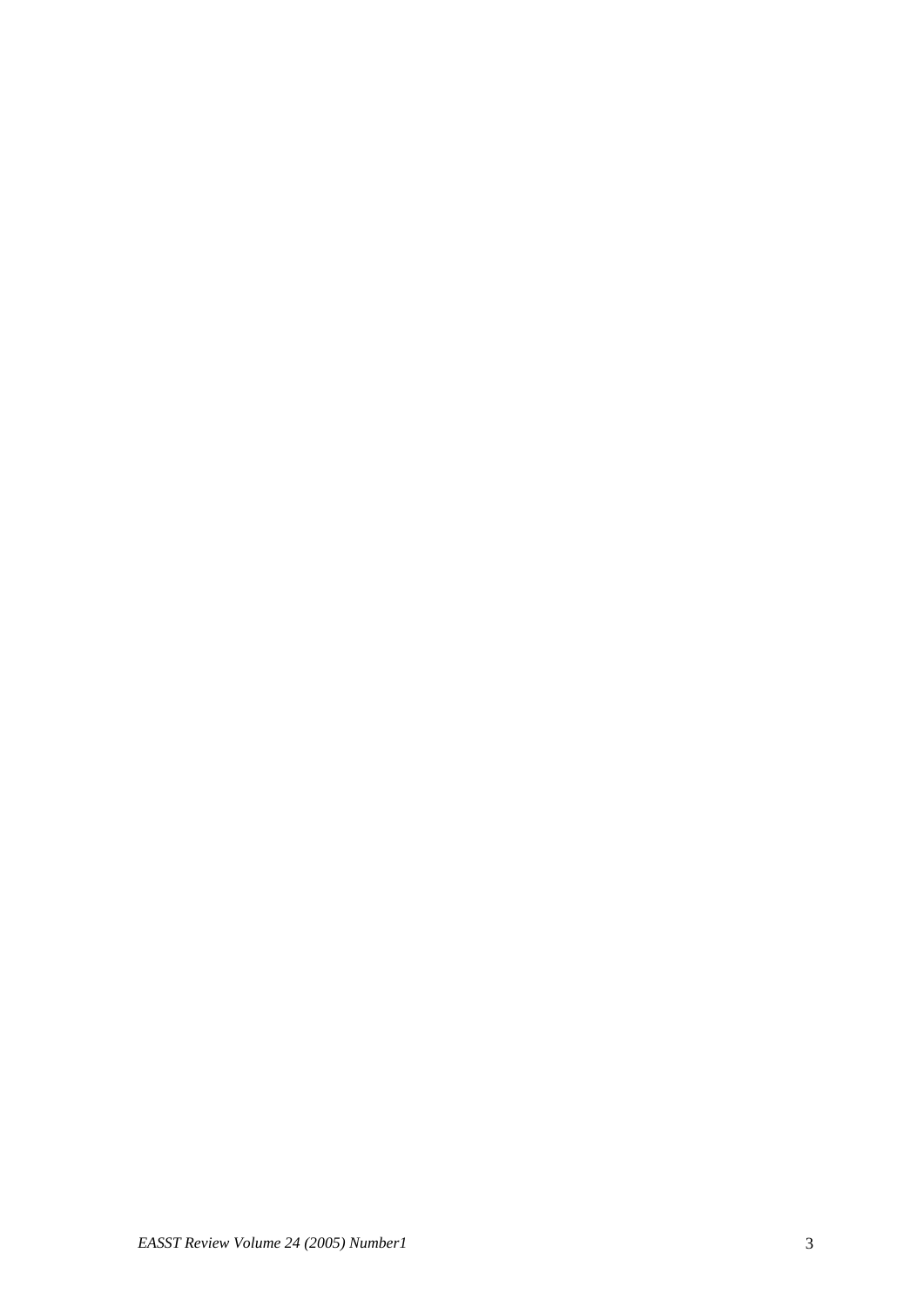# Middle-Range Theories in Science and Technology Studies

# by Sally Wyatt

**Report of a workshop at the University of Amsterdam, 27-29 April 2005, organised by Brian Balmer, University College London, & Sally Wyatt, University of Amsterdam**

This workshop grew, in part, from recognising a number of shared concerns that both of us felt when reading student work in Science and Technology Studies, and from talking with colleagues who shared similar experiences. Even the best student writing could provoke such uncharitable thoughts as: What is this a case study of? What does it add to our understanding of different concepts? How does it contribute to discussions of anything outside the case study? How can the student think it reasonable to use concepts from completely different normative and epistemological traditions in the same case study? There seemed to be some missing middle ground, something that would add up to more than 'not just another case study'. Going beyond such frustrations, we began to wonder if these problems were arising because of the ways in which STS is presented in the literature and in teaching. Fixing the blame on ourselves, we asked, how, given the state of the academic field, would students know to do anything differently?

 In Amsterdam in April 2005, 24 academics came together for three days aiming to discuss the role of middle-range theories in Science and Technology Studies. The majority of participants were based in British or Dutch institutions, though not all of these people are British or Dutch. Eleven of the 24 participants were women (though all of the professors present were men). All were white. Younger scholars were well represented: three current PhD students; three people who have received their PhDs within the past 12 months and a further three who have received their PhDs within the past 2-3 years. Our original invitation to participants included the following paragraphs:

*Within STS there are a few 'grand theories' such as ANT and SCOT. STS scholars have also put* 

*forward various programmatic statements, such as the Strong Programme and more recently the 'Third Wave' of science studies. In contrast, numerous detailed empirical studies exist which add to our understanding of particular concerns but may not, or are not intended to, generalise beyond their substantive areas of concern. Studies can often appear to trade-off abstraction and generalisation with the demands of remaining faithful to the complexity of their empirical material. While this may or may not be a necessary or desirable feature of STS, it is usually not explicitly discussed as a choice. Our aim is to make this gap, between the empirical richness of individual studies and the development of middle-range theory, the topic of focused and critical workshop discussion.*

*We are seeking four types of contribution in the form of a paper for circulation prior to the meeting.*

- *Whether or not we need 'middle-range theory' or other ways of bridging between focused studies and 'grand theories'*
- *Contributions which use on-going empirical research to reflect upon these 'middle-range' issues*
- *Contributions which focus on the problems of operationalising 'grand' STS theories*
- *Contributions which focus on ways of developing the skills of presenting such material.*

Looking back at the invitation, during and after the workshop, it included two implicit assumptions that could be interrogated further. The first, echoing Robert Merton, is that we wanted to raise the question of whether or not STS should be more engaged with producing theories of the middle range in order to avoid the mistakes Merton associated with sociology. In *Social Theory and Social Structures*, Merton argued for 'theories that lie between the minor but necessary working hypotheses that evolve in abundance during day-to-day research and the all-inclusive systematic efforts to develop a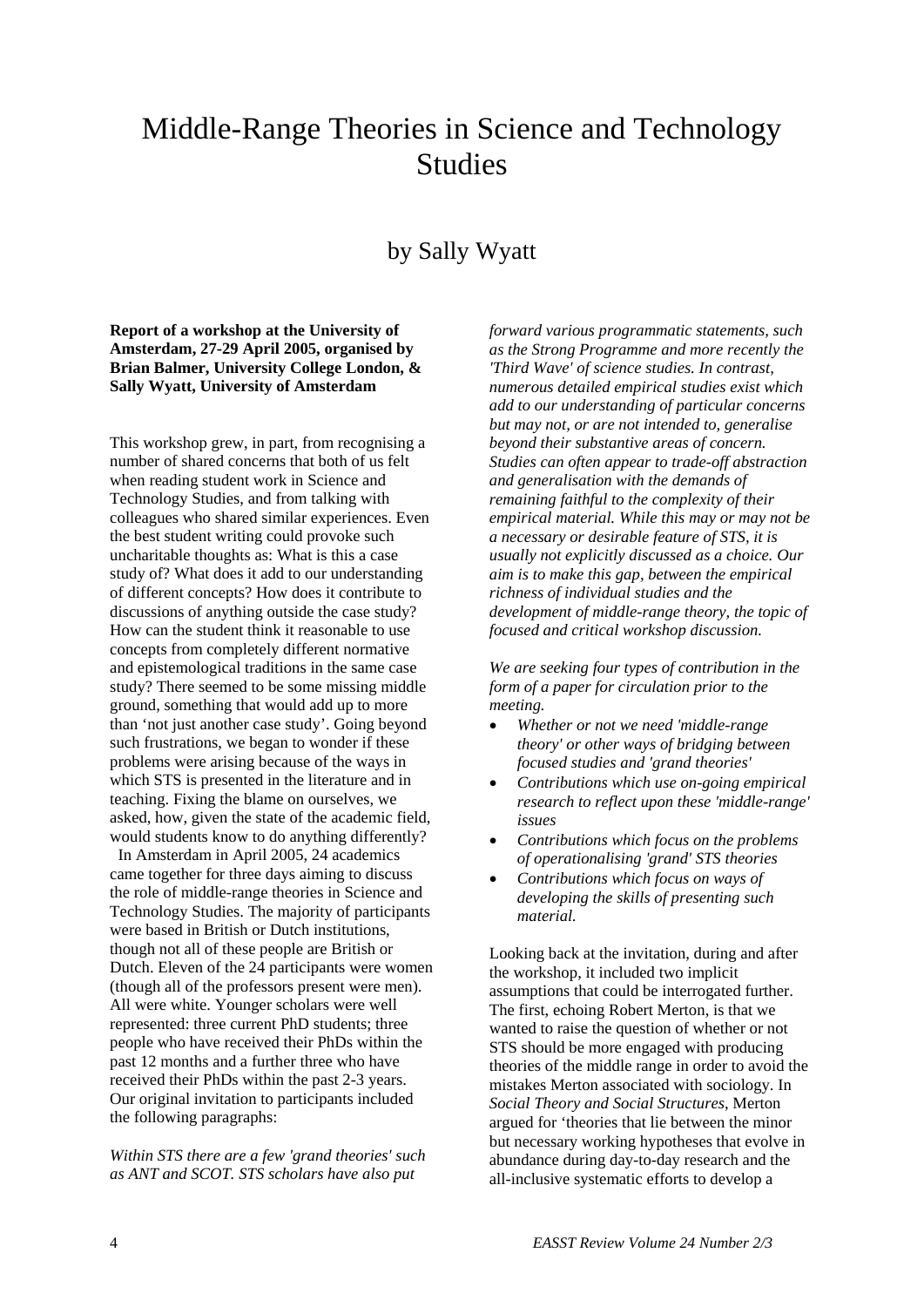unified theory that will explain all the observed uniformities of social behaviour, social organisation and social change' (Merton, 1968: 39). According to Merton, failure to develop middle range theory prevented sociology from maturing as a science – a direction, needless to say, STS scholars would be sceptical of following. Of more contemporary relevance, for Merton the failure to develop such theories, by focusing instead on the production of descriptions or the production of theories of everything, meant that sociology was unable to engage with wider audiences for its work. For Merton, middle-range theory meant engaging with reality, albeit a limited aspect of it; producing theoretical accounts that engaged with that reality which themselves could be used to communicate with others, whether policy-makers or scholars from other disciplines; and providing ideas for future work. In the words of today, Merton was concerned with issues of accountability and engagement, and it remains an important consideration whether theories of the middle range would facilitate different sorts of engagement for STS.

 The second assumption is that our invitation, also following Merton, conceptualised the middle as the space between the theoretical imagination and the richly empirical textures of lived experience. One of the main areas of discussion during the workshop was precisely about how limited this second assumption was, that the middle is much more complicated.

 Indeed, as the assumptions in our original invitation were dissected and challenged in the workshop papers and discussions, the topic of 'middle-range theory in STS' proved to be a fruitful one for considering the state of STS and theorising more generally. Our formulation of the problem was not shared by everyone, with some participants suggesting that even by thinking about the middle we were in fact reinforcing the divide between the micro and the macro (Woolgar). But, the spirit was correct in suggesting that STS needs something to avert the dangers of repeating ourselves, of losing our critical – some argued anarchic and mischiefmaking – edge.

 Although the workshop group was small, there were nevertheless too many voices and perspectives aired over the three days to even suggest that we could offer a definitive statement about the middle-range. Some participants were cautious of speaking on behalf of a homogenised entity called 'STS', and most, if not all, recognised that a diverse range of positions on the significance of the 'middle' was inevitable.

Our aim, in this brief report, is to provide some flavour of the discussions, organised around a series of questions that were revisited over the course of the workshop, and which we, the organisers, have identitfied as the most interesting/productive currents of debate.

### *What or where is the middle range?*

Our discussions ranged between thinking of the middle range as an adjective, as in middle-range theory, as a noun or place and as a verb or process. When middle-range is used as an adjective, it is closest to Merton's conception, the moving between theory and data (Morris & Balmer; Geels). When middle range is used as a noun or as a place it becomes liminal: the place between theories, between audiences, between levels. Discussion touched on whether this middle range place is an (empty) space/gap between case studies and theory, or the grey area where the two already meet and mix but which is not properly interrogated? Can we think of the middle as a location of shared concerns? (Rappert) Alternatively, when 'to middle range' is used as a verb (Brown), it becomes a process or performance, middling but not muddling. Then middle ranging is a way of making connections across time, discipline, community and place. All three of these ways of thinking about the middle range do have some sense of movement, and it is that capacity for moving, travelling or resonating that seemed, to many at the workshop, most important.

*What do we want [theories in] STS to do?*  For logical positivists, theories are the most concise summaries of as many empirical facts as possible. Workshop participants articulated a number of very different ideas about theories and their utility (Rip). Theories can be explanations or interpretations; they are sets of related concepts; they can be used 'to shoot holes in essentialisms'. In STS, some of the things we call theories, such as SCOT and ANT may, some argued, actually be better understood as methodologies or ontologies. Theories can be communication devices, namely abstractions or generalisations which can help us to convey our ideas to policy makers (and other non-academic groups), to students, between different academic communities, or between STS scholars studying different objects. In turn, this latter version of theory opened up questions about how to theorise audiences within and beyond STS.

*Does opening up the middle open up new questions, new methods?*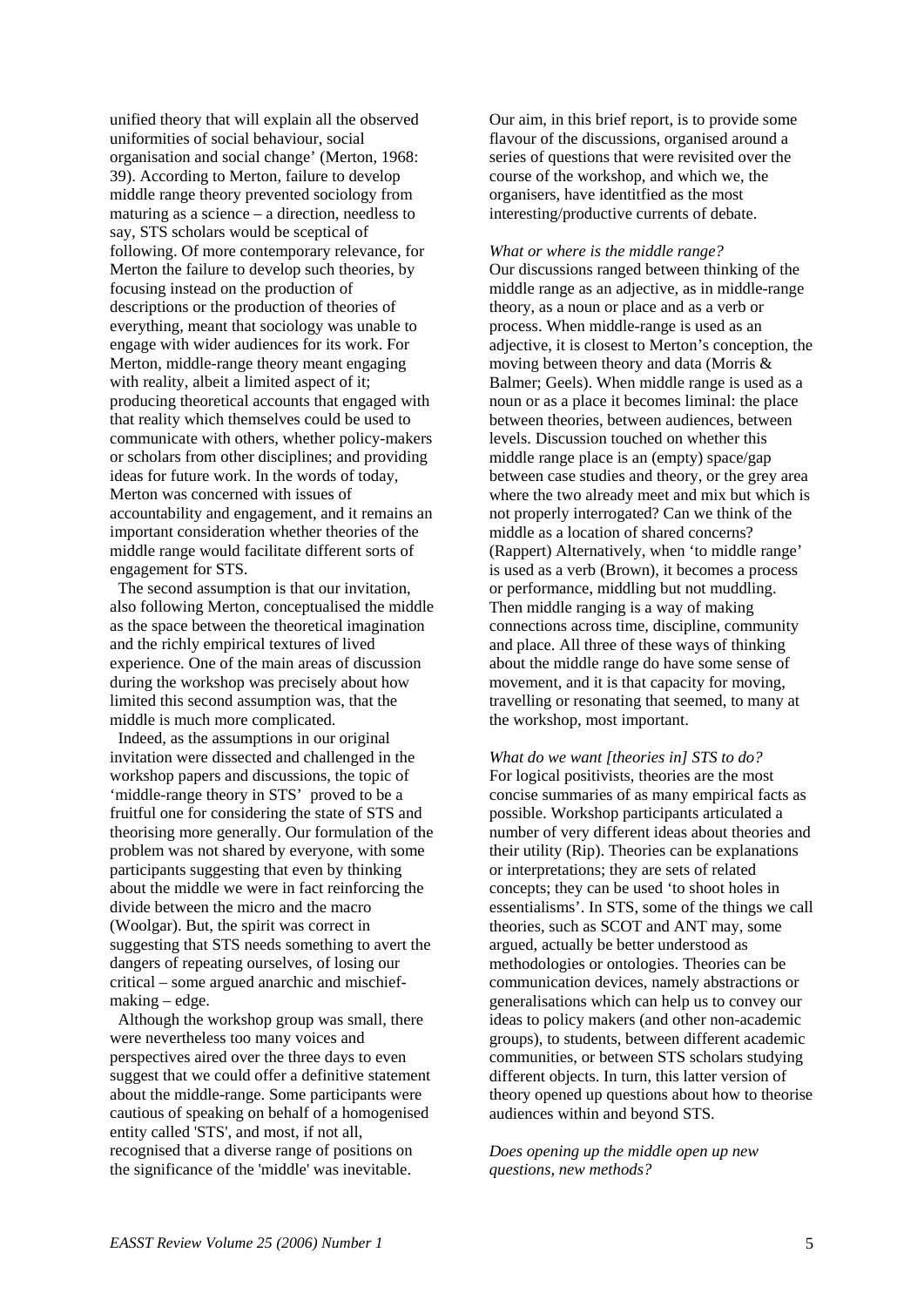Again, discussion ranged widely around this topic over the course of the workshop. Are (ethnographic) case studies the only way to do STS research? Is there not a danger that case studies in STS carry a hidden commitment to realism? (Brown) What is the basis for the constant moral pressure to relate "micro" level work to the "bigger picture"? Is there, on the other hand, sometimes a zealousness associated with doing micro-level, case study work? If so, is this because the micro is seen as more 'real', more 'authentic'? Does standardisation of methods lead to less interesting theorising? Are methods within STS already too standardised (in the form of case studies) or would middle ranging itself lead to standardisation? (Zeiss & Hope) Within STS we are very good at opening up the methods of others but perhaps less good at doing it for ourselves. Some of the papers in the workshop directly countered this tendency by exploring the links between 'middle-range' and method (Geels), thinking through practices such as: multi-sited ethnography (Hine); memory work (Berg); distinguishing for methodological purposes between action (to be analysed) and scenery (to be black-boxed) (Collins): 'exnovating' data (Mesman); and the analysis of temporality (Beaulieu, Scharnhorst & Wouters).

*Why would we want a middle-range sensibility?* A fourth theme that was discussed from the outset was the very desirability of anything in the middle. After all, why would we want, if not a middle-range theory, at least a middle-range sensibility? Would it facilitate legitimation within the academy, would it enable inter- and trans-disciplinarity? Would it allow STS concepts to travel? Or, as posed by some participants, would having a middle help STS to be at the centre of sociology (or other STS 'parent' disciplines) (Yearley), of adjunct disciplines (such as political science or policy studies), or of policy-making itself (Hagendijk; Farrands)? Alternatively, does an STS sensibility open up the 'middle' for other disciplines, such as urban studies (Coutard & Guy)?

 So, some participants wanted ideas that can travel and resonate between disciplines, between research and policy/politics, between STS colleagues working on different topics, or with students. If not middle-range theories, some wanted 'tellable' stories (Simakova). But this resonance and tellability is not a transcendental or essential quality, again it is about people themselves being connected in a moment of resonance.

Returning to the idea of the middle range as a

noun, middle range is frequently regarded as a possible bridge between micro the macro, but – as the workshop discussion soon established – the metaphor of a bridge presupposes you know what the fixed points are and its linearity can be restrictive. A different metaphor would be that of a lens, that allows simultaneous focusing or rapid refocusing on different perspectives. This gets closer to the notion of mobility, to enable movement between different audiences, and the middle itself becomes a metaphor for the need to engage, to travel. Equally it recognises scale itself as constructed and contested. But it also introduces another notion of middle range as noun, but now as a resource for our own research as well as contributing to the development of a resource for others.

 Finally, and perhaps not co-incidentally, a theme raised on the final day was that 'ranging' implied a longing for home. A longing, it was suggested, that maybe within STS we also have because of our fears of being uprooted from disciplinary anchors, and, for some of us, of feeling institutionally precarious. Possibly endemic within STS, such fears, one participant suggested, manifest as 'reificaphobia' ( Halffman) – the fear and also the challenge that anything within the discipline should settle or solidify for too long.

### *Summary of programme*

Further to the people indicated as authors below (names in brackets indicate absent co-author), Willem Halffman, Helen Kennedy, Sabina Leonelli, Paul Wouters and Sally Wyatt were present as discussants, each providing up to ten minutes of commentary on individual papers. In total, seventeen papers were discussed during the workshop. In addition, Steve Rayner gave an open lecture entitled, *The Excluded Middle? Reflections on micro-, meso- and macro- in the social science of global change*, attended by approximately 45 people.

Steve Yearley *Reflection & explanation in science studies: Finding where the middle range lies.*

Ragna Zeiss (& Tom Hope) *On standardising STS, un-standardising theories & deconstructing STS standards.*

Brian Rappert *On the mid-range: An exercise in disposing (or minding the gaps).*

Frank Geels *Theories of the middle range in STS: Achievements & steps to be taken.*

Norma Morris & Brian Balmer *A Woman walks into a laboratory and is asked to take part in an experiment. Now theorise that.*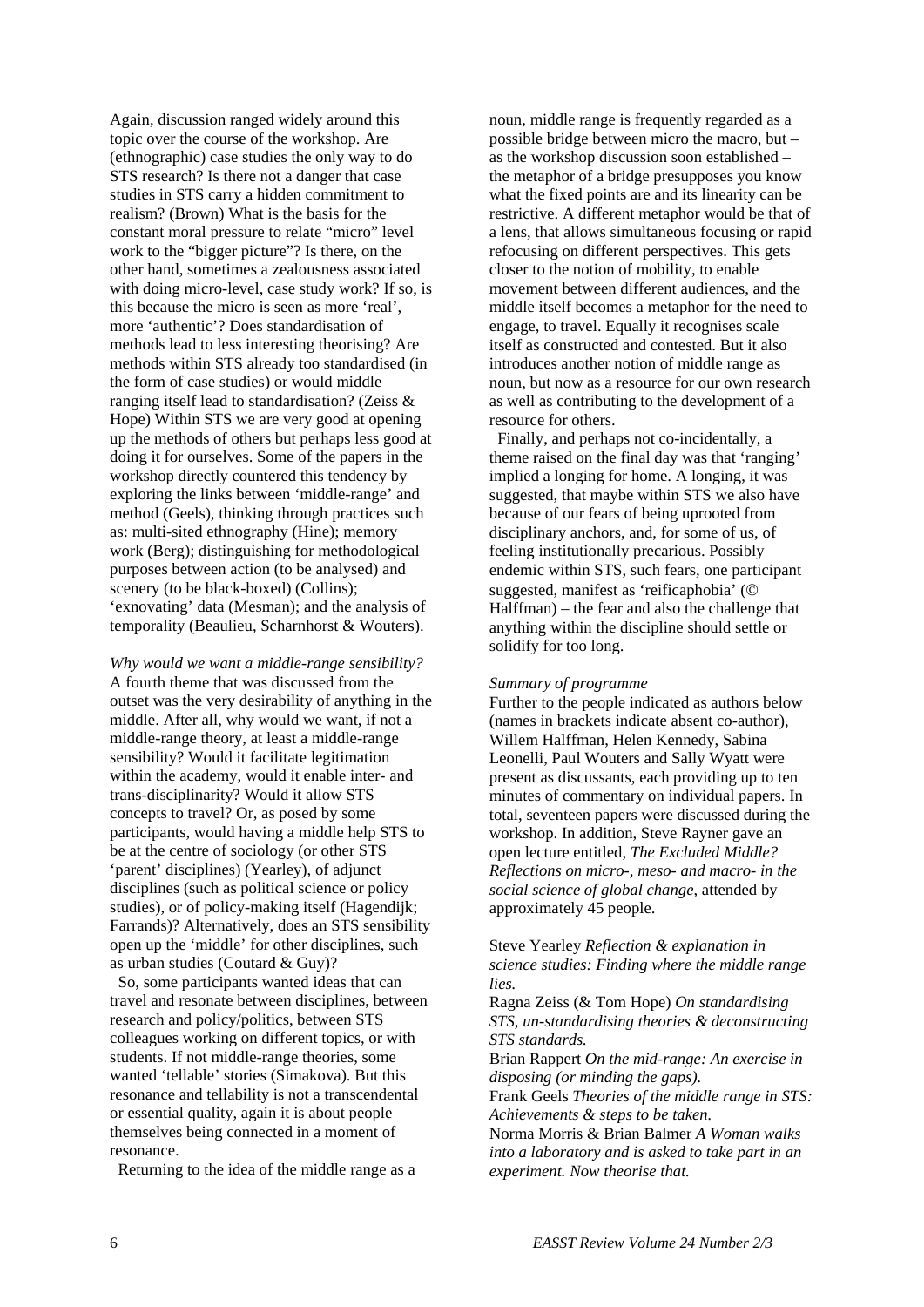Jessica Mesman *Exnovating styles of ordering & their embedded normativity.*

Olivier Coutard (& Simon Guy) *STS & the city: Contingency & hope vs. universalised pessimism in studies of the contemporary urban condition* Arie Rip *Haven't we got all the theory we need?* Steve Woolgar *The ethics of scale – Oh please, not middle range theories again!*

Anne Beaulieu, Andrea Scharnhorst & Paul Wouters *Not another case study? Ethnography,* 

*formalisation & the scope of science* Elena Simakova *'Softly, softly' tagging the world: The accomplishment of RFID as a tellable story.*

Christine Hine *Multi-sited ethnography as middle range methodology for STS.* Rob Hagendijk *Theorising public engagement with science & technology.*

Alice Farrands *Bioethics & policy for stem cell* 

*research: Do we need a mid-range theory?* Anne-Jorunn Berg *Hard categories & hard work: Racialisation & feminist memory work.* Nik Brown *Home on the mid-range: Some notes on theory in STS* .

Harry Collins *The Green-ink letters: Methodological relativism & the choice about how much of the world to treat as relative & how much as real.*

Financial support for the workshop was received from the following: Science in Society Programme of the ESRC **[www.sci-soc-net/SciSoc](http://www.sci-soc-net/SciSoc)**; Amsterdam School of Communications Research, ASCoR, UvA **[www.fmg.uva.nl/ascor](http://www.fmg.uva.nl/ascor)**; European Association for the Study of Science and Technology, EASST, **[www.easst.net](http://www.easst.net/)**; Department of Science and Technology Studies, UCL, **[www.ucl.ac.uk/sts](http://www.ucl.ac.uk/sts)**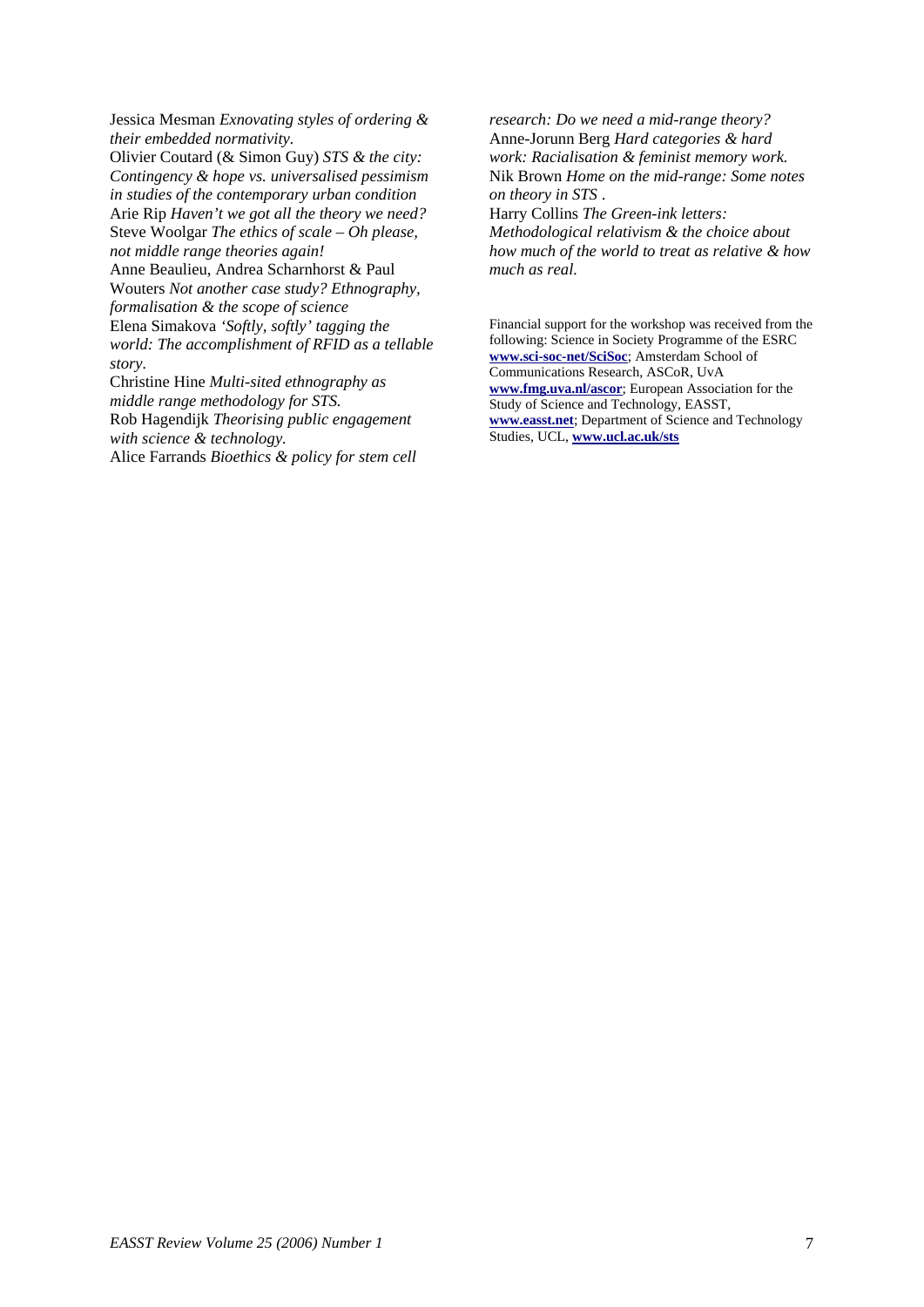# Quality Control in Scientific Policy Advice

## by Justus Lentsch

### **Report of the Expert-Symposium at the Berlin-Brandenburg Academy of Sciences and Humanities, January 2006**

What is the proper role of science in relation to policymaking? How should scientific advice to policymakers be institutionalised in government in a way more accountable to academic science and public concerns alike? Science is the major institution for producing knowledge pertaining to political decision making and regulation. However, concerns about the quality of scientific expert advice to policy-makers have been raised for years in the UK and by the EU. Past experience with public debates such as the BSE case or the controversy about genetically engineered food show that the legitimacy of experts and of the policy makers whom they advise essentially depends on the reliability and transparency of scientific advice. This has highlighted the absence of clear rules to follow as well as a legal framework and structures for obtaining institutionalised advice from academics. Thus, the issue of quality control and assurance in scientific expert advising is of vital importance for both, decision makers and the academic community.

 With these problems in mind, the interdisciplinary research group "Scientific Advice to Policy in Democracy" of the Berlin-Brandenburg Academy of Sciences and Humanities has organised the expert symposium "Quality Control and Assurance in Scientific Policy Advice", January 12-14, 2006 (with generous support by the Fritz Thyssen Foundation). The idea of this international highlevel symposium was to have scientific consultants, agency heads and distinguished science studies scholars exchange their ideas and perspectives. Presentations were given amongst others by leading scientific advisers like Sir David King, chief scientific advisor to the UK Government, Geoffrey Podger, by that time Executive Director of the European Food Safety Authority, and Peter D. Blair, former Assistant Director of the Office of Technology Assessment (OTA) of the United States Congress, as well as

by distinguished science studies scholars like Sheila Jasanoff, Naomi Oreskes and Peter Weingart.

 For the first time, this symposium has assembled the perspectives and experiences of advisory bodies that have been functioning as "model organisations" for the institutional implementation of scientific advice across Europe and the United States. These advisory bodies can be regarded as model organisations because they have been functioning as blue prints or as reference points for the institutionalisation of scientific policy advice in their field. The symposium gave a review of the broad spectrum of the different procedures of quality control as well as the different institutional arrangements putting these procedures into practice within these organisations.

 On a theoretical level, the role of scientific expertise in the policy process has been a core issue in the social study of science: Quality control, and particularly review by peers, is a central institution of the scientific system itself (cf. Merton 1973). As such it has been of major interest in science studies (cf. e.g. Chubin / Hackett 1990; Jasanoff 1987; Jasanoff 1985). However, regulatory or policy oriented science differs in important respects (such as goals, tasks institutions, time-frames and its accountability) from basic or curiosity driven science. Moreover, even within a scientific community, different experts may weigh evidence differently and adhere to different standards of demonstration – particularly in cases where their results have political or economic ramifications (cf. Oreskes 2004). Therefore, controlling and assuring the quality of scientific advice for public policy making is neither a uniform nor even a welldefined procedure, as more than a decade in science studies has shown (cf. most notably Jasanoff 1990).

 In addition, recent developments in the relationship between science and politics are also affecting the system of quality control (cf. e.g. Maasen / Weingart 2005; Hemlin / Rasmussen 2006): 'Fitness for function' is increasingly becoming the norm in policy oriented science and scientific advice to policy (cf. e.g. Funtowicz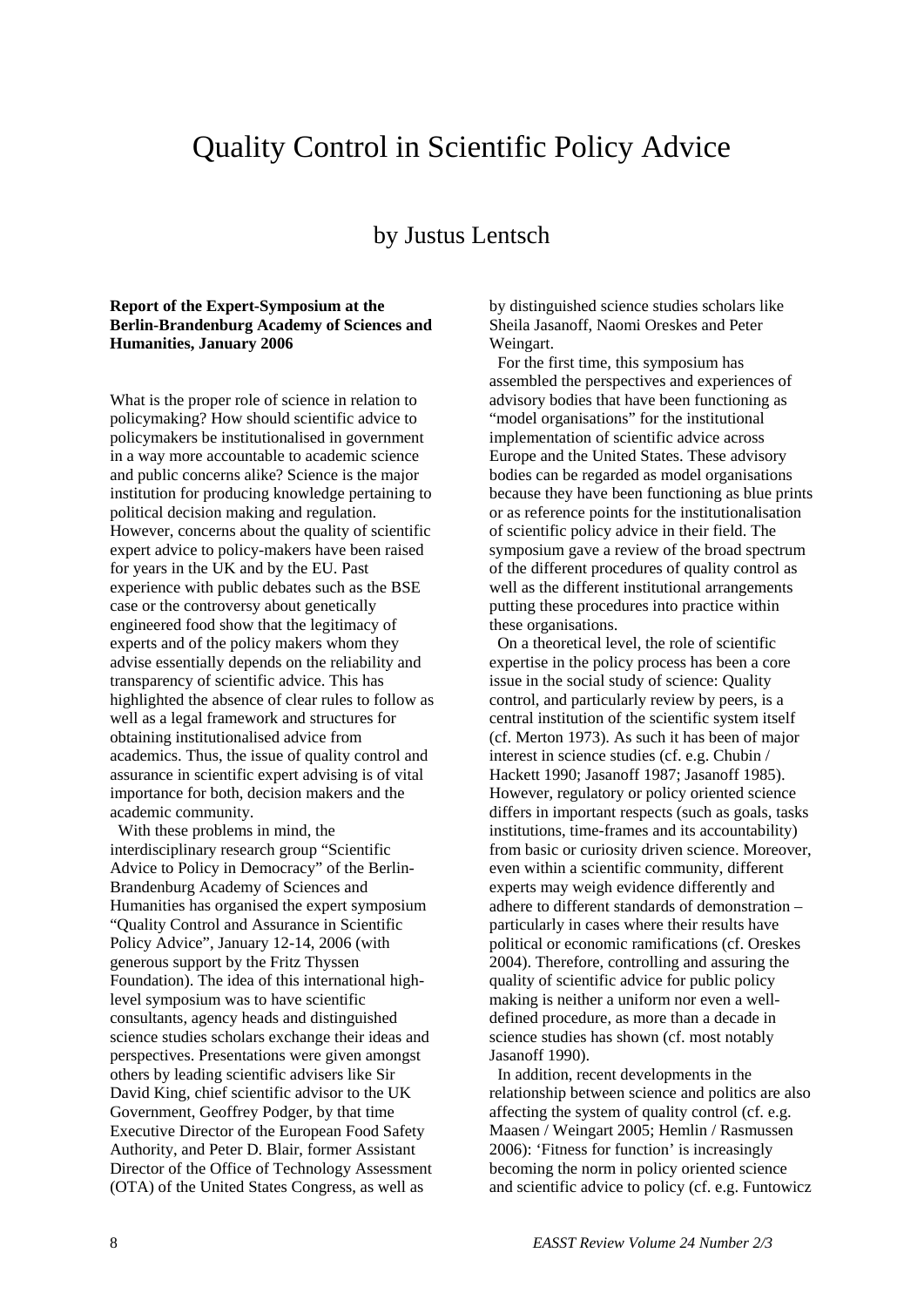2001). But results that work may not be easy to accomplish, because the production and provision of science advice takes place in particular institutional arrangements and under particular constraints like uncertainty and emergent time frames. The need for knowledge quality assessment at the science-policy interface was emphasised in the presentation by Arthur Petersen and Silvio Funtowicz on quality management and extended peer review at the Netherlands Environmental Assessment Agency. Moreover, as Willem Halffman pointed out in his discussion note, norms guiding professional conduct in scientific expert advising will have to take into account a broad variety of different tasks performed under the heading of expert advice such as reviewing, reflecting and mediating. This resonates with a reflexive turn and a process (rather than product) orientation in scientific advisory organisations (cf. Hemlin / Rasmussen 2006).

 On the political level, evaluation and quality control in regulatory science and scientific policy advice is also in urgent demand of politics and in government settings, as became apparent in the presentation by Manfred Hennecke. In his paper, he discussed the German Federal Institute for Materials and Testing that was founded in 1870/71 as the former Prussian Royal Mechanical and Technical Research Institute. However, when it comes to such tasks as the evaluation of the production and provision of expert knowledge, the uncritical use of success criteria often yields unexpected and advert consequences in science (cf. for the use of scientometric indicators Weingart 2005). The basic dilemma for a scientific advisory body is how to effectively produce, assess and provide scientific expertise to public policy makers in a way accountable to both sides of the sciencepolicy boundary. This dilemma has led to a shift in the organisational forms of policy advice towards so called "boundary organisations" (a nice review of the discussion in science studies and organisational studies is given in: Jacob 2005). One instructive kind of boundary organisations that was discussed at the symposium is the Dutch sector council model presented by Bert de Wit. The sector councils function as a kind of "knowledge broker" by giving meta-level advice from a crossdepartmental perspective. As another important example of a boundary organisation, the agency model that gains increasing popularity on the European level was discussed on the examples of the European Food Safety Authority (Geoffrey Podger) and of the European Environment Agency (David Gee; cf. also Waterton / Wynne

2004). From the perspective of scientific advice to risk regulation, Podger emphasised the eminent importance of stakeholder consultation at expert level before a final opinion is reached.

 But how can the impact of scientific expert advice be evaluated outside the scientific community? This fundamental question was most explicitly addressed in Susan Owens paper on the British *Royal Commission on Environmental Pollution*: Drawing on a discourse analysis, she was able to show that the commission has contributed significantly to the development and acceptance of modern concepts such as integrated pollution control. Following Owens, effectiveness of scientific policy advice can be best described in terms of policy learning (cf. also Owens 1999). Further evidence was given by Peter D. Blair's comparison of the NRC-study process and the OTA-assessment process: The strength of an OTA style analysis lies in a broad policy context, paralleling that of congressional deliberation, where (a.) questions involve broader societal, economical and environmental issues, (b.) a consensus view is highly unlikely and where (c.) many legitimate courses of policy action are possible. However, the demise of the OTA in 1994 shows the limitation of the Mertonian norms in guiding the production of scientific expertise and policy advice (cf. for a further critique Hamlin 2005: 402ff).

 But where do we go from here? The symposium revealed several impediments on the way to a responsible practice of scientific policy advice:

 Firstly, the responsiveness of organised science to public concerns about contentious issues will have to be increased. In order to restore and enhance the credibility of its advice, organised science will have to engage with the public in an open and transparent discourse over these issues. This is not only a question of enlightening and improving the public understanding of science but one of taking science's role as a dialogue partner seriously and making this process really become a two-way discussion process. In particular, as Heather Douglas has pointed out, one has to be careful about bias in expert judgement as well as to somehow capture the different societal, experiential and epistemic perspectives on the problem at issue (cf. also Brown / Lentsch / Weingart 2006, with regard to citizen participation Brown 2006, and with regard to the role of values in science Douglas 2004 and, still the locus classicus, Rudner 1953). The issue of quality control pertaining to the use as well as the provision of scientific expertise by NGOs was broached by Paul Johnston from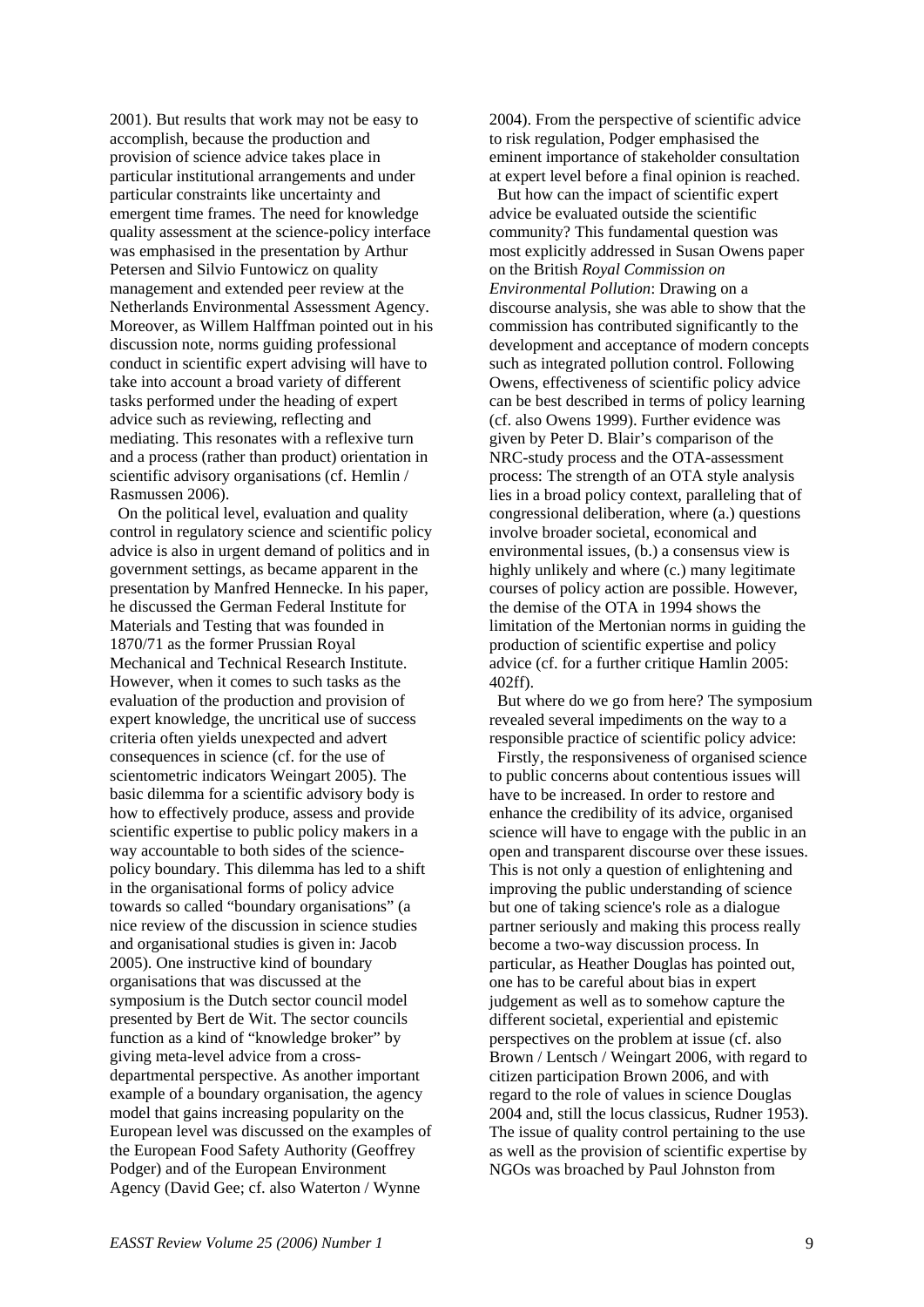Greenpeace Research Laboratories, Exeter. In particular, he pointed out that precaution has to be necessarily science-based, but inevitably requires that decisions be made in the face of unresolved uncertainties (cf. also Johnston / Santillo 1999). In general, as was argued by Sheila Jasanoff, the quality of scientific expertise and regulatory information will be improved by coupling procedures of scientific analysis and deliberation.

 Secondly, the question was raised whether scientific policy advice is in need of professional standards of conduct. In his opening lecture, Sir David King, UK Chief Scientific Advisor, presented his "Rigour, Respect and Responsibility: A Universal Ethical Code for Scientists" as well as the British Chief Scientific Advisor's Guidelines as instructive examples of how such codes for ethical as well as professional conduct might look like.

 Thirdly, the symposium highlighted the importance of taking into account the difference between policy advice and political advice: Policy Advice is about using science to broaden the range of choices available to decision makers. In order to fulfil this task, horizon-scanning, mitigating the effects of departmentalisation of scientific expert advising as well as first identifying and articulating effectively the needs and the place for scientific advice in policy development will be important measures as Sir David King pointed out. Moreover, as the OTA legacy as presented in Blair's paper shows, it is often essential that science takes a partisan stance towards politics on behalf of the public interest; for this purpose, mechanisms will have to be developed that integrate and accommodate scientific and policy debates (cf. also Hamlin 2005: 16). Whereas policy advice broadens the range of choices, political advice goes along with a reduction of choices – preferable to one single option. However, often both aspects are related to one another: Abstaining from settling on one "best option" in advising policy sometimes means to take the risk that political decision or regulation about scientifically or technologically complex issues will be made on the basis of a poor risk analysis (cf. Pielke Jr. 2003).

 Finally, the symposium has highlighted the importance of what Sheila Jasanoff has called the "three body problem of expertise" (Jasanoff 2005), namely, that accountability measures of scientific policy advice have to take into account all three bodies relevant to the effective integration of science and politics: Firstly, the bodies of knowledge that the experts represent ("good science"), secondly, the bodies of the

experts themselves ("unbiased experts") and, thirdly, the bodies through which experts offer judgements in the policy domain ("balanced committees") (ibid.: 211). In order to succeed in establishing an effective and responsible system of scientific policy advice, it is crucial how the different lines of responsibility and accountability to both, academic science and politics, are organised and institutionalised. This point was nicely illustrated by Frank den Butter's paper on the Dutch "polder model" and the institutional set-up of (economic) policy preparation in the Netherlands. The polder model goes back to Jan Tinbergen, the first Nobel prize laureate in economics. It relies on a clear separation of lines of accountability in policy preparation: firstly, a consensus on the mechanisms of the economy as formalised in econometric models; secondly, a compromise on policy goals between the different parties and, thirdly, on an independent and uncontroversial collection of data by an autonomous agency, the Central Bureau of Statistics. The aim of the polder model is to ensure the scientific quality of the policy preparation on the one hand and to gain public acceptance of the policy measures on the other. Since the foundation of the *Central Planning Bureau* by Tinbergen in 1948 this model has been serving as a blue print for the institutional set up of policy advice in the Netherlands (cf. also den Butter / Mosch 2003 and den Butter / Morgan 2000). However, the indubitable success of the Dutch Polder Model is dependent upon the specifics of the Netherlands: a relatively small number of key actors, a corporatists culture and a high mobility between academia, planning bureaus, advisory councils and think tanks at ministries.

To sum up, it is not by coincidence that this expert symposium was convened by the Berlin-Brandenburg Academy of Sciences and Humanities: Being one of the most outstanding bodies of organised science in Germany, responding to the societal need for reliable and credible expert advice is of highest priority to the Academy. The symposium has disclosed some of the most pertinent questions and difficulties attached to issues of quality in scientific policy advice. Moreover, it became apparent that a standardised and universal answer to the quality question in scientific policy advice is highly unlikely and, in many cases, will even not be appropriate and desirable. However, the symposium has convincingly demonstrated how science studies scholarship can very well contribute to a kind of benchmarking by which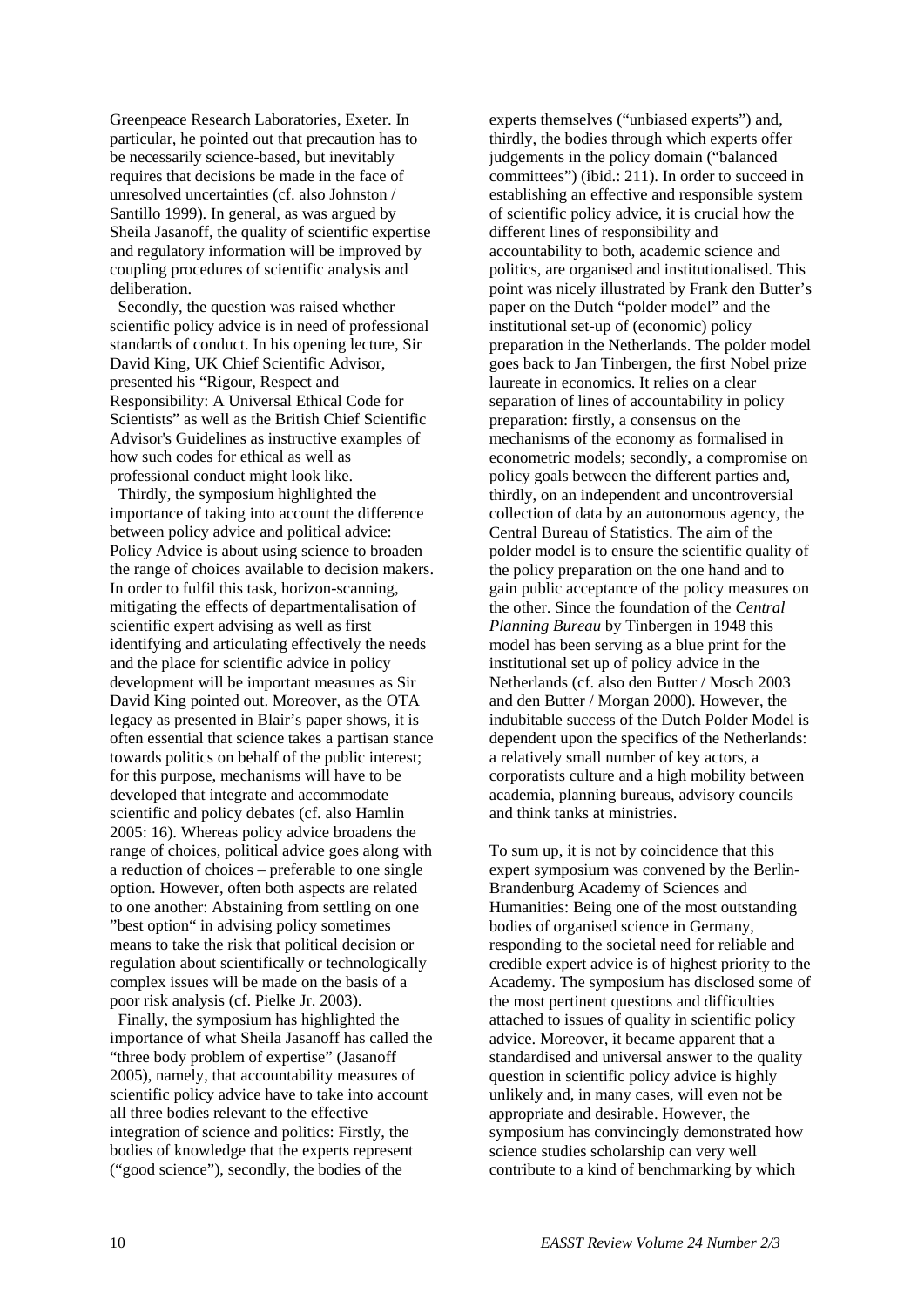"best practices" within the institutional landscape of scientific policy advice can be identified.

Bibliography

- Butter, F. A. G. den / Morgan, Mary S. (Eds.) 2000. *Empirical Models and Policy Making: Interaction and Institutions*. London u.a.: Routledge.
- Butter, F. A. G. den / Mosch, Robert H. J.. 2003. The Dutch Miracle: Institutions, Networks, and Trust. In: *Journal of Institutional and Theoretical Economics* 159: pp. 362-391.
- Brown, Mark B. 2006. Citizen Panels and the Concept of Representation. In: *The Journal of Political Philosophy*, forthcoming.
- Brown, Mark B. / Lentsch, Justus / Weingart, Peter. 2006. *Politikberatung und Parlament*. Opladen: Budrich.
- Chubin, Daryl E. / Hackett, Edward J. 1990. *Peerless science: Peer Review and US Science Policy*. Albany: State Univ. of New York Press.
- Douglas, Heather. 2004. Border Skirmishes Between Science and Policy: Autonomy, Responsibility, and Values. In: Machamer, Peter / Wolters, Gereon (Eds.). *Science, Values and Objectivity*. Pittsburgh: University of Pittsburgh Press.
- Funtowicz, S. O. 2001. Peer Review and Quality Control. In: Smelser, Neil J. / Baltes, Paul B. (Eds.). *International Encyclopedia of the Social and Behavioral Sciences*. Amsterdam et al.: Elsevier: pp. 11179-11183.
- Hamlin, Christopher. 2005. A Virtue-Free Science for Public Policy? In: *Minerva* 43: pp. 397-418.
- Hemlin, Sven / Soren B. Rasmussen. 2006. The Shift in Academic Quality Control. In: *Science, Technology & Human Values* 31/2: pp. 173- 198.
- Jacob, Merle. 2005. Boundary Work in Contemporary Science Policy: A Review. In: *Prometheus* 23/2: pp. 195-207.
- Jasanoff, Sheila. 2005. Judgement Under Siege. In: Maasen, Sabine / Weingart, Peter (Eds.). *Democratization of Expertise? Exploring Novel Forms of Scientific Advice in Political Decision-Making*. Dordrecht: Springer: pp. 209-224.
- -----. 1990. *The Fifth Branch: Science Advisers as*

*Policymakers*. Cambridge, Mass: Harvard University Press.

- -----. 1987. Contested Boundaries in Policy-Relevant Science. In: *Social Studies of Science* 17/2: pp. 195-230.
- -----. 1985. Peer Review in the Regulatory Process. In: *Science, Technology & Human Values* 10/3: pp. 20-32.
- Johnston, Paul / Santillo, David. 1999. Is There a Role for Risk Assessment within Precautionary Legislation? In: *Human and Ecological Risk Assessment* 5/5: pp. 923-932.
- Maasen, Sabine / Weingart, Peter. 2005. What's New in Scientific Advice to Politics? In: Maasen, Sabine / Weingart, Peter (Eds.). *Democratization of Expertise? Exploring Novel Forms of Scientific Advice in Political Decision-Making*. Dordrecht: Springer: pp. 1- 20.
- Merton, Robert K. 1973. 'Recognition' and 'Excellence': Instructive Ambiguities. In: Merton, Robert K. *The Sociology of Science: Theoretical and Empirical Investigations*, ed. by Storer, Norman. Chicago: University of Chicago Press: pp. 419-438.
- Oreskes, Naomi. 2004. Science and public policy: what's proof got to do with it? In: *Environmental Science & Policy* 7: pp. 369-383.
- Owens, Susan. 1999. 'When Knowledge Matters': The Role and Influence of the Royal Commission on Environmental Pollution. In: *Journal of Environmental Policy and Planning* 1/1: pp. 7- 24
- Pielke, R. Jr. 2003. Another Epidemic of Politics? In: *Science* 300/5622: pp. 1092-1093.
- Rudner, Richard. 1953. The Scientist 'Qua' Scientist Makes Value Judgments. In: *Philosophy of Science* 20/1: pp. 1-6.
- Waterton, Claire / Wynne, Brian. 2004. Knowledge and political order in the European Environment Agency. In: Jasanoff, Sheila (Ed.). *States of Knowledge: The Co-Production of Science and Social Order*. London: Routledge: pp. 87-108.
- Weingart, Peter. 2005. The Impact of Bibliometrics Upon the Science System: Inadvertent Consequences? In: *Scientometrics* 62/1: pp. 117-131.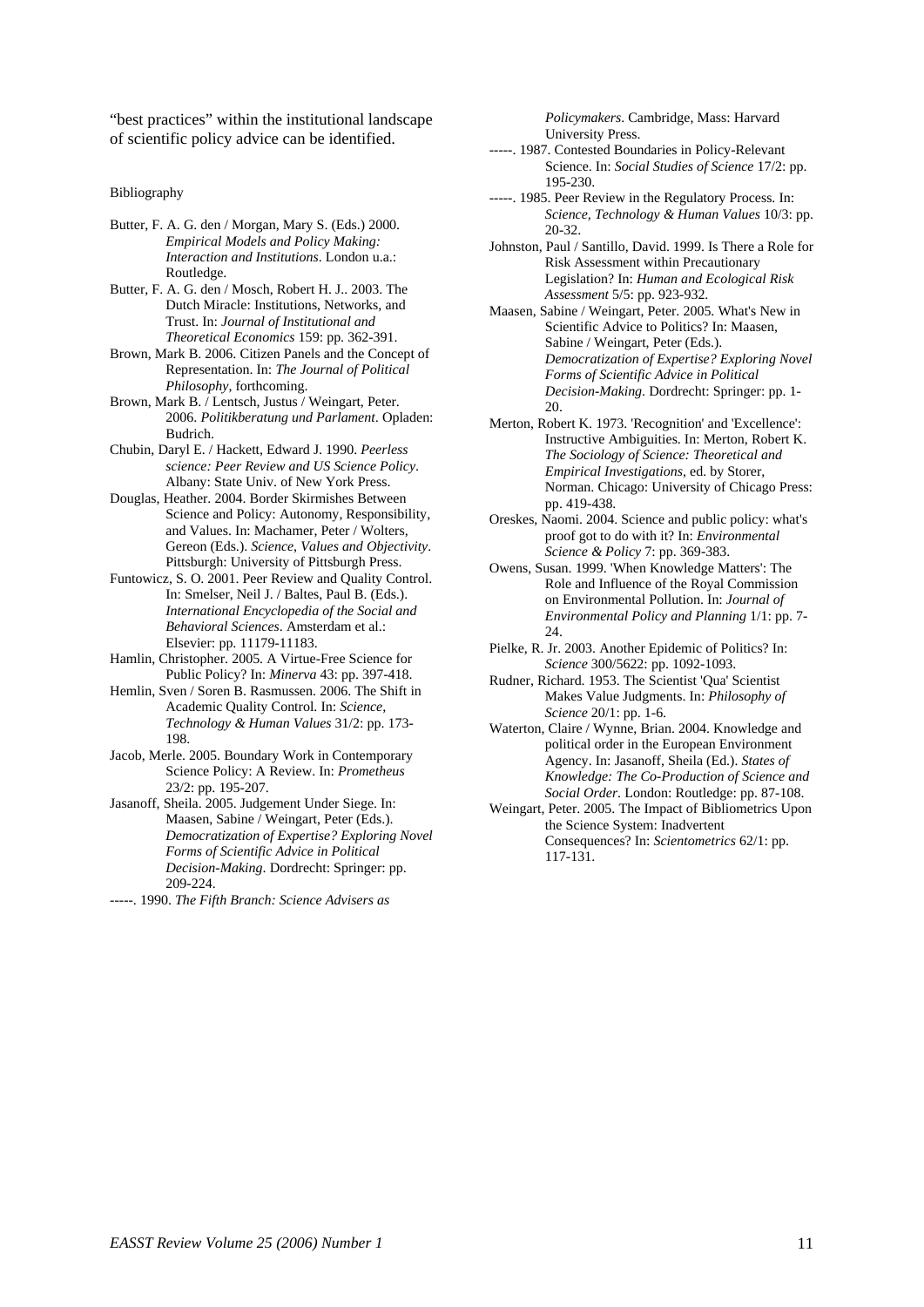# Measuring Path Dependency: The Social Constructivist Challenge

## by Tilman Deus

*Free University of Berlin, Germany*

### **Report on a workshop at the Free University of Berlin, September 5-6 2005.**

The concept of path dependency and the associated notion of path creation are attracting more and more researchers across different fields of study. To date, a fair amount of conceptual work has been done in areas such as economics, sociology and political science. Two major fields of research are studies on technological and organizational paths. During the development of this burgeoning area of research, the need for an answer to methodological problems has increased, as the idea of path processes is used in a growing number of empirical studies. In reaction to this need, Arie Rip (University of Twente), Jörg Sydow (Free University of Berlin) and Arnold Windeler (Technical University of Berlin) invited researchers to a small workshop to share their ideas on approaches to path-related research questions and to mutually confront the challenge of measuring path dependency. The participants were asked to present their empirical project and research questions, explain the theoretical backgrounds to and explicit understanding of paths and path dependency, and finally to offer potential solutions for the problem of concrete measurement. The workshop was divided into two sub-themes; technological path dependencies on the one hand, and organizational and institutional path dependencies on the other.

 Arie Rip made his introductory statements on how to measure a path and placed emphasis on the conditions of path reversal (emerging irreversibility). Jörg Sydow and Arnold Windeler then took over, presenting their concept of path constitution analysis, a framework made up of six different modes of constituting technological paths. Soon it became obvious that the approaches to path measurement were significantly dependent on the researcher's understanding of what a path actually is and what

it consists of, which - in turn - was to a certain extent biased by the theoretical background. While some stressed the enabling features of a path, highlighting choice and agency, others focussed on "the dark side of paths" with more weight on dependency and determinism. Jörg Sydow and Arnold Windeler made a plea to go beyond the dichotomy of path dependency and path creation and to look, instead, for a more neutral understanding of path generation.

 As a starting point for the debate, Guido Möllering (Max Planck Institute for the Study of Societies) confronted the audience with a fruitful list of some 30 indicators for the existence of a path used in seminal literature. He stated that abstract phenomena like paths could not be measured directly, but rather had to be gauged using certain indicators for each pathmechanism. Among the later discussed mechanisms or causes of path dependencies were increasing returns, self-reinforcement, lock-in and learning. In the following presentations, a wide range of possible indicators for these mechanisms were proposed.

 The first day's session on technological paths was chaired by Werner Rammert (Technical University of Berlin). Douglas K.R. Robinson's (University of Twente) idea was to measure the escalation of activity as a sign of increasing irreversibility in a nanotechnological path, e.g. by counting certain keywords that were picked up during interviews. Uli Meyer (Technical University of Berlin) presented his analysis of institutional conditions and aspects of technological innovation in the automobile industry with respect to the development of "Advanced Driver Assistance Systems". Another idea was to measure the building of momentum in the creation of a path. This was illustrated by using examples from multinational R&Dconsortia in the semiconductor industry (Jörg Sydow, Arnold Windeler, Guido Möllering, Cornelius Schubert). Inspired by structuration theory, here it was proposed that the momentum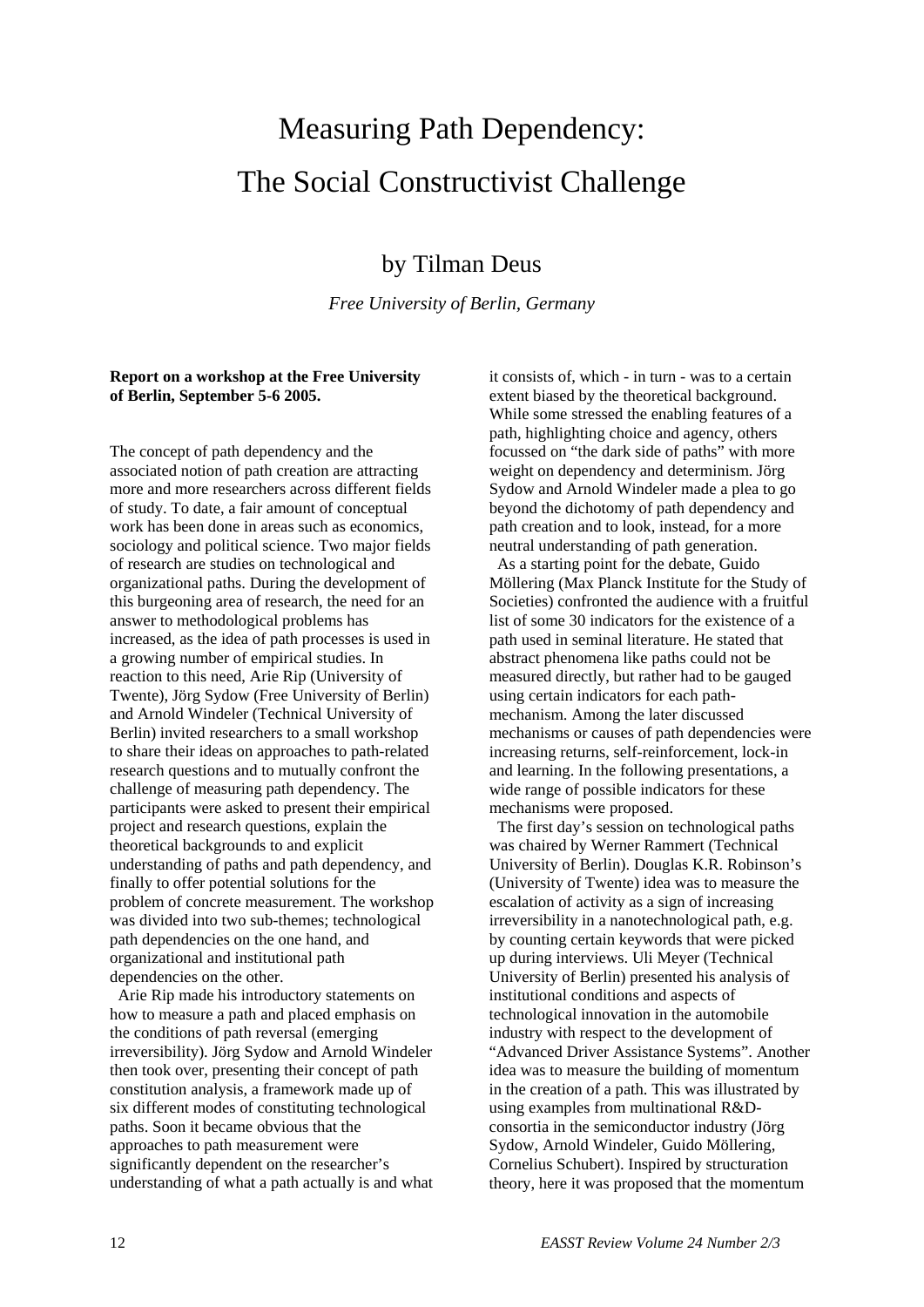of a technological path be measured by indicators of allocative and authoritative resources (e.g. sunk costs and sets of actor relations) as well as rules of signification and legitimation (e.g. technology roadmaps and norms).

 Organizational and institutional paths were the topic of the second day's session chaired by Arie Rip (University of Twente). Studying the development of the German newspaper market for high quality journalism, Jochen Koch (Free University of Berlin) proposed a phase model of organizational and strategic paths (with focus on institutional inertia) to explain the crisis in the German newspaper industry. Here, the supposed lock-in will be indicated by a certain strategic pattern that inhibits blindness to alternatives. Kim van Nieuwaal (Free University of Amsterdam) introduced the notion of an institutional survival path of firm-emphasised government/firm-interaction in shaping the strategic path of firms in the Dutch cockle industry. Marc Roedenbeck, Jan Strobel and Markus Tepe (all members of the doctoral program "Research on Organizational Paths"; Free University of Berlin) focused on economic indicators for a lock-in and introduced their idea of enforcement costs.

 Throughout the debates, the importance of stringency in moving towards refined measuring methods became more and more evident, if arbitrariness was to be prevented. Arnold Windeler stated that if one did not have a theory first, the number of indicators would rise close to infinity. Others called for careful distinction between paths of different fields and levels, e.g. between those of organizations and interorganizational networks or technologies and institutions. Jochen Koch remarked positively that the path had not only been referred to in a metaphorical way throughout the workshop and

argued for further elaboration of theory, which in turn would help to solve the measurement problem.

 Overall, the discussions led to a number of theory-led candidates for indicators that went beyond dominant design and sunk-costs; ranging from sets of actor relations, path-related activities and the escalation of activity to emerging cognitive frames and degree of reflexivity. Above all, momentum was seen as an elementary aspect of paths. In the end, two major challenges remained: First, the process-relatedness of the path had to be taken into account even more, e.g. by identifying loops between system and environment, as Jochen Koch suggested. Second, the sometimes implicit linearity of the path concepts had to be restricted. The idea of paths branching off and/or intermingling with each other was seen as promising and in need of further elaboration.

 Despite the concern of the group that measuring path dependency somewhat resembled "nailing jelly to the wall", everyone felt that the issues discussed would help in future research, even though problems had not only been solved, but also brought up. The participants decided to reconvene in a year's time, when everyone would attempt to supplement the concept of the path with actual data.

 The EIASM Workshop "Organizing Path – Path of Organizing", convened by Peter Karnøe (Copenhagen Business School), Guido Möllering (Max Planck Institute for the Study of Societies, Cologne) and Jörg Sydow (Free University of Berlin) and to be held 3-4 November 2006 at the Free University in Berlin, may offer an opportunity for that. For more information visit: [http://www.eiasm.org/frontoffice/event\\_announc](http://www.eiasm.org/frontoffice/event_announcement.asp?event_id=449) [ement.asp?event\\_id=449](http://www.eiasm.org/frontoffice/event_announcement.asp?event_id=449)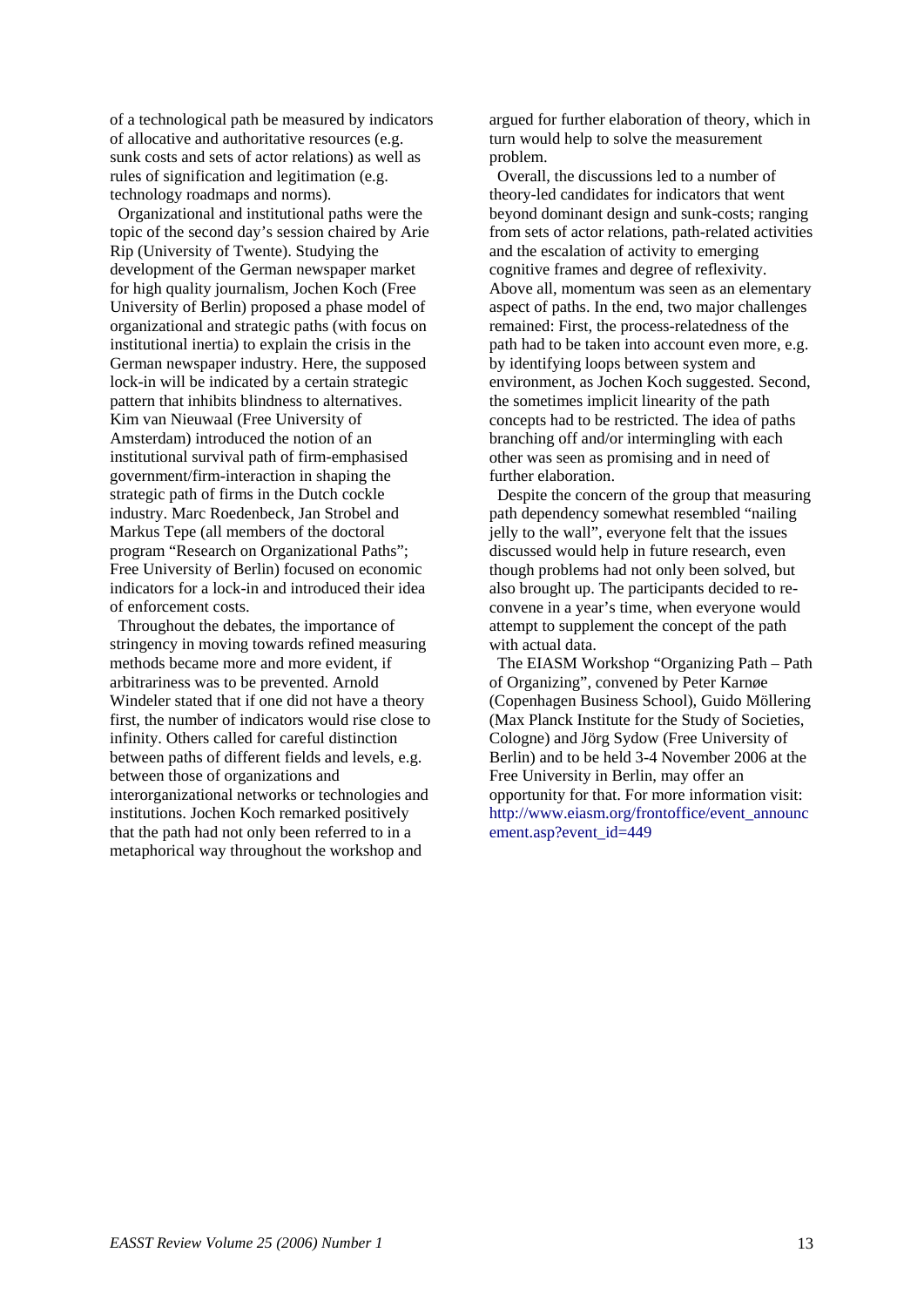# Recent Dissertations

**Charalambos Tsekeris**, *Problems Of Reflexive Methodology*, Doctoral dissertation at the Department of Sociology, Athens Panteion University, Greece

In this theoretical work, the very idea of "reflexivity" is prioritized as a topic of sociological study in itself, and is problematized in terms of its various definitions and usages. Within a framework of "conceptual pragmatism" (Pierce), it is demonstrated that the polyarithmous and polymorphous reflexivities of social theory, as well as of the sociology of scientific knowledge (David Bloor, Steve Woolgar, Malcolm Ashmore, Bruno Latour and other ANTs), are paradoxically attracted to the old "Cartesian" ideals of mentalism, authoritarian individualism, elitism, context-transcendent knowledge, and philosophical/scientific strength. The implicit pursuit of these ideals always tends to the reinforcement of the "grand idea of sociology" (Martyn Hammersley) and the concealment of the performative "circle of representation" (Pierre Bourdieu), or "epistemological circularity" (Maturana/Varela), distantiating us from the epistemologically healthy ethics/aesthetics of "imperfection" (Dick Pels) and "scientific modesty" (U. Eco).

 Encouraging the practice of a radically reflexive (anastochastic) and self-consciously performative "knowledge politics" (in a Foucauldian sense), the dissertation openly promotes an Aristotelian negation of the will to intellectual power and, eventually, the development of more "apophatic", and less "promethean", modes of sociological thinking and (inter)acting. This implies a kind of apophatic methodological voluntarism, where different levels of radical uncertainty are included in the self-confrontation of science, as well as in the relationship between science and society (including politics). Following Nicos Mouzelis, the "spiritualization" of socio-logical reflexivity does not entail exegetic anaemia, nihilism or political paralysis, and does not necessarily abstract from the venerable Enlightenment adage of knowing thyself/knowing better, offering itself as a potentially effective antidote against both scientific and everyday essentialism. A less cognitive (less cataphatic) form of reflexivity unavoidably turns our analytic attention not only to non-Western ways of conceiving ourselves,

sociology, and society (at both micro and macro levels), but also to a non-Western (yet critical) approach to science and technology studies, opening the "space of possibility" (Heidegger) for a more enriched, dialogical, and participative "cosmopolitan public sphere" (H. H. Koegler). Thus, there is the additional vital need for a "knowledge-political" discourse of a *europic* reflexivity, facilitating scientific communication and focusing on wider contexts and interests, in contrast to the myopic (short-sighted), narrow reflexivities which still dominate the various sociological fields.

author's address: tsekeris@panteion.gr

**Christoph Maria Ravesloot**, *Development of an organizational method for the realization of energy-neutral housing in the Netherlands*, Doctoral dissertation, Technical University Eindhoven, October 2005.

The Dutch public authorities decided as a precaution to reduce CO2 emissions, in all sectors of the economy, including the building sector. If houses, both new and existing, would stop emitting CO2 produced by the heating and electrification of the dwellings, an important contribution to the solution of the CO2 problem could be made. Such housing would be called energy-neutral. If all 6,5 million existing houses in the Netherlands would be built and retrofitted energy-neutrally, about 12 % of the yearly CO2 emissions would be reduced. An average Dutch dwelling uses up to 30.000 kWh of fossil fuel a year for heating and electrification. Calculations show that an average energy-neutral dwelling uses 12.000 kWh sustainable energy a year.

 Case-studies in Germany and the Netherlands show that with only a few technical means can save enough energy and can produce enough sustainable energy to transform a house into an energy-neutral one. This result was validated in two experimentally built case studies of energyneutral houses in Woubrugge and Delft in The Netherlands. According to the official used energy-calculation programs EPA and EPW and by comparison with other more accurate energycalculation programmed it was shown that these calculations are not very exact. However, the calculations are precise enough for that stage of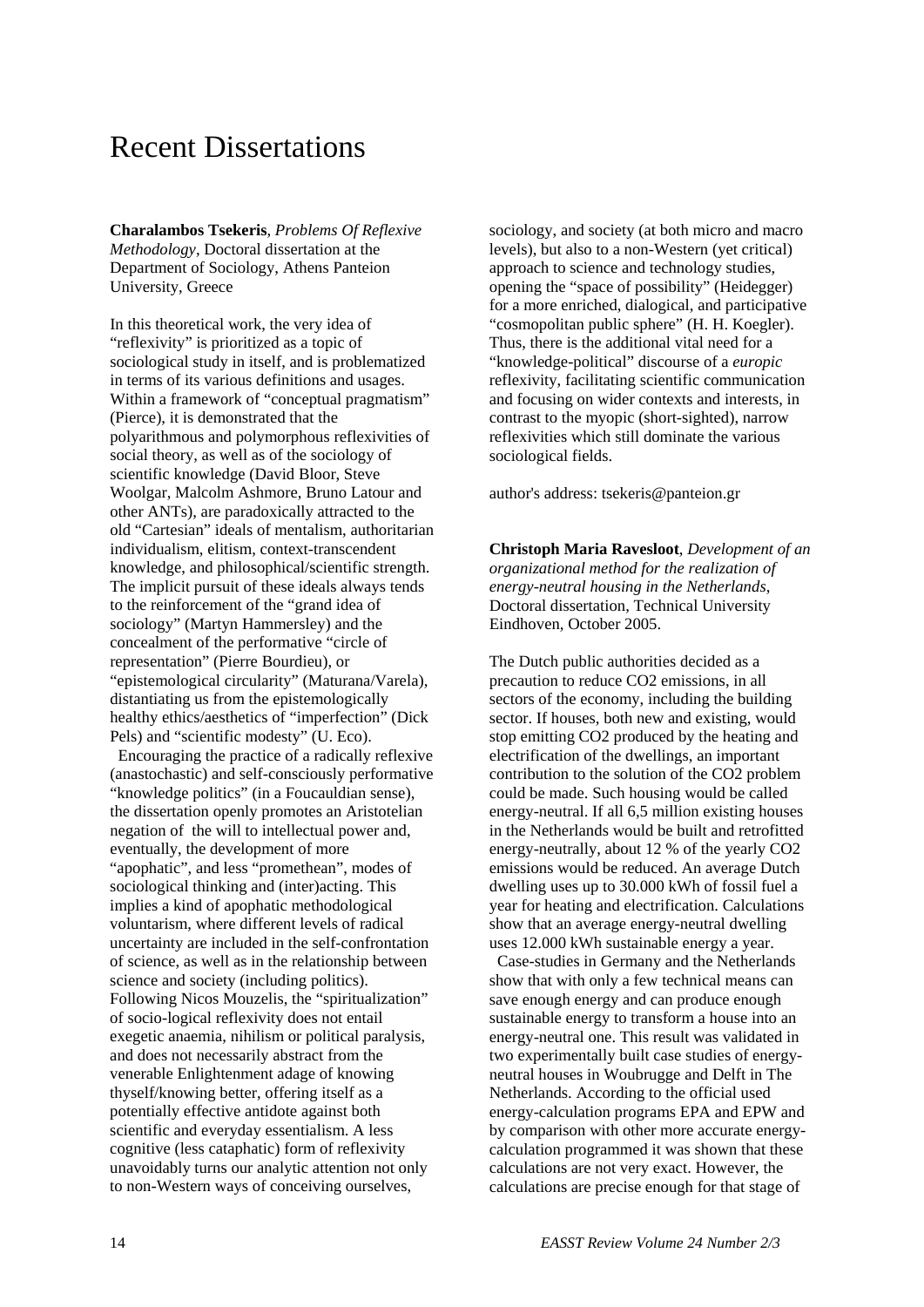preliminary designing.

 Organization in the building sector, induced by the failing market mechanism, is especially unable to produce energy savings and the production of sustainable energy without influence and pressure from local authorities. Despite legal enforcement and incentives from subsidies and tax reductions, large-scale production of energy-neutral housing has not developed.

 Therefore this research analyzes the possibilities of achieving a more successful concerted action under the direction of local authorities. At the moment, Dutch local authorities use performance demands to enforce minimal standards in newlybuilt housing (EPW). In the renovation, a voluntary energy calculation with a recommendation is used to raise standards (EPA). These calculations can be attached to subsidies and tax reductions. Some authorities also developed covenants to influence the development and production of housing. However, these methods only function partly and are not up to the standard of energy-neutral building. From an analysis of the literature and from a case study in the city of The Hague, success and failure factors were gathered and reproduced in the form of recommendations and criteria for new tactical organizational method to help local authorities achieve greater success. The criteria were classified on the basis of selection criteria from Appropriate Technology (AT), combined with a conditional definition of feasibility from technical ecology, into development criteria and constraints for a new tactical method. These constraints and criteria were once more evaluated and checked in a case study in the city of The Hague.

 The Rombo tactic (Ruimtelijke = spatial, Ordening = Planning, Milieu= environmental,  $Beleid = policy, Ontwerp = development)$  has been developed according to the criteria and was tested in a four years case study in the city of The Hague. The case study makes it plausible that the local authorities can direct the long-term and large scale development of energy-neutral housing.

 In a series of Rombo tactic workshops, based on the sociocratic organization management model, the workshop participants seek their way though the techniques, processes and decision-making. The model of appropriate technology and the management structure of sociocracy provide a

solid basis for unanimous decision making with the accounting of technical and organizational scale effects. This forms the basis for three claims:

1. The Rombo tactic provides a design tool for integral and interdisciplinary collaboration for experts and non-experts, knowledge management and innovation;

2. The Rombo tactic directs a process of open communication and management where arguments in legal, economical and organizational perspective can be exchanged to collaborate as efficiently as possible; 3. The Rombo tactic provides a decision-making platform on the basis of equality for the participation of all interested actors, especially for the participation of the end users the future or existing inhabitants.

 To analyze the sensitivities of the Rombo tactic for these disadvantages a comparison with other organizational methods was made. The conclusion was that the Rombo tactic is the only method available that combines three aspects of innovation development: technical designprocess management, process management and participation management. Some disadvantages were due to lack and dynamic changes of external conditions for the method, such as changing legislation, economical circumstances and subsidy-policy changes. From the validation of the development of the Rombo tactic, it was learned that the Rombo tactic is not the most accurate design and process management tool, but it is the most socially-feasible one. It is recommendable to test the Rombo tactic in many closely-monitored workshops and projects, and to compare the results with other innovationmanagement methods.

 Finally it seems possible to use the Rombo tactic for other environmental policies other than energy-neutral housing. The Rombo tactic provides a basis for interested actors to influence public and private decision making. Therefore people become more involved in policy making. The main goal of Appropriate Technology is to grant persons more influence over their working and living. The development of the Rombo tactic readily fits in with the tradition of technology assessment and Appropriate Technology. These theoretical frameworks were extended. Therefore the Rombo tactic as a new conception is called interactive constructive Appropriate Technology (iCAT).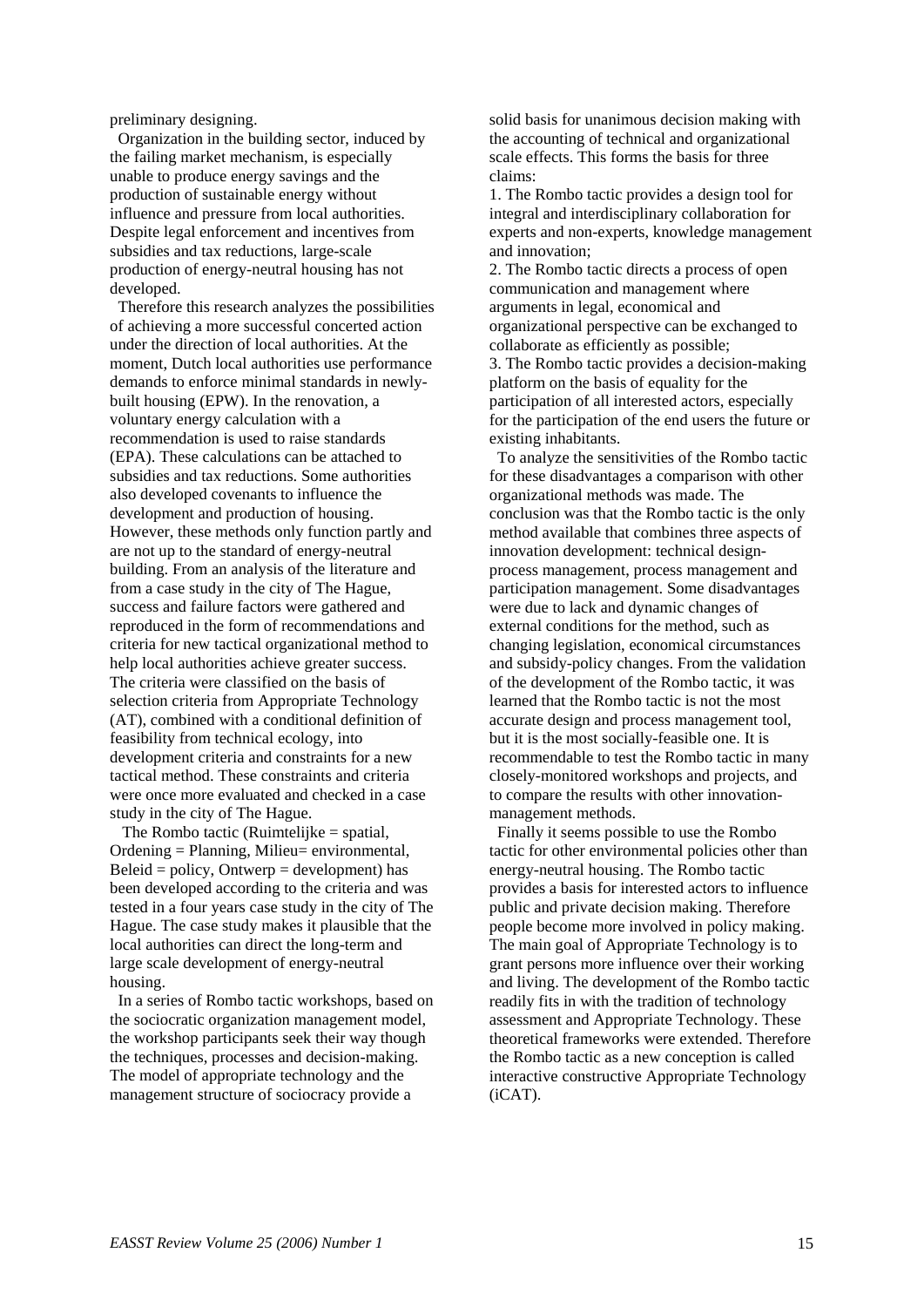# News from the Association

### Dear Members,

It's a pleasure to send out this latest copy of the EASST Review, with a lively batch of reports and announcements. It is also a sad occasion, since Chunglin Kwa has decided that it is time to step down as editor of the Review. He has done sterling work for many years to shape the EASST Review as a distinctive way of highlighting the work of EASST members and bringing them into contact with one another. Chunglin has made a immensely valuable and sustained contribution to EASST over the years, and we owe him a huge debt of gratitude.

 We are now looking for a new editor of the EASST Review, to begin with the December issue in 2006. If you are interested in taking on this role please do contact me, c.hine@surrey.ac.uk as soon as possible. The editorship is an opportunity to make a highly visible contribution to the work of EASST, and to develop a very interesting form of engagement with the EASST community.

Meanwhile, preparation for the Lausanne

Best wishes,

Christine Hine EASST President Guildford February 27, 2012 conference in August goes on apace. The conference has proved to be very popular, and an extremely interesting collection of contributed papers and plenary presentations is planned. In the next issue of the Review we will be looking in more detail at the conference and the Swiss STS scene, to whet your appetite for the event itself.

 Many thanks to those who responded to the invitation to renew your membership for 2005. Renewal invitations for 2006 will be sent out shortly. Thanks to the administrative changes we collected 2005 membership fees at the end of the year, but we will now revert to the usual practice of renewals in the early part of the year. Please do one thing now to help in this task: set your spam filter to accept emails from admin@easst.net . We really need email as a way to communicate effectively with members, and it's no good if our emails are lurking in your junk mail folder!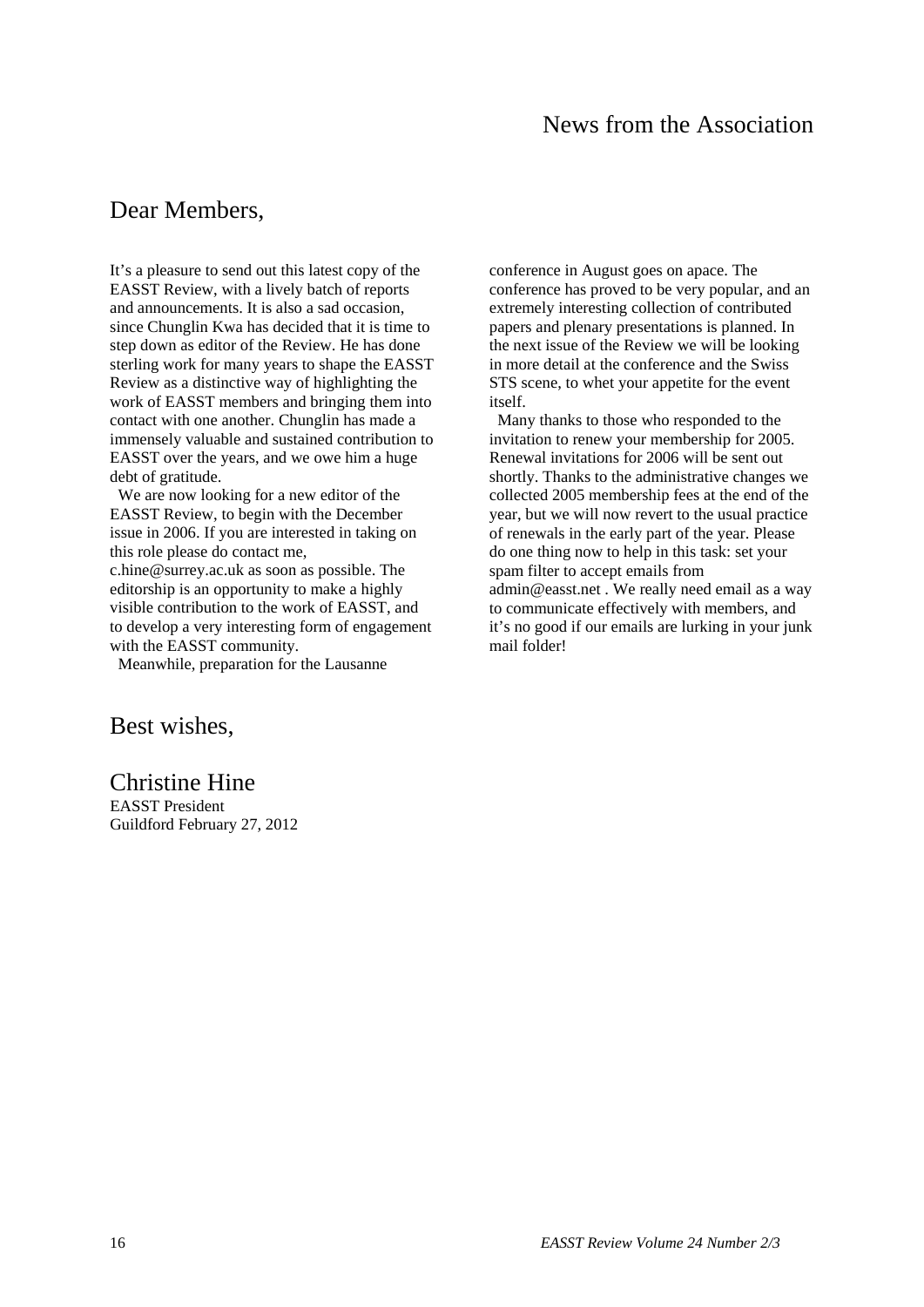# Conferences, Workshops and Calls for Papers

*'Without Let or Hindrance': Inclusion and its Subversion from the Medieval to the Modern*, is the conference organised by the Department of History, **Lancaster University**, UK, 7 – 9 July, 2006. How have distinctions between inclusion and exclusion, between insider and outsider, been articulated and subverted during the past millennium? Papers are invited which interrogate the histories of social, political and cultural regimes of recognition, inclusion and exclusion. Panels are being constituted regardless of historical period and geopolitical specificity. Themes presently include: Bodies: sexuality and deviance; Beliefs: conversion, secularism and multi-culturalism; Aesthetics and Materialities: enclosures and marking of boundaries; humans, things and differentiation; Security: from political institutions to regimes of insurance; and Culture: ethnicity, citizenship and nationality. Key notes: S. N. Balagangadhara, Ghent University; David Ditchburn, University of Aberdeen; Steve Hindle, University of Warwick; Radhika Mongia, and University of California Santa Cruz. Further information: http://www.lancs.ac.uk/depts/history/news/hindra nce.htm, or Dr. Deborah Sutton, Department of History, Lancaster University, Lancaster, LA1 4YG, UK, letorhindrance@lancaster.ac.uk.

*Media Change and Social Theory*, a major international conference organised by the ESRCfunded Centre for Research on Socio-Cultural Change (CRESC) at The Open University and The University of Manchester (in association with the Centre for Media, Culture and History, New York University), will be held at **St Hugh's College, Oxford**, on 6-8 September 2006. Confirmed plenary and keynote speakers: Annabelle Sreberny (School of Oriental and African Studies, London); Daniel Hallin (University of California San Diego); Faye Ginsburg (New York University); Karel Williams (The University of Manchester); Liesbet van Zoonen (University of Amsterdam); Nick Couldry (London School of Economics); Philip Schlesinger (University of Stirling); Purnima Mankekar (Stanford University); Toby Miller (University of California Riverside); and Tony Bennett (The Open University). This conference aims to bring together media scholars and social theorists to try to push forward media theory. For further information, see

www.cresc.ac.uk or put CRESC in your search engine. Note also Understanding Media, the new Open University media course and book series: http://www.open.ac.uk/socialsciences/courses/da 204; www.openupusa.com/understandingmedia.

The Organizing Committee of PISTA 2006 (*The 4th International Conference on Politics and Information Systems, Technologies and Applications*) has decided to extend the deadline for papers and abstracts submission to April 25, 2006. If you have not already done so, please submit your abstract or your paper through the Conference web site http://www.confinfo.org/pista06 or rush it attached to an e-mail to: pista06@conf-info.org or pista06.sec@confinfo.org. The new deadlines are as follows: 1. April 25th for the abstract and paper submissions, and for the invited session proposals. 2. May 16th for the acceptance notifications. 3. May 30th for the submission of camera-ready papers. The best 10%-20% of the papers will be published in Volume 4 of JSCI Journal

(http://www.iiisci.org/Journal/SCI/Home.asp). 12 issues of volumes 1 and 2 of the Journal have been sent to approximately 200 universities and research libraries, and 6 issues of Volume 3 (2005) will be sent to a larger number of libraries. Promotional, free subscriptions, for 2 years, are being considered for the organizations of the Journal's authors. Submitted papers will go through a two-tier reviewing process: a doubleblinded and an open one. Submitted papers or extended abstracts will be sent to at least three reviewers, selected by the Organizing Committee, for their respective double-blinded review. Submitted papers or extended abstracts will also be sent to 1-3 reviewers suggested by the author(s) for their open, non-blinded, review. Both kinds of reviewing will support the acceptance process for the selection of the papers to be presented at the conference, as well as the selection of the best 10%-20% of the papers that will be included in the JSCI journal. All accepted papers for their presentation in the conference will be included in the conference proceedings. The papers selected, after their presentation, as the best ones of their regular or invited session, will also be considered for their inclusion in the Journal. The Journal's reviewers will select the best 30%-40% of these papers, in order to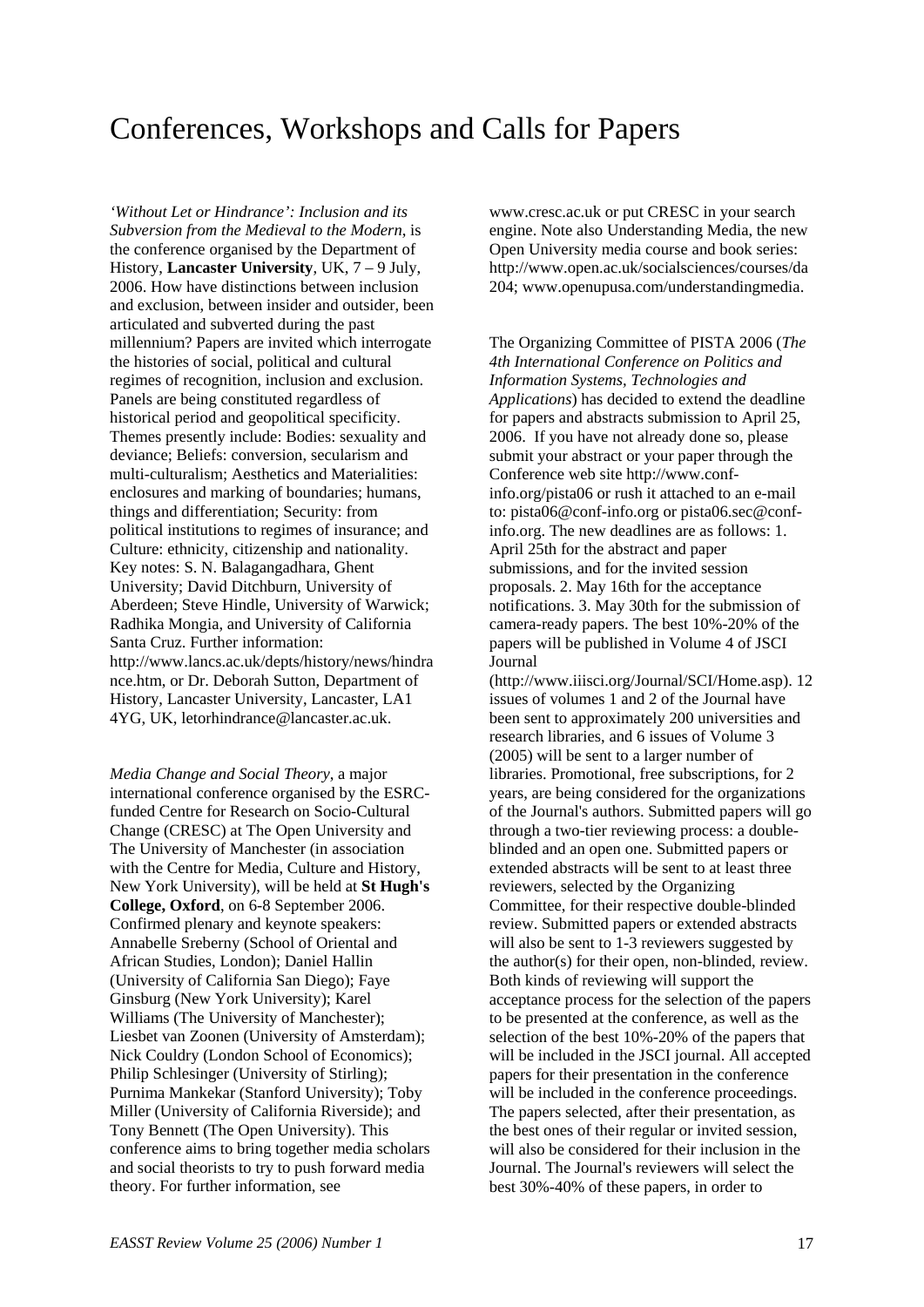support the acceptance process for their inclusion in the Journal. For those who are interested in organizing an invited session, please, fill the respective form provided in the conference web page, and we will send you a password (if it is pre-approved) so you can include and modify papers in your invited session. Invited session organizers with the best performance will be coeditors of the proceedings volume where their sessions' papers were included, and of the CD electronic proceedings. They will also be candidates for invited editors, or co-editors of a possible JSCI Journal issue related to their invited session papers. Information on the suggested steps to organize an invited session, have been included in the conference website. Submissions from both academia and industry are encouraged. Research papers, case studies, lessons learned, status reports, and discussions of practical problems faced by industry and user domains are all welcome submissions. If you need a detailed Call for Papers and Participation, don't hesitate in asking us for it. You can also get it in the conference's web site.

### *Risk and Regulation 2006*, the Fifth CARR Student Conference will be held **London School of Economics**, London, 21 - 22 September 2006. See

http://www.lse.ac.uk/collections/CARR/events/ri skAndRegulationResearchStudentConference200 6.htm. CARR is an interdisciplinary group of social scientists researching the organisational, political and legal aspects of risk regulation. We are organising this Conference for students whose research focuses on a topic related to CARR's agenda. We welcome both expressions of interest in attending the conference and proposals for papers to be considered for presentation. We encourage PhD students, especially those at an advanced stage in their research or writing, to present their work in progress, including conceptual issues regarding risk and regulation, empirical findings, methodological issues, or research strategies. The conference is intended as a forum for intense and constructive discussion and debate between research students and is designed to help students improve their research projects. In addition to students' presentations, the Conference will include keynote speeches and a series of 'Master Classes', led by members of CARR. Apply online at: www.lse.ac.uk/collections/CARR, or send your title and a 200-word abstract of a paper (to be presented for no more than 20 minutes) to regulation@lse.ac.uk by 31 May 2006.

*Science and medicine in the multinational empires of Central and Eastern Europe* is the title of the one-day workshop organized by Tatjana Buklijas and Emese Lafferton at the Department of History and Philosophy of Science, **University of Cambridge**, on 23 June 2006. Historians examining the interaction between Western science and imperialism have shown how Western powers employed science and medicine to reinforce their rule and propagate their culture in the countries they colonized. They have, furthermore, highlighted how the colonial economic and social organization affected the health of populations and how, simultaneously, Western medicine itself was profoundly reshaped by encounters with new cultures, diseases and medical practices. These studies have opened important questions that underpin the current debates about science and medicine in the post-colonial and post-Cold war world. Yet they are exclusively based on Western powers with non-European colonies, in particular Britain, and consequently fail to offer explanatory frameworks for the role of science and medicine in the expansion and maintenance of two geographically contiguous empires of Central and Eastern Europe: the Habsburg Empire and Russia. Little historical attention has been given to the ways in which the particular forms of governmentality as well as the multiethnic and multicultural environments of these empires shaped medical and scientific knowledge and practices. This workshop aims to open new perspectives on the relationship between medicine, science and imperialism by studying it in the Russian and Austro-Hungarian context in the long nineteenth century. The papers, ranging in topics from Russian astronomy to Austrian military psychiatry, will study how science and medicine were deployed in nation-building strategies and 'internal colonization' of geographic regions and ethnicities, while, at the same time, they were appropriated for political goals by non-dominant social and ethnic groups, e.g. new national movements. The workshop will furthermore examine the importance of language as a tool of cultural domination within, and beyond, science and medicine. More generally, its aim is to contribute to history of science, medicine and imperialism, as well as to the social and cultural history of these regions. For more information, including a booking form, visit http://www.hps.cam.ac.uk/medicine/empires.htm l.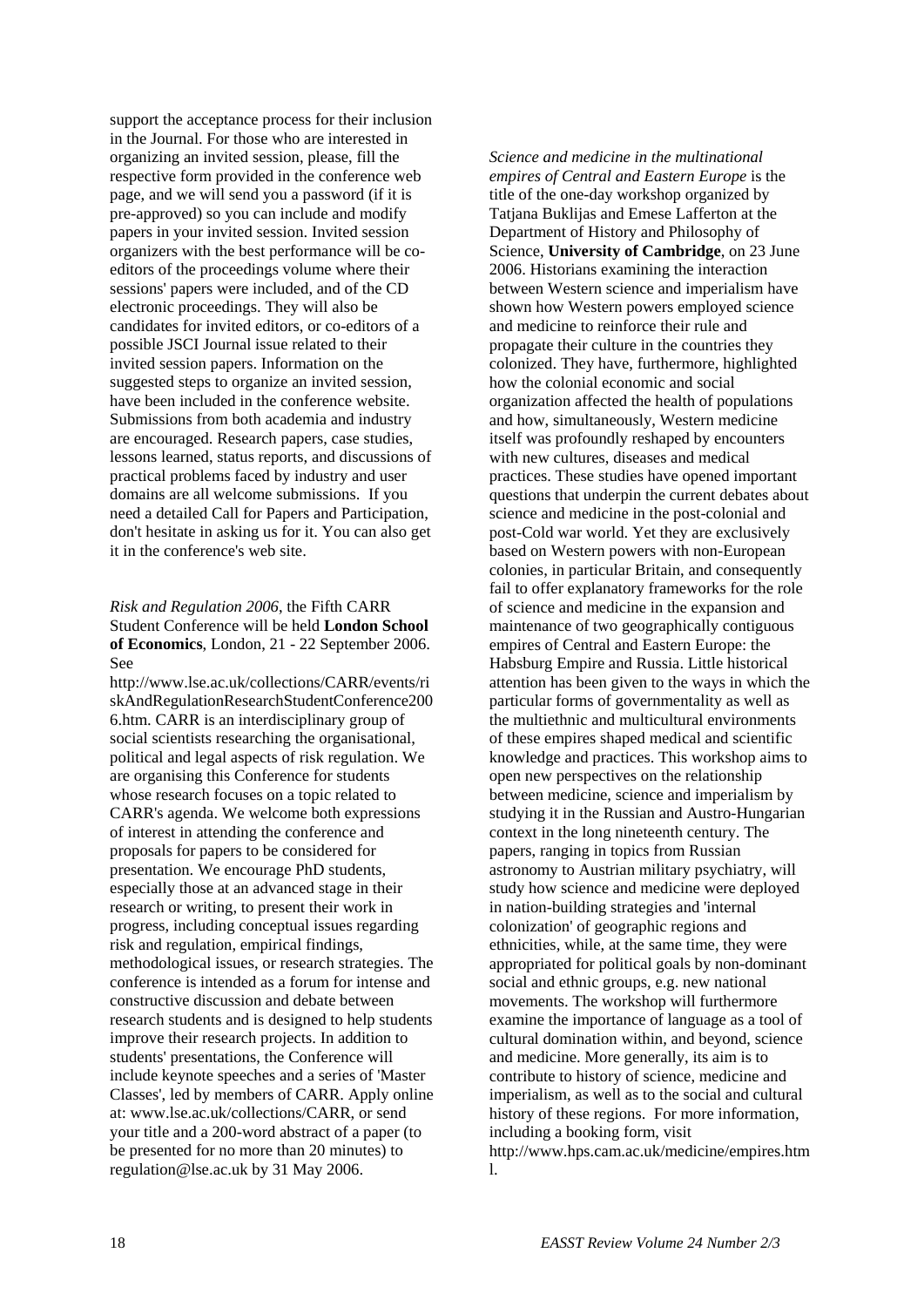*Disseminating knowledge in Seventeenth Century: Centres and peripheries in the Republic of Letters*, the FEM Seminar on Early Modern Philosophy will take place on 30 July- 4th August 2006 **in Bran, Romania**. One of the main features of modernity is the constitution of what has been called the Republic of letters: a complex of communities, societies, correspondence networks, formal or informal circles of learned individuals throughout Europe, often involved in common projects of reforming the received knowledge. Numerous seventeenth century projects for the reformation of knowledge emphasized the collective character of producing and disseminating knowledge. Thinkers like Bacon, Mersenne, Descartes, Gassendi, Boyle or Leibniz, are just some examples of those involved in such projects. What were the common features of such projects? What were the alternatives available to the seventeenth century scholar? What were the ideals, moral values or rules of conduct governing the emerging republic of letters? The FEM in modern philosophy is an international meeting of scholars interested in various aspects of early modern thought. Past editions have been held in various locations of Romania, and the seminar has become already a tradition. The aim of the seminar is to create an interesting environment for discussing papers and ideas. It includes workshops in the morning and presentations of papers in the afternoon, trying to maintain a balance between a high academic level and the informal spirit of an academia. This year, the seminar will take place in Bran, near Brasov, in Transylvania. Among the participants: Daniel Garber (Princeton University), Roger Ariew (University of South Florida), Giulia Belgioioso (Universita di Lecce), Steven Gaukroger (University of Sidney), Peter Anstey (University of Sidney). Bran is a mountain resort near Brasov, 3-4 hours by car from Bucharest' airport. An alternative route is by train from Bucharest to Brasov (which is 15 km away from Bran). The participants will be lodged in a nice little villa in between the mountains in double rooms. Participation fee: 100USD. Please, submit an abstract addressing questions like those exemplified, but by no means restricted to them, and a brief CV to dana.jalobeanu@bbc.co.uk or/and valexandrescu@gmail.com by 1st of May. More details on our web page at www.modernthought.unibuc.ro.

The **Oslo Summer School** in Comparative Social Science Studies, 31. July - 4. August 2006, is entitled, *Re-Imagining Social Science in the 21st Century: The Biological Challenge*. The lecturer is Professor Steve Fuller, Department of Sociology, University of Warwick, UK. It is becoming increasingly popular to diagnose the set of fields called 'social sciences' as an artifact of 19th and 20th century nation-building, especially in Europe and North America. At the dawn of the 21st century, the autonomy of these fields has been substantially eroded, on the one hand, by cultural studies (from the humanistic side) and, on the other, by the biological sciences and biotechnology (from the natural scientific side). Will -- and, more importantly, should -- the social sciences retain their autonomous status? This course will consider the stakes in answering this question by looking both backward and forward: In particular, why and how did the social sciences originally distinguish themselves from the biological sciences? To what extent are the challenges facing the social sciences similar or different to the ones they faced, say, 100 or 150 years ago? What are the genuinely new problems and opportunities facing the social sciences today and in the foreseeable future? For more information please visit: http://www.sv.uio.no/oss/fuller.html.

*Mobilities, Technologies, Topologies*, the Open University's one-day Workshop, will be held on Wednesday 7th June 2006, at the BT Centre, Kents Hill, **Milton Keynes** (5 minutes from the OU campus). The issue of mobility - of people, places, capital and things has become an important issue across the social sciences in recent years and questions of spatiality have been central to these debates. This one-day workshop, organised by the Department of Geography at The Open University, aims to bring together some of the leading writers on this field and to explore in an informal way how the issue of mobility intersects with our understanding of space and place. The aim of the workshop will be to consider the theme of mobility in relation to such issues as: spatial complexity; nonrepresentational approaches to geography; materiality, technology and agency; identity, subjectivity and objectivity; and movement and landscape. The confirmed keynote speakers are John Urry (Lancaster University) and Ginette Verstraete (University of Amsterdam). The workshop is free and open to all but places are very limited and will be allocated on a first come first served basis. Lunch will be provided.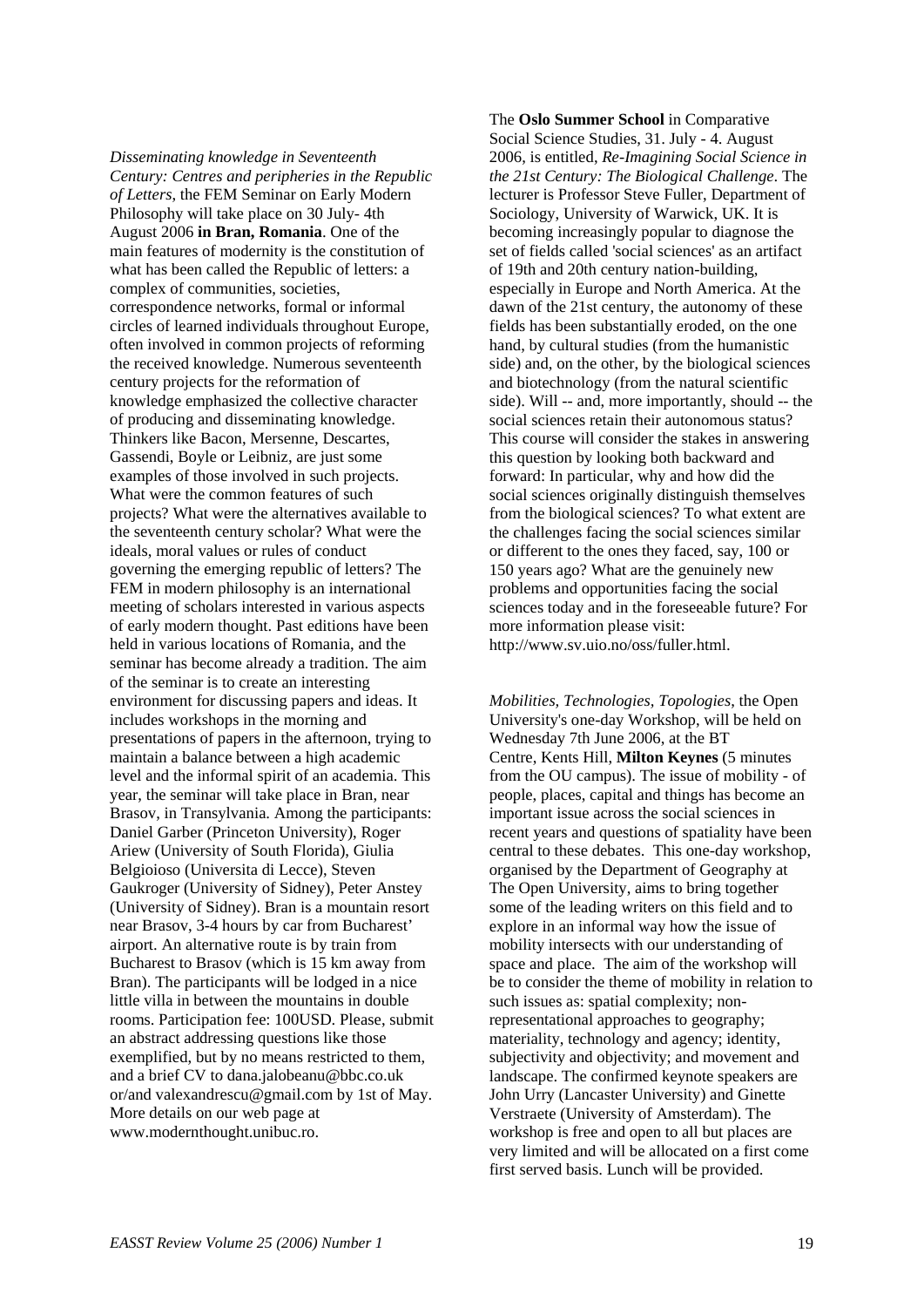Overnight accommodation can be booked at the workshop venue. Pre-registration is required. If you would like to book a place please email either Kevin Hetherington (k.i.hetherington@open.ac.uk) or George Revill (g.revill@open.ac.uk) at The Open University for further details.

The annual conference of the *British Society for the History of Science* will be held at the University of Kent, **Canterbury** on 7th -9th July 2006. After extremely successful meetings in York, Liverpool and Leeds, the BSHS conference moves south to the picturesque surroundings of University of Kent. Surrounded by beautiful countryside and a varied coastline, the University of Kent offers a modern campus set in over 300 acres of parkland on a hill overlooking the ancient City of Canterbury with a wonderful Cathedral. More information is available at http://www.bshs.org.uk/ or from BSHS Executive Secretary, 5 Woodcote Green, Fleet, Hampshire GU51 4EY, UK, Phone: (+44) (0)1252 641135, email, Chris Chilvers, bshs2006@bshs.org.uk.

*Scientists and Social Commitment: Historical perspectives on the political, religious and philosophical ideas and activity of scientists* is the name of the event organized by the British Society for the History of Science, 15th – 17th September 2006, in order to honour the 75th Anniversary of the 1931 Second International Congress for the History of Science, a foundation event in the modern history of science. The congress is remembered for the presence of a Russian delegation that raised political and philosophical issues in science and the history of science. It led to the elaboration of sociologically and politically conscious methods of research in the relationship between science and society. As with the original congress, the venue is **Science Museum, London**, and it will assess and analyse the theme of the history of scientists and social commitment. The focus is on issues of ideological commitments and their relationship to scientific and social activism in the scientific community. The three realms of the ideological addressed are political, religious and philosophical commitment in historical perspective, encompassing a number of thematic possibilities from ideological activism, social engagement, influence on scientific practices and ideas, attempts at scientific associations and organizations, networks, to individual

commitment. These reach across the history of science, technology and medicine, with no parameters on historical period. For more information, see http://www.bshs.org.uk/.

The *Second International Conference on e-Social Science* will be held on 28th - 30th June 2006 in **Manchester**, UK. See

http://www.ncess.ac.uk/events/conference/. Topics to be covered at the conference include (but are not restricted to): Case studies of e-Social Science research methods and applications; Enabling new sources and forms of sociological data through e-Social Science; Infrastructure and tools for e-Social Science; Middleware for data collection, sharing and integration; Standards for metadata, ontologies, annotation, curation, etc.; Usability issues in the design of research tools and middleware; Case studies of (e-)Research and (e-) Social Science research practices; The benefits and challenges of large scale collaborative research; Interdisciplinary research and e-Social Science; International collaborations in e-Social Science; Socio-technical issues in the development of e-Research and the Grid; Ethical issues and challenges in the collection, integration, sharing and analysis of sociological and other personal data.

The Conference, *Science within the State*, will be held in **Berlin**, 9-11 September 2006. The organisers are Axel C. Hüntelmann (axel.huentelmann@charite.de) and Dr. Michael C. Schneider (Michael.Schneider@uniduesseldorf.de). Science and the State always stand in a special relationship to each other. This can be seen clearly from the ambivalent successes, when the State tries to make use of scientific advisory boards and all kinds of expert commissions. For this general reason, such scientific activities that are located within the state sphere or are directly state-run deserve special attention from the perspective of the history of science. The planned conference will deal with exactly such institutions that pursue scientific research within the state or at least within the broader sphere of the state. For the last two decades some considerable research has been undertaken concerning 'Big Science', e.g. research relating to the Max Planck-Society and the German Research Foundation - often motivated by their role during the national socialist dictatorship -, it seems to be useful to turn again towards the specifics of state-run and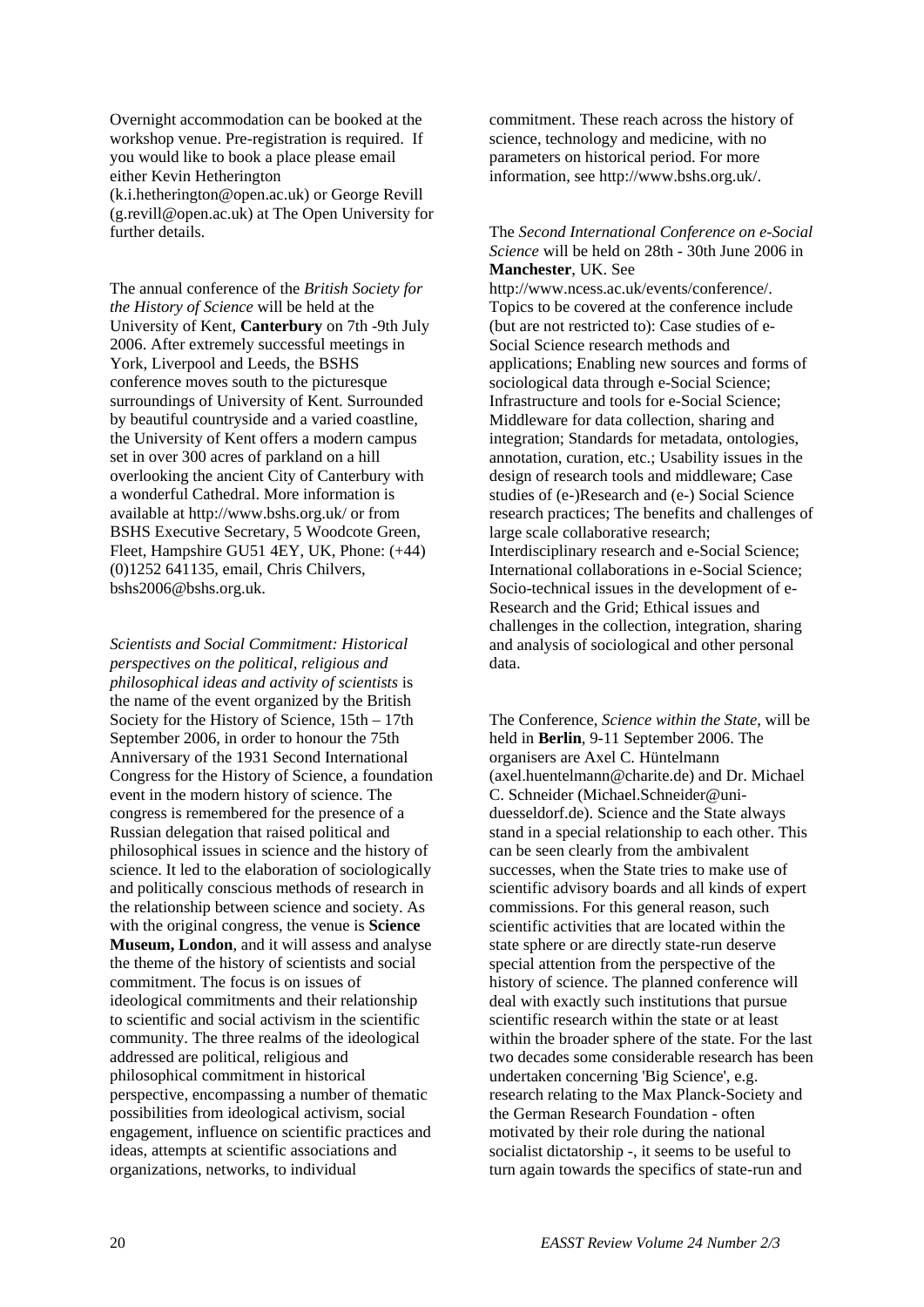similar research institutions. We are especially interested in presentations that discuss current and new projects. Such a conference seems to be useful for at least three reasons: 1. The methodology of science studies and the history of science in general has seen a considerable widening during the last decades. This invites us to scrutinize again the specifics of state-owned scientific institutions. By looking at this special aspect of the relationship between science and the state, there seem to be groounds for the expectation seems to be founded that the completely different ways of the working way of both of these spheres could be uncovered especially clearly. 2. Until now, state-run scientific institutions have only rarely been analysed guided by the question to what extent they were able to persist as scientific institutions under the special condition of being object of direct state influence, and to what extent they have been able to maintain the scientific character of their work both with regard to their financiers to other scientific institutions - given that autonomy of scientific institutions, as opposed to their subordination in a bureaucratic hierarchy, can be seen as a basic principle of their functionality. 3. In addition, contexts of meaning concerning power, state and science shall be analysed. What did the state expect from those scientific institutions and experts whom it financed? Concepts of 'knowledge society' or of 'gouvernementalite' can help to analyse this kind of scientific institutions. By which authorization are state-run scientific institutions founded, financed and maintained? How do these institutions 'think'? Which principles of organisation do they follow? And do such principles of organisation contribute to the ability of those institutions to maintain their scientific character? Does, finally, the scientific character of such institutions change within time, and if yes, due to what reasons? The conference concentrates on the 19th and 20th centuries. Not only such proposals related to Germany are welcome, but also such that use an internationally comparative approach and deal with the whole breadth of state-run research institutions, both in the fields of natural sciences and of humanities and social sciences.

The *Society for History of Technology* has issued a call for papers for its next annual meeting (October 12-16, 2006 - **Las Vegas**) at: http://shot.press.jhu.edu/Annual\_Meeting/Annual \_Meeting\_Main\_Page.htm.

The Center for Globalization and Governance, University of **Hamburg**, will hold a conference on 12-13 October 2006 entitled, *Governing the Knowledge Society*. Knowledge has long been on the agenda of social sciences. Currently processes of rapid technological change and the growing importance of knowledge based markets have propelled discussions on possible contents and consequences of what is often termed the "knowledge society". Even if there is no agreement on whether we should presently speak of a transition to a postindustrial information or knowledge society, there is no doubt that at least in countries of the global north production and trade in immaterial goods - services, information, and knowledge - will continue to gain importance. Therefore modes of regulating access to knowledge resources, modes of public and private control and appropriation of the production and distribution of knowledge are becoming more and more central. The conference will address theoretical and practical implications and consequences of these new modes and models of regulating knowledge. In this context two levels of regulating or controlling access to knowledge can be distinguished: 1. Attempts and models of regulating the production and dissemination of knowledge. This level concerns the attempts of different actors to structure and control those areas in which new knowledge is generated or in which existing knowledge is taught: education and research. National actors that until now have structured contents, aims and programmatic of school and university education are currently under pressure from two sides: On the one hand processes of policy convergence and global and/or European harmonization attempts (GATS, Bologna Process) lead to educational policies in which single national or subnational actors loose much of their influence. On the other hand private actors are pushing into the growing educational market, introducing new economic imperatives and action logics. Which intentions and ideas govern these developments (e.g. "life-long learning", "learning to learn")? How does the changing perception of education in general and of its social significance influence governance processes on the national, the European and the international level? Can we speak of a retreat of the state or have nation states only changed their governance instruments? Are there repercussions of changing modes of governance in the education area on stakeholders' power and ability to influence policy processes? 2. Regulation and governance of access and use of knowledge. Differences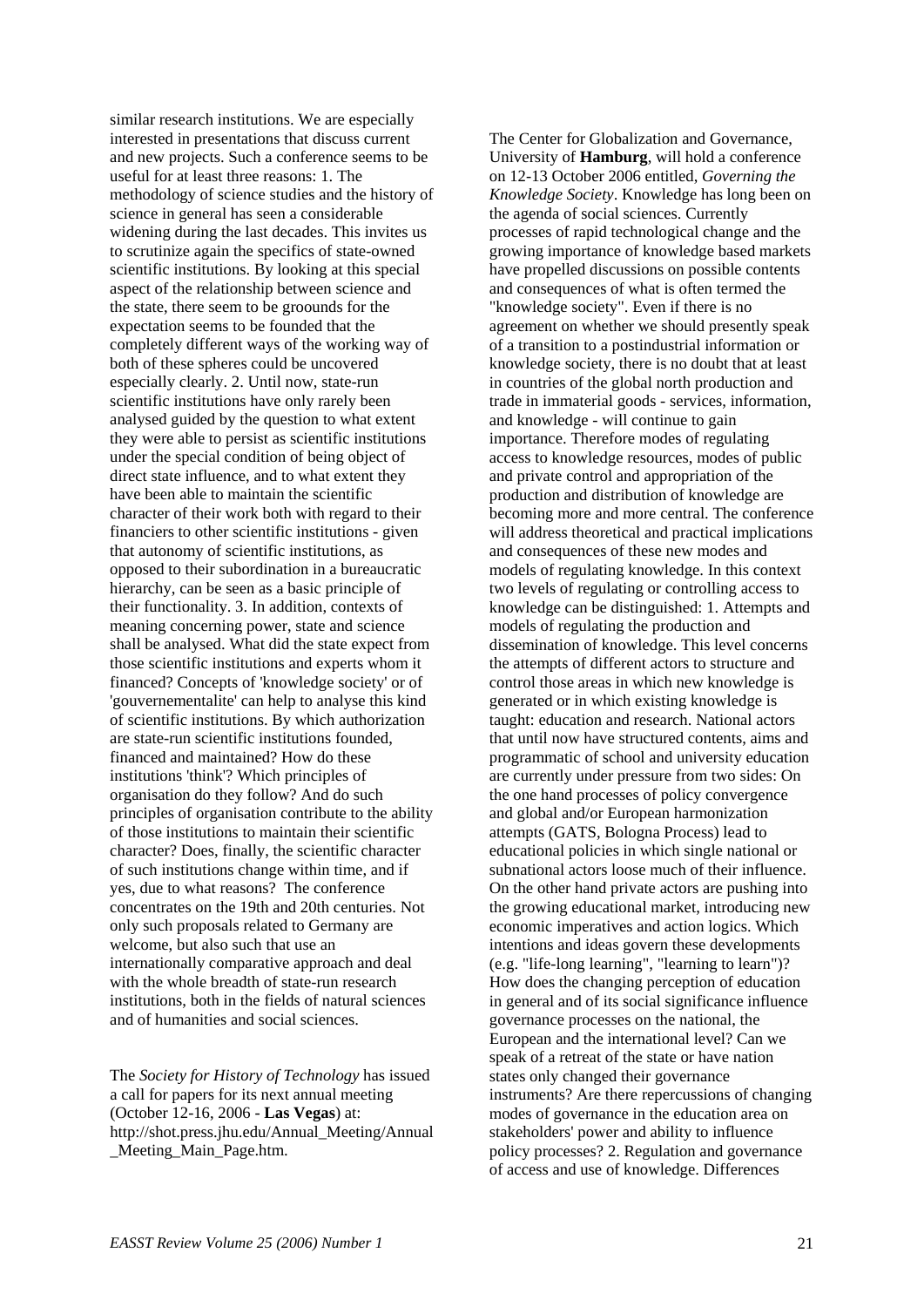between private and public interests are even stronger in the case of the use and exploitation of knowledge than in the case of its production and dissemination. Claims of free access to information and knowledge compete with claims of private ownership. Concepts of communal ownership in a free information infrastructure or of a Digital Commons clash with imperatives of private appropriation and use of information and knowledge. It remains to be analyzed which models of regulation and/or governance of knowledge do exist, and on which models of property and common goods these modes draw. Which social actors propagate - implicitly or explicitly - which model? What is the content of these models? On which premises do they rest? How do they differ? What social and economic consequences would follow from different models? Do they perceive knowledge as a common or as a private good? Are there systematic differences between material and immaterial goods, and what consequences does this have for claims of intellectual property rights? Abstracts for papers (max. 250 words) should be sent before 30.4.2006 to: Sebastian Haunss <Haunss@sozialwiss.uni-hamburg.de> or to Katrin Toens <ktoens@sozialwiss.unihamburg.de>.

The European Network of Excellence on Policies for Research and Innovation in Europe (PRIME) is organizing an international conference on *Indicators on Science, Technology and Innovation* in the framework of its European Network of Indicator Producers project (ENIP). The conference aims to celebrate the centennial on STI statistics (1906-2006) and look at the future of indicators. We invite presentations on the following subjects: 1. Lessons from the History. What explains the origins of statistics on science, technology and innovation? Who were the forerunners, the pioneers and the followers? What were the motives of early statisticians? What type of statistics was developed? What uses were made of the statistics developed? What was the "politics" of measurement? How to make a sociology of statistics? 2. New perspectives for STI indicators. The requirements and needs of users, both institutional and academic. The misses and holes in current statistics. The methodological challenges for producing renewed statistics. The new and promising avenues. Examples of recent innovative works. Positioning indicators. Extended abstracts for papers should be submitted electronically to blepori@unisi.ch until 1st April 2006. Abstract

should indicate name and affiliation of the authors, research subject and methodology as well as (preliminary) results and conclusions. Further information: http://www.ticinoricerca.ch/conference.html.

*Working with Machines - Knowledge, Practice, Technical Change*, is a workshop to be held in **Vadstena, Sweden**, September 4-6, 2006. It is organized by the Department of Technology and Social Change, Institute of Tema research, Linköping University. How can we research the interactions between humans and machines in work settings, their interface, agency and meaningful encounters? What theoretical alternatives are there – and what vital new insights can recent studies bring? This workshop will bring together researchers from different fields – ethnomethodology, gender studies, labour process studies, symbolic interactionism, organization studies etc. – to investigate common themes and alternative interpretations in the study of work and technology. The background is the ubiquity of technologies in a variety of work settings – industrial, health care, service, professional – which calls for an understanding of how humans understand, interact and coconstruct everyday work practices with technologies. Issues of learning, risk and technological change are salient, as are questions of gender, power and organization. How are new technologies localized in work settings? How can we conceptualize various configurations of human-machine agency, and how can the knowledge and practices involved be researched and understood? The Vadstena workshop aims to discuss these challenges for S&TS research. We invite scholars from various areas to what we hope will be a fruitful exchange of ideas and research experiences. We are happy to have professor Lucy Suchman, Lancaster university, as a contributor and resource person at the Workshop. For more information, contact Professor Boel Berner (boebe@tema.liu.se) or Assistant Professor Johan M. Sanne (johsa@tema.liu.se).

*Sociology After Durkheim*, the one-day event, will be held on 21st June 2006, Department of Sociology, **University of Surrey**, with the keynote speakers Michael Lynch (Cornell University), Steve Woolgar (Oxford University), Anne Warfield Rawls (Bentley College) and Paul du Gay (The Open University). Much sociological theory was wrought in the mould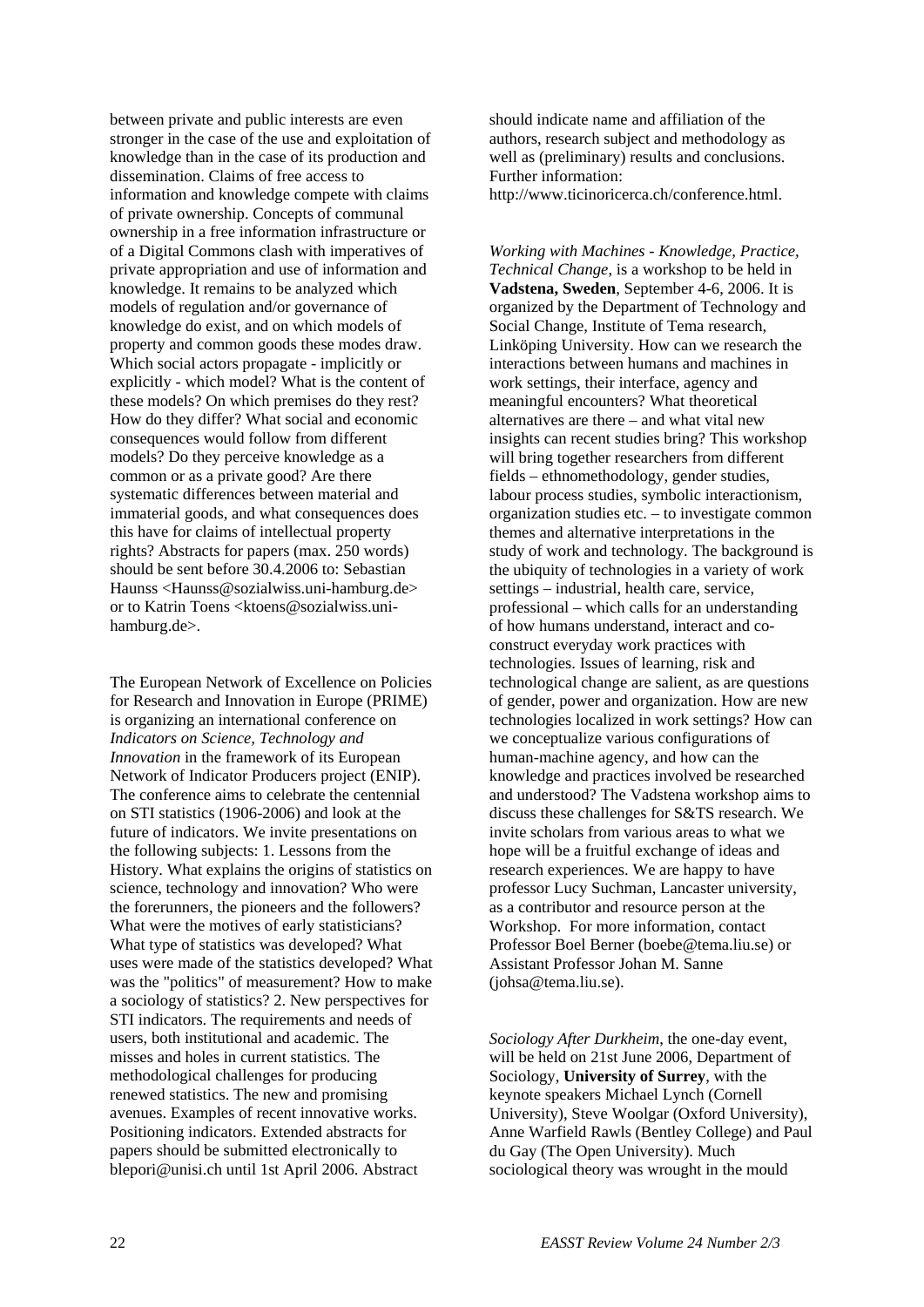formed by Durkheim with his principle of social objectivity, but both his position and aspiration have been challenged by post-structuralist, post modernist and feminist critiques of received notions of the social and of objectivity. Latour (2005) repudiates Durkheim's concept of the social as stable and distinctive, and argues for a return to an earlier usage and an emphasis on transient associations. Garfinkel (2002), however, has reworked Durkheim's aphorism as the foundation of ethnomethodology, while eschewing theory. Is there scope for new form of theory, for synthesis and re-evaluation of existing works, or must we accept that sociological theory has, reflexively, persuaded us to stop theorizing? Contact details: Organisers – Ruth Rettie, Geoff Cooper and Andy King. Email: soctheory@surrey.ac.uk. Workshop website: www.soc.surrey.ac.uk/soctheory.

The European Conference for the History of Science, *From Marie Sklodowska-Curie to the 21st Century: Working on Women and Science in History of Science*, will be held on September 6- 9, 2006 in **Cracow, Poland**. Whereas women scientists contributed important results to the development of the sciences especially in the 20th century, their "visibility" is still questionable. The Commission Women in Science of the DHS/IUHPS would like to invite colleagues from all disciplines to take part to a special session which on the one hand focuses on the role of women in all fields of science and on the other hand, questions "women and science" as a special area of research in history of science. Further information:

http://www.2iceshs.cyfronet.pl/. Dr. Annette Vogt, President of the Commission "Women in Science" of the DHS/IUHPS, Max Planck Institute for the History of Science, Boltzmannstr. 22, 14195 Berlin, Germany, vogt@mpiwg-berlin.mpg.de.

ICOHTEC 2006, the International Committee for the History of Technology's 33rd Symposium will be held in **Leicester**, U.K., 15 - 20 August 2006. Further information: http://www.icohtec.org.

*Vital Politics II: Health, Medicine, and Bioeconomics into the 21st Century* is being organized by the BIOS Centre at the **London School of Economics** and Political Science, 7-9

September 2006. The aims of the conference are to provide a comparative and global perspective on present forms of practice in the life sciences. Themes are Social science of regenerative medical technologies; Neuroscience and society; and Bioeconomics and biocapital. For any further details, please contact the BIOS Organizing Committee (Chaired by Dr. Carlos Novas) via Linsey McGoey: BIOS, London School of Economics, Houghton Street, London, WC2A 2AE, UK; Email: l.j.mcgoey@lse.ac.uk; Web: http://www.lse.ac.uk/collections/BIOS/vital\_polit icsII.htm.

The theme of the 2006 Film and History League Conference, "The Documentary Tradition," will explore the area of *Science and Documentaries*. It is to be held on 8-12 November, 2006 in the Dolce Conference Center, **Dallas, Texas**, near the DFW airport. Filmmakers who identify themselves as documentary makers have, throughout the history of the form, made films that represent scientific themes. This can be seen to have occurred at four levels: (1) Where science and society touch most intimately, documentarists have often made films that represent the scientific point of view. Examples include nutrition science, public health, building design and medicine. Here we may consider some of the films of Paul Rotha, including his masterpiece World of Plenty (1943). (2) Documentarists have often promoted scientific and technological innovation. Many of the films of the GPO Film Unit promoting telephony are relevant here. (3) Documentarists have also often made films to convey scientific information or technical expertise. Many of the films of the Shell Film Unit, including the gearing film Transfer of Power (1939) or the Techniques of Anaesthesia series made by the ICI Unit during World War Two are typical of these. (4) Documentarists have often used "scientific" theories of montage, deriving from the Russian school of Kuleshov, Eisenstein, Pudovkin et al. In virtually all these cases there has been close collaboration between filmmakers and scientists, often to the extent of close advice on scripts, scenarios and structure. Sometimes filmmakers have expressed the view that scientific documentary is a distinct sub-genre; Edgar Anstey, for example, described the nutrition film Enough to Eat? (1936) as 'a scientific film made by scientists', even though he directed and produced it. In fact, however, the boundary between scientific documentary and documentary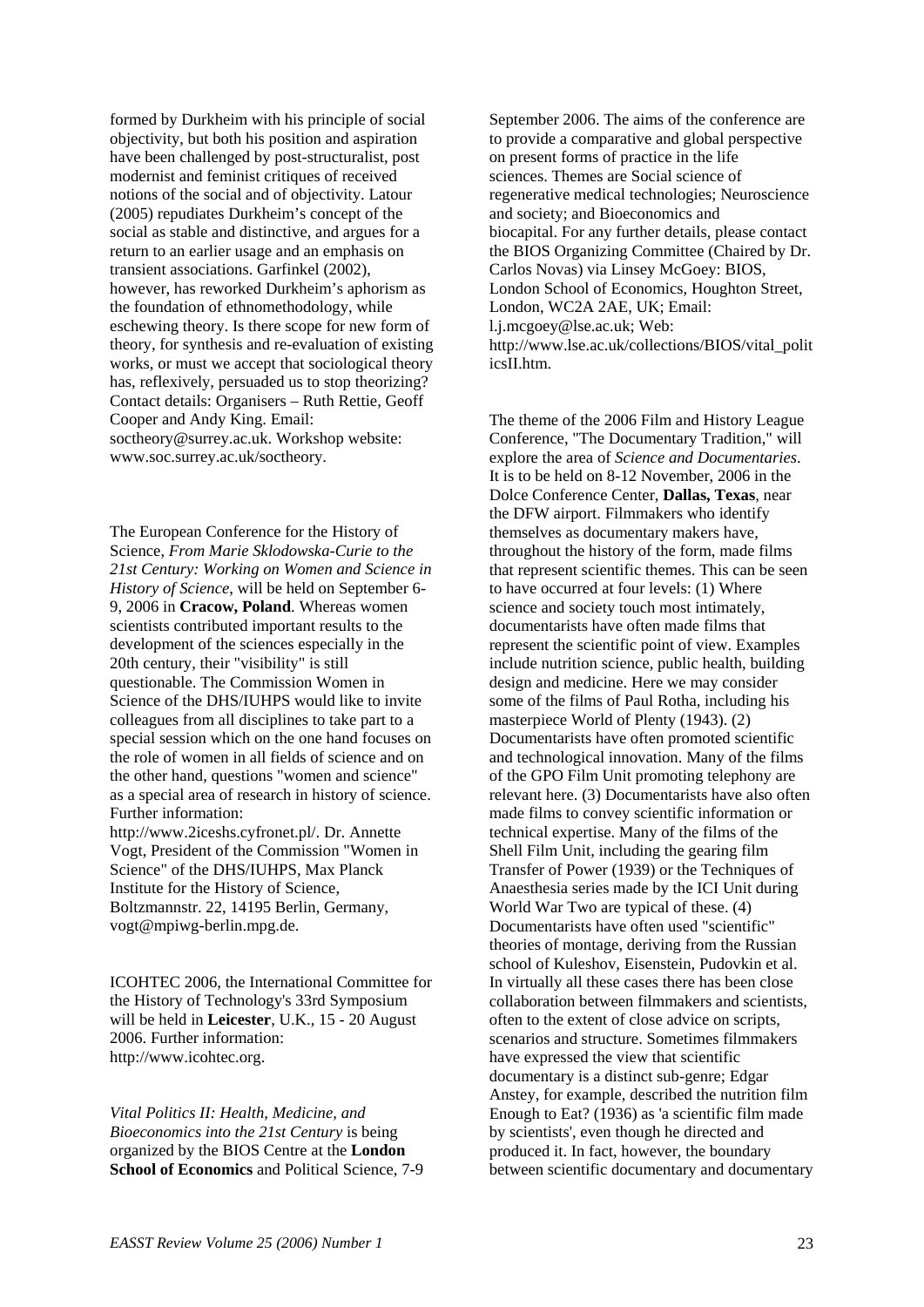in general is difficult to draw in any absolute sense; rather, definitions are specific to times and places; both scientists and filmmakers make claims about how science should be represented on the screen. Papers are invited that explore the relations of science and documentary both in the cinema and on television. The Film and History League conference details can be found at www.filmandhistory.org. Send all inquiries and proposals to Dr Tim Boon, Head of Collections, The Science Museum, London SW7 2DD, UK, tel: 44 20 7942 4207, fax: 44 20 7942 4103, email: tim.boon@nmsi.ac.uk.

A Second Call for Papers has been issued for *Steel Cities: Tradition, Transition and Transformation*, the conference to be held in **Sheffield**, June 29th - July 2nd 2006, with keynote speakers Rt Hon David Blunkett MP, Wolfgang Christ (Bauhaus-Universität Weimar), Barbara Johnstone (Carnegie Mellon University, Pittsburgh) and Scott Kiesling (University of Pittsburgh). For nearly two centuries steel has been the fundamental building block of modernity, revolutionising the lives of millions. From its use in building and construction, in weapons production, to its role in the home kitchen, the transformative power of steel is undeniable. At all stages of its life-cycle, steel impacts upon communities, regions and nations. As China and India race to modernise their economies with imported steel, many cities across Europe and North America are still struggling to cope with the transition from productive to consumptive economies. The focus of this conference is upon the ways in which economies and societies, lives, landscapes and relationships have been, and continue to be, transformed by steel. The 'Steel Cities' conference will bring together academics and professionals from a wide range of disciplines to explore the ways by which steel has impacted upon people, places and pasts and how it continues to shape lives and relationships in the context of local and global change. It will take place in Sheffield, England's most famous 'Steel City', and will be led by the University of Sheffield together with the Centre for Tourism and Cultural Change, Sheffield Hallam University, and a number of partners who are interested in discussing their research and sharing and disseminating good practice. The conference will be multi-disciplinary drawing from architecture, history, sociology, anthropology, ethnology, cultural studies, geography, tourism studies, museum studies, archaeology, ethnology,

linguistics, economics etc. We have already received a number of interesting abstracts from a wide range of disciplines, which will appear on our conference website. We are happy to receive further abstracts on any topic relating to the conference theme, but are especially looking for papers in the following areas: Industrial Archaeology; History of Technology; Landscape Material Culture; Post-Industrial Sociology; and Tourism and Heritage. If you are interested in presenting a paper at 'Steel Cities', please send an abstract of 500 words by April 17th at the latest to: Professor Joan Beal, j.c.beal@shef.ac.uk, National Centre for English Cultural Tradition, University of Sheffield, 9 Shearwood Road, S10 2TD, United Kingdom. For further information, refer to www.shef.ac.uk/natcect/steelcities, or www.tourism-culture.com.

The *History of Science Society* will hold its 2006 Annual Meeting in **Vancouver**, British Columbia 2-5, November 2006. This will be a joint meeting with the Philosophy of Science Association and the Society for Social Studies of Science. For additional information, please contact Jay Malone at the HSS Executive Office. HSS Executive Office, PO Box 117360, University of Florida, Gainesville, FL 32611-7360, USA. phone: 1-352-392-1677; fax: 1-352-392-2795; email: meeting@hssonline.org.

An International Workshop on the *Infrastructures for Health Care: Connecting practices across institutional and professional boundaries* will be held on June 19-20, 2006 at the Center for Information and Communication Technologies (CICT), Technical University of Denmark, **Copenhagen**, Denmark. It is sponsored by NordICT (www.nordict.net) and MedIT. The purpose of this workshop is to provide a forum for discussing current issues and trends related to the integration/coordination of health care practices across institutional, organizational, and professional boundaries. The continued growth in health care costs, e.g. associated with older adults and patients with chronic diseases such as diabetes, has created widespread interest in innovative systems of care, which improve communication, coordination and collaboration among care providers, both in primary care and specialty services (e.g. clinics, hospitals, and emergency departments). Concepts like shared care, integrated care and continuity of care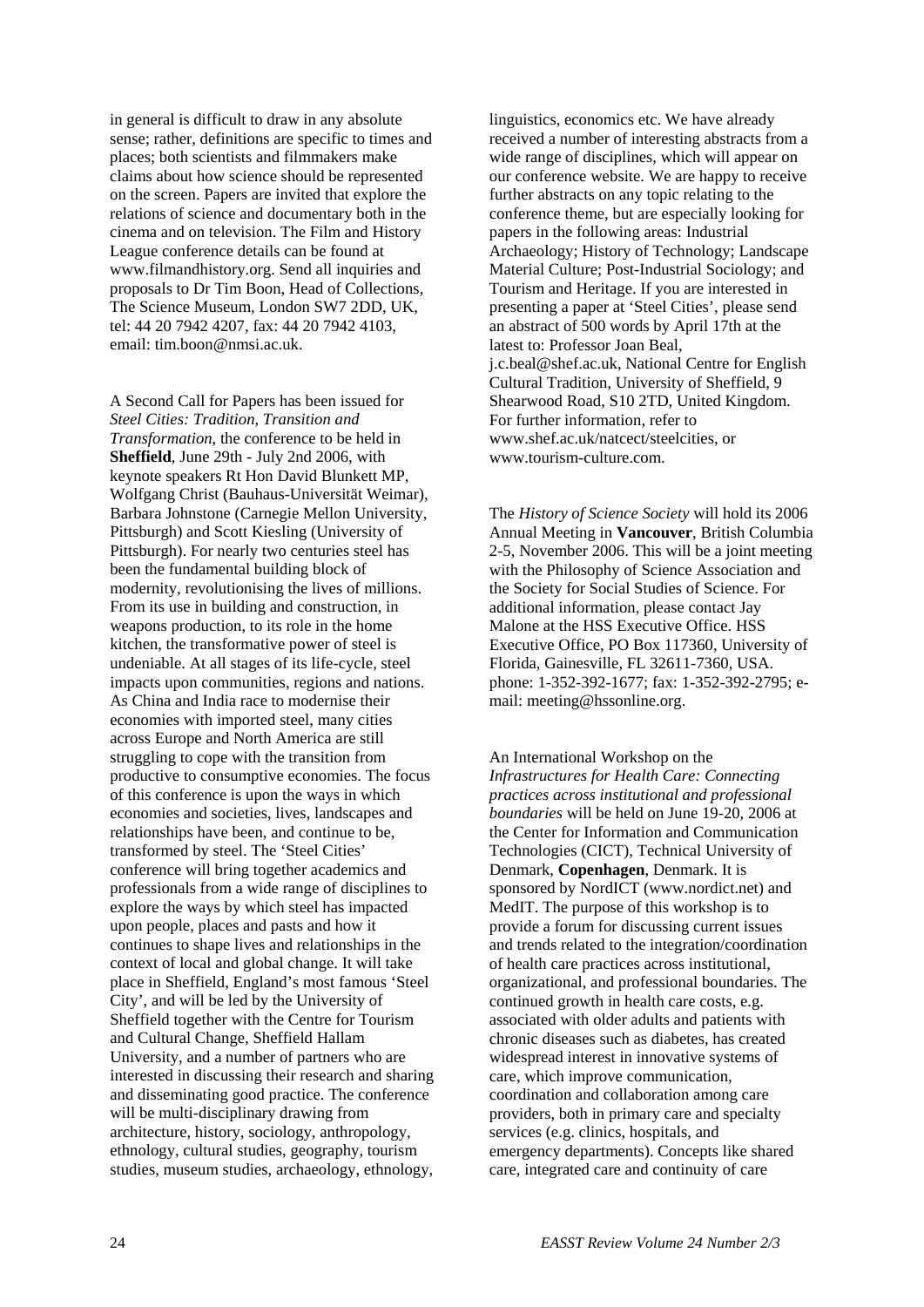are indicative of ambitions of creating coherent and effective health care services for patients that require complex – and often long-term – care. Although these concepts are often used in relation to projects that seek to enhance communication and collaboration around particular patient groups, they also have bearing on more general visions of reorganizing health care. Infrastructural arrangements – such as the electronic patient record, classification schemes, accounting systems, communication standards, and quality systems – play a crucial role in these new models of care, and it is increasingly hard to imagine integrative initiatives that do not have a strong ICT component. This raises a multitude of questions about the – actual and imagined – role and impact of ICT and other infrastructure components in the development of patientoriented, integrated healthcare services. We wish to highlight how new infrastructures – sociotechnical assemblages – simultaneously connect existing practices, influence and change these practices, and create entirely new practices in health care work (e.g. related to the maintenance of the infrastructure itself). What characterizes infrastructures in health care? What role do they play in transforming and reorganizing health care and in creating new actors in health care? How are infrastructures established and maintained? What are their impact on work practices, organizational structures, cost effectiveness, quality of care, etc.? We encourage potential participants to submit an abstract (3-500 words) describing the contribution before May 1, 2006. Abstracts must be submitted by email to Jørgen P. Bansler (bansler@cict.dtu.dk). After the conference, participants will have the opportunity to submit a full paper to an edited book (with full paper review). List of important dates: Submission of abstracts 1st of May 2006; Notification of acceptance 15th of May 2006; Deadline for registration 2nd of June 2006; Conference 19th – 20th of June 2006. For abstract submission and further information, contact Jørgen P. Bansler at bansler@cict.dtu.dk.

*Historicide and Reiteration: Innovation in the sciences, humanities and the arts* is the title of the Symposium to be held on February 9-10, 2007, at the Faculty of Arts and Culture, **Maastricht University**, The Netherlands. "Unlike art, science destroys its own past", or so Thomas Kuhn argued in his 'Comment on the Relations of Science and Art' (The Essential Tension: Selected Studies in Scientific Tradition and Change, 1977, 340-351, p.345). In the arts,

older works continue to play a vital and formative role in contemporary innovations. In the sciences, however, out of date theories and practices are generally thought to have no use whatsoever to the development of new insights: science continually destroys its own past. Hence, museums are crucial to art (but not to science), while five-year-old books become obsolete in science (but certainly not in literature). Poetical and aesthetic themes, motifs and representational strategies are forever undead, it seems, ready to reappear on the cultural scene at any time. The contrast between historicide and reiteration holds out the promise of leading us beyond sterile, hackneyed terms such as fact versus fiction, objectivity versus subjectivity, or experience versus speculation in our efforts to come to terms with the interrelations between the sciences and the arts. Nevertheless, we cannot rest content with Kuhn's treatment of the issue, for the following reasons: First of all, it needs to be more finely attuned to actual practices in art and science. What are we to make of, for example, contemporary mathematicians' ongoing interest in Fermat's centuries-old theorems? And how are we to understand the famous avantgarde dictum that all museums should be burnt down? Second, the categories of 'art' and 'science' are too broad to be of any use to empirical inquiry. It seems useful to at least differentiate between the natural and the social sciences. Likewise, we should ask ourselves whether the concept of art as a reiterative practice applies equally to literature, music and the visual arts, and if the humanities should also be taken into account. Do the humanities share the reiterative nature of the arts, or do they embody yet another culture of innovation? Third, we must pay closer attention to the fact that scientific and aesthetic innovations often materialize through interdisciplinary exchange, that is, by amalgamating concepts, theories and methods from diverse intellectual domains. Thus, Martha Nussbaum innovated ethics by reiterating an old master, Aristotle, and by importing concepts from the neighbouring discipline of literary studies into philosophy. Likewise, Weber and Durkheim succeeded in founding sociology by combining elements from the natural sciences and from the realist novel into a new field that distinguished itself from both science and literature. The elaboration of evolutionary theories necessarily depends on literary metaphors and narrative models for its articulation, while it is no less true that evolutionary perspectives on man's place in nature have functioned as an important source of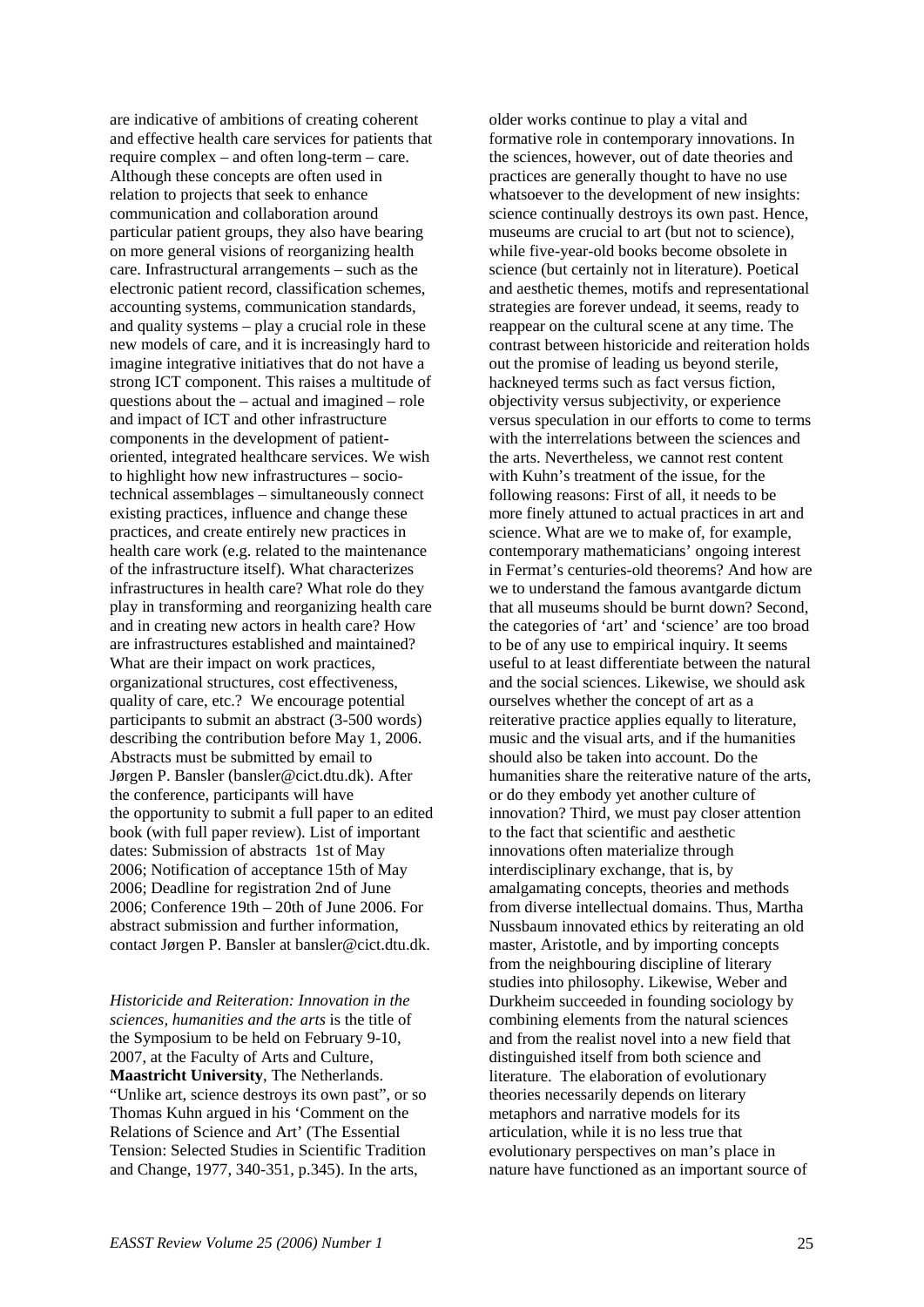innovation for literary modes of emplotment As these examples demonstrate, processes of interdisciplinary exchange may even transgress the borders between the 'three cultures' of the natural sciences, the social sciences and the humanities/arts (cf. Wolf Lepenies, Die drei Kulturen, 1985). Border traffic between art and science has become an important feature of various innovative, late-twentieth-century research practices such as genomics and brain research. The arts may turn their position at the margins of society to good use by functioning as a free space for independent inquiry, embarking upon investigations ignored or discredited by commercial interests and academic science. This is exactly what happens in various forms of collaboration between artists and scientists (cf. Siân Ede, Art and Science, 2005). If the boundaries between the three cultures are permeable, and if artists and writers actively contribute to the shaping of scientific knowledge at times, doesn't this at least open up the possibility that scientific innovation may also proceed through reiteration? Fourth, the tenet that the leading edge of science is untrammelled by the burden of the past somehow smacks of the discarded concept of autonomous science, which would be immune to external influences and hence, to tradition. Over the last few decades, however, the supposition that science would have no significant cultural, political, social or aesthetic dimensions has been seriously questioned within the burgeoning field of Science and Technology Studies. This symposium wants to investigate the convergences and divergences between the sciences and the arts by taking our cue from the ways in which they position themselves vis-à-vis their past. It aims at a thorough evaluation of the contrast between historicide and reiteration as a potentially fruitful perspective on the interrelations between the three cultures. We propose the following levels of inquiry: The actual practice of art and science. Do specific instances of scientific innovation corroborate or falsify the idea that the creative reappropriation of the past has nothing to contribute to scientific discovery? Is historicide in the arts confined to the occasional exception of the historical avantgarde, or does it constitute a more substantial part of aesthetic innovation? The prototypical images of art and science. Are they supposed to be reiterating or destroying their pasts, and how do such assumptions figure in the public selffashioning of scientists, writers and artists? Do such attitudes toward the past also work internally as codes of proper artistic or scientific

behaviour? If it would be the case that scientific innovation may be prone to reiteration as well, does this mean that scientists unwittingly reiterate the past and therefore cultivate a deluded self-image? Would a similar argument apply to the iconoclastic self-fashioning of avantgarde artists? The contents and products of art and science. How do views of the significance of the past relate to scientific theories, literary novels or the subject-matter of painting? Are scientific accounts of, say, the human life span or biological evolution more inclined towards linear, progressivist accounts than literary genres which also cover these domains such as the Bildungsroman or the regional novel? This symposium invites contributions from the history and sociology of science, the history of art, the history of literature, literary theory, and philosophical aesthetics. A selection of the papers will be published in a peer-reviewed volume, to appear in the series Arts, Sciences and Cultures of Memory, edited by Kitty Zijlmans, Lies Wesseling and Robert Zwijnenberg (publisher: Equinox, London). If you are interested in contributing, please send a 300 word abstract before May 15, 2006 to: Lies.Wesseling@LK.Unimaas.NL. We will select the contributors to the symposium before July 1, 2006. You may subsequently be asked you to pre-circulate your paper before January 14, 2007. Please make sure your abstract contains the following items: a concretely delineated case study; a specification of the level of inquiry of your case study (a, b and/or c); an interdisciplinary scope: contributions that engage in a comparative analysis which crosses the borders between the 'three cultures' will be given priority.

*Innovation between society and technoscience: Research perspectives and experience* is the First National Conference of STS Italia – Italian Society for Science and Technology Studies. It will be held on the 9th-10th June 2006 at the Tiscali Auditorium, **Cagliari (Sardinia)**. STS Italia is a research network which connects Italian scholars and academics interested in studying science and technology at both theoretical and empirical level. The approaches and research perspectives pursued in the network consider relationships among science technology and society as a thick texture involving heterogenous actors, and reject any deterministic prejudice about the role of technoscience in society. Research interests characterizing STS Italia concern theoretical and empirical analysis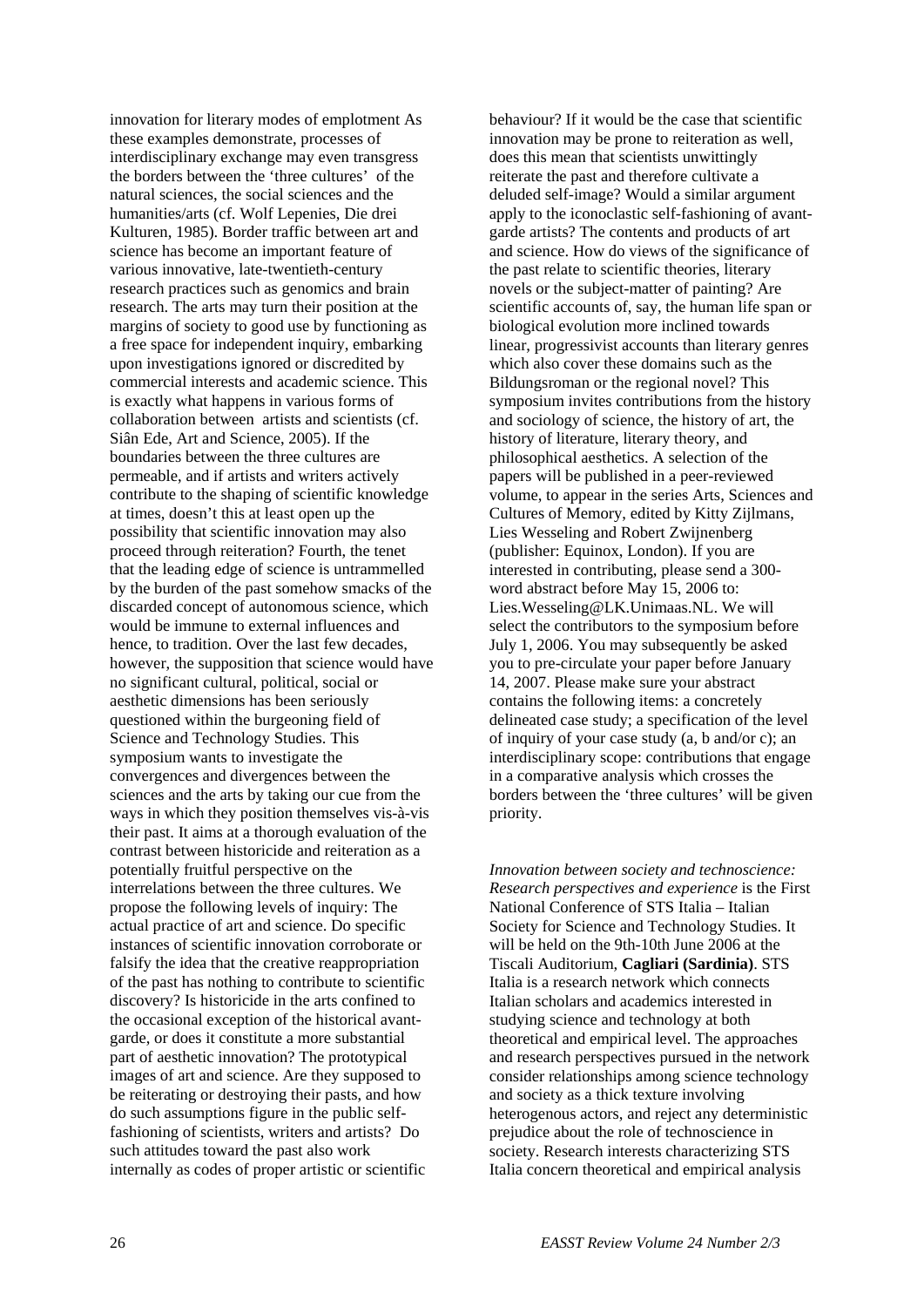of science and technology in different contexts (from 'laboratory studies' to socio-technical networks; ftrom public perception of biotechnologies to domestication of technologies in everyday life). STS Italia is inspired by the STS approach (Science and Technology Studies), which constitutes an inter- and trans-disciplinary field well known and institutionalized in Europe and the U.S. The aim of STS Italia is to promote exchange, discussion and to strengthen the debate on science technology and society inside and outside Italian Universities. The conference aims to attract a wide audience and broad participation, bringing together researchers engaged in investigating science and technology issues and willing to share their experience during plenary sessions and parallel workshops of the event. Younger researchers and Ph.D. students from University and other research centres are particularly welcome. For further information, see www.stsitalia.org or contact alessandro.mongili@tiscali.it.

*Mediated Bodies* is the title of the international conference to be held on 14-16 September 2006 at the Faculty of Arts and Culture, **Maastricht University**, The Netherlands. There is no object of scientific investigation that is as difficult to consider a 'mere' object as the human body. People do not merely 'have' but 'are' their bodies. Accordingly, there is a strong mutual relationship between scientific, esp. medical conceptions and practices and the constitution and experience of the body in other cultural domains (i.e. religion, philosophy, are, popular culture etc.) and in every day life. The visualisation of the body's interior is particularly significant as it renders available what is both very nearby and inaccessible in daily experience. The way the body is dealt with, cared for, used, or sensed changes with how its interiority and boundaries are conceived of and vice versa. Therefore, the early modern body might be very different from that of the 21st century and the body in African medical practice might bear little resemblance to the corporeal object of European or American biomedicine. Bodily realities and experiences are produced as much as they are discovered and expressed in the interplay of mediating discourses and practice. Medical visualisation technologies are at the heart of this interplay. The conference centers around the question of how (medical and/or technological) visualisations of the body interact with other discourses and practices in the mediation of human bodies. This question is explored in 7

successive sessions, each dealing with specific visualisations of bodies and with particular historical or cultural contexts. For each of these sessions there is still place for several papers of 20 minutes. If you are interested please send an abstract of your contribution to Renée van de Vall, r.vandevall@lk.unimaas.nl, before 15 May 2006.

*Knowledge and Society*, the conference Organised by the Social Theory Committee of the European Sociological Association, will be held on 21-22 September 2006 at the Universidad Complutense de **Madrid**. The keynote speaker is Prof. John Law, University of Lancaster. This conference deals with the complex relationship between knowledge and contemporary society. In particular, we focus on: (a) the role of knowledge and information in society today; (b) issues concerning certainty, uncertainty and risk in contemporary society; and (c) new developments in the sociology of knowledge. Abstracts (200 words max.) need to be sent to Fernando Domínguez (fd234@cam.ac.uk) with a copy to Patrick Baert (pjnb100@cam.ac.uk) by 20 May 2006. The abstract should include 1) your full name and address, 2) e-mail and 3) description of your position and affiliation. Final programme will be announced on 20 June 2006. Final registration: 15 July 2006.

The Annual Meeting of the *Society for Social Studies of Science* will be held on November 2-4, 2006 in **Vancouver**, B.C, Canada. The 2006 4S conference will celebrate the 30th anniversary of the society. The meeting will be co-located with the History of Science Society and Philosophy of Science Association, which will be in a hotel a few blocks away. This year's theme is "Silence, Suffering and Survival", and it is designed to explore the overlooked spaces, boundaries, actors, networks, and artifacts of science and technology. We welcome papers and panels that address questions about the silences of silencing, unintended consequences, and persistence in science, technology and STS. The topic is meant to open up and stir discussion about theorizing in areas we may have overlooked such as the process of secrecy under which processes of silence are often conducted. Possible topics might include the science and technology of slavery, disability, survival, warfare, peace, and quantification. Discussions might address demoralization and re-moralization within science,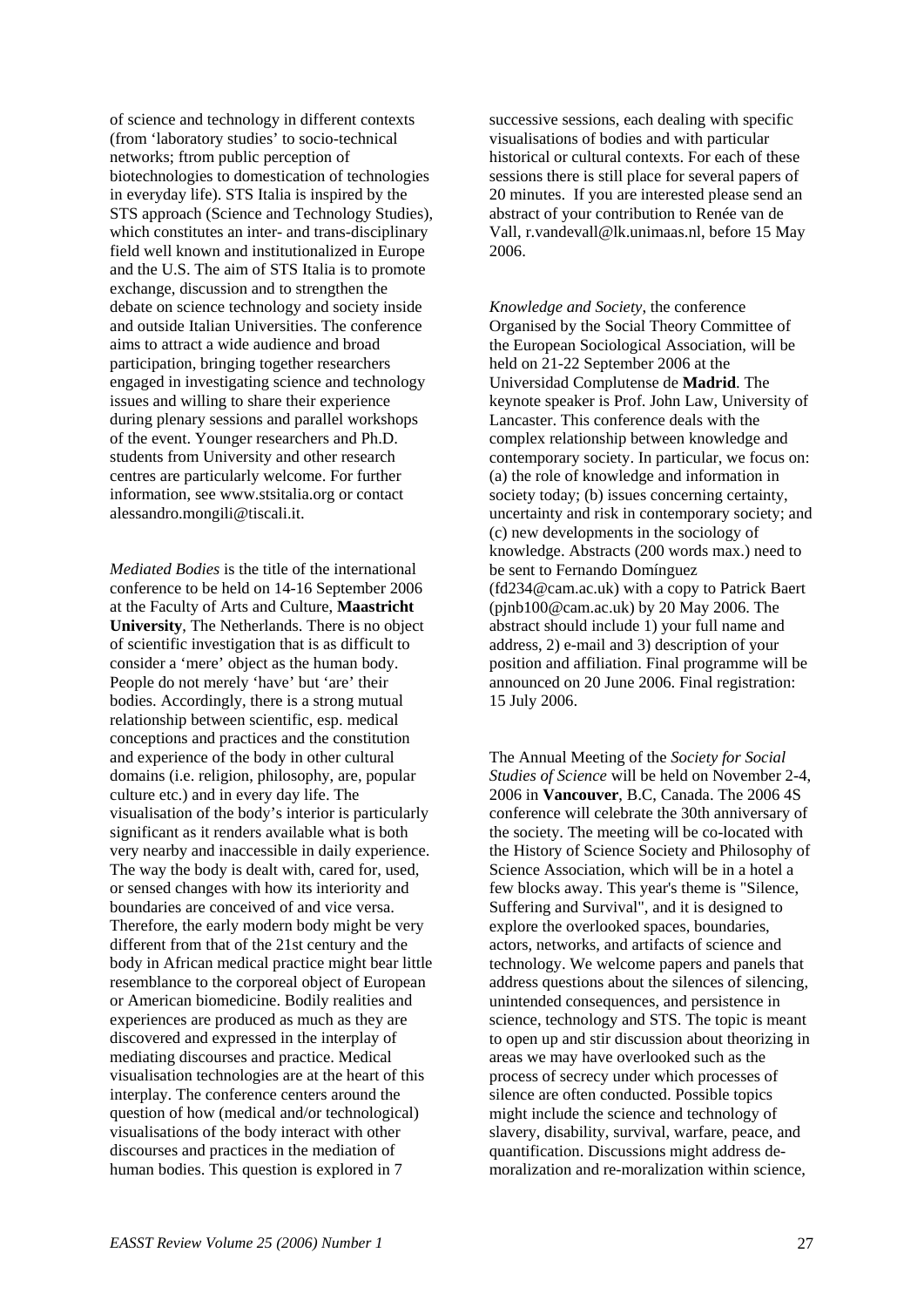technology and STS, the sort of silence/noise created by technology/science, and how technology/science create and alleviate suffering and/or survival. This could include processes of survival that are often off the record, such as workarounds, "older ways of knowing", older (non-scientific) ways of knowing, and ...? For further information, see http://www.4sonline.org/meeting.htm or contact the Program Chair: Wenda Bauchspies,

wkb4@psu.edu.

*Medicine and the Body Politic*, the inaugural conference of the Centre for Applied Philosophy, Politics and Ethics at the University of **Brighton** on 21-22 September 2006. The keynote speakers are Donna Dickenson (Birkbeck), Conor Gearty (LSE), John Harris (Manchester), Alyson Pollock (Edinburgh), Helen Smith (Brighton and Sussex Medical School), and Rosemary Stamp (EURO RSCG RILEY). Themes include: Health and the Body Politic; Whose Life, Whose Death?; Bodies, Rights and the Body Politic; Genetic Politics; Public or Private?; The Postcode Lottery; The Global Politics of Health; Corporate Pharmaceuticals and Justice; Medical Responsibility in Genocide and Terror; Medicine and the Politics of Gender; and Insurance, Medicine and Politics. The Conference Organisers are Bob Brecher, Mark Devenney and Mel Searle. Inquiries and Abstracts of 300 words by 30th April 2006 to m.searle@bton.ac.uk. Standard fee £120; a limited number of places for students at £40. Application forms from m.searle@bton.ac.uk.

The Nordic Conference on *New Asian Dynamics in Science, Technology, and Innovation* will be held in **Copenhagen**, 27-29 September 2006. Application for participation and proposal for paper should be made at the conference's website:

http://asiandynamics.niasconferences.dk.

The Second International Seville Seminar on *Future-Oriented Technology Analysis (FTA),* to be held in **Seville, Spain**, on 28-29 September, 2006, has issued a call for abstracts. Tools like foresight, technology assessment and technology forecasting are being used more than ever in a wide variety of settings. Yet, despite their growing popularity, questions remain as to their impacts, which are believed to be distributed over space and time. This concern gives rise to

the following sorts of questions: What difference do FTA tools and approaches make to decision making processes in different contexts, e.g. public sector, business, higher education, etc.? What other demonstrable impacts can they have? To what extent is it possible to match FTA process designs to desired impacts? What concepts and theoretical traditions might be brought to bear in improving our understanding of the conduct and impacts of FTA processes? How could the use of such tools and approaches be further expanded? What sorts of communitybuilding actions should FTA practitioners (and users) undertake to develop good practices and promote innovation? These, and other questions, will be addressed at the 2006 FTA Seminar, which is being organised by JRC-IPTS (Seville, Spain). The FTA acronym refers to strategic foresight, forecasting and technology assessment. The focus of the conference is "Impacts of FTA Approaches on Policy and Decision-Making" aiming at the delivery of concrete and value added policy outcomes and impacts from FTA activities. This call for abstracts is addressed to participants from the public sector and those engaged in business and other non-governmental FTA activities, as well as those active in areas where FTA tools and approaches have been newly-applied, including in developing countries. Contributions are expected from FTA experts, practitioners, and decision-makers from Europe, North America, Asia, Latin America, Africa, and Australasia. The full call for abstracts can be consulted and downloaded at: http://forera.jrc.es/fta/intro.html. Please note that only abstracts submitted directly through the online form available at the Seminar website will be considered by reviewers. To submit either a paper or a multimedia e-poster abstract please follow this link http://forera.jrc.es/fta/submit.cfm The deadline for submitting abstracts is Monday 15th May 2006. Authors will be informed whether their abstracts have been accepted by 31st May 2006, with full text of papers or multimedia e-poster presentations to be delivered no later than 31st July 2006. Abstracts should be no longer than 300 words. We look forward to your contribution and participation in this event. Please use the following e-mail address for any inquiry you might have: jrc-iptsforera@cec.eu.int.

The Centre for Logic and Philosophy of Science of **Ghent** University, Belgium, invites papers for a conference entitled, *The Social Sciences and Democracy: A philosophy of science perspective*,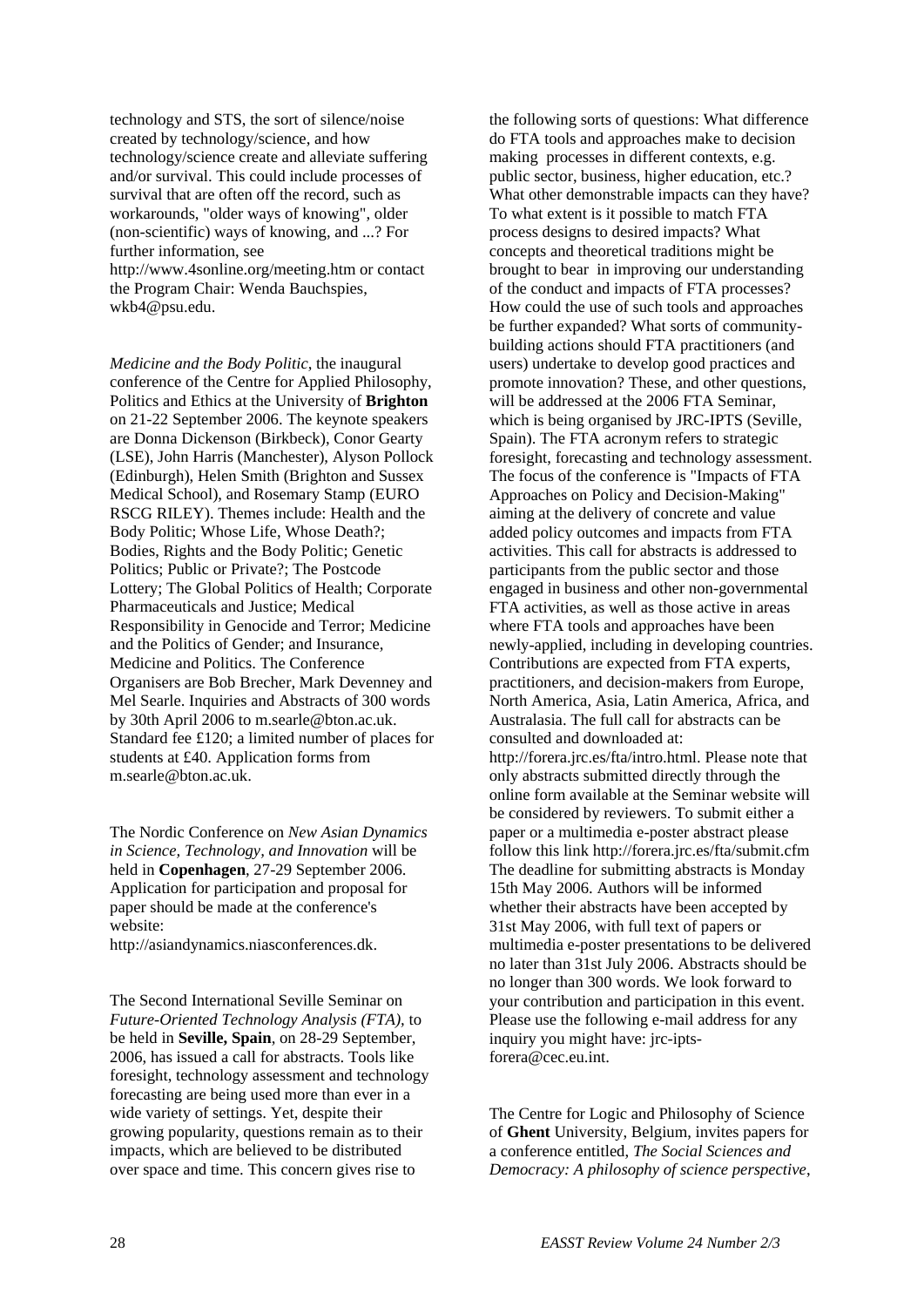to be held on 28th – 30th of September 2006, Ghent, Belgium. See http://logica.ugent.be/SSD/. Keynote speakers are: Patrick Baert (University of Cambridge); James Bohman (Saint Louis University); Steve Fuller (University of Warwick); Harold Kincaid (University of Alabama); Philip Mirowski (University of Notre Dame); and Stephen Turner (University of South Florida). The conference wants (a) to pay attention to the history of the social sciences and the relation with the development of democracy, the nation-states, the Cold War, globalisation, etc., which might help us to discuss the situation (and science policy) of the social sciences in our democracies today and in the future, and, (b) to analyse whether concepts of democratic theory might be useful in describing the relations between competing theories in the social sciences (e.g., consensus, pluralism, deliberation, minorities, etc.). Other possible topics are: scientific pluralism, explanatory pluralism, methodological pluralism; orthodox vs. heterodox theories; the division of labour in social science, etc. More details on possible topics can be found on the website: http://logica.ugent.be/SSD/. Abstracts should be minimum 150 and maximum 1000 words. Please send a Word or PDF file to Jeroen.VanBouwel@UGent.be. Abstracts received will be acknowledged within ten days by email. Authors will be informed on acceptance or rejection as soon as possible and not later than 30 April 2006. Deadline for abstracts is 31 March 2006. On the 27th of September a workshop will be organised in Brussels that may be of interest for the visitors of the conference. More info on: http://logica.ugent.be/ssd/workshop.php

The Centre for Society and Genomics and the International School for Humanities and Social Sciences, Universiteit van Amsterdam, are pleased to announce the introduction of a new summer programme, *The Genome and Society: ELSA Genomics State of the Art and Beyond*, to be held at the International School for Humanities and Social Sciences, University of **Amsterdam** from June 5 - 9, 2006. The Genomics and Society Summer Programme seeks to explore the status of research into the ethical, legal and social aspects (ELSA) of genetics, the merits of ELSA genomics research and its proclaimed societal engagement, both in decision making and in public interaction. The themes of the programme will be approached in an international comparative way, building on

theoretical and empirical contributions of international experts in the following areas: Science and Politics, Public Engagement, Communication and Education and Genomics and Globalisation. The Summer Programme is open to individuals with a focused interest in society and genomics (PhD/post doc) and policy makers who want to deepen their theoretical understanding of ELSA genomics. The application deadline is May 1, 2006. For further information regarding fees, travel to Amsterdam, and accommodations, please visit our website www.ishss.uva.nl/ELSA/, or contact Jeanine Lagendijk and Mirjam Schieveld, Programme managers, Centre for Society and Genomics, Postbus 9010, 6500 GL Nijmegen, info@societygenomics.nl.

History of the Food Chain: From Agriculture to Consumption and Waste is a Satellite Conference to the 1st European Chemistry Congress, to be held in Gödöllö, Hungary, 31 August - 3 September. From 27-31 August 2006 the 1st European Chemistry Congress will be held in Budapest, Hungary. At this Congress there will be several plenary lectures by Nobel laureates, over 100 top-level lectures, and 100 short communications. Among the 17 Special Topics Symposia held at the Congress there are symposia dedicated to 'Environmental Chemistry', 'Chemistry, Food and Health', and 'Teaching Chemistry - Past, Present, and Future' (see: www.euchems-Budapest2006.hu).

 As a satellite conference to this Congress, the Working Party (WP) on History of Chemistry of the European Association for Chemical and Molecular Sciences (EuCheMS) and the Commission on the History of Modern Chemistry of the International Union of the History and Philosophy of Science (IUHPS), the EuCheMS-Divisions on Analytical Chemistry and Food Chemistry, together with the Hungarian Chemical Society, the Szent István University, Gödöllo, and the Hungarian Museum for Science and Technology will organise a conference on the 'History of the Food Chain - From Agriculture to Consumption and Waste', that will be held at Szent István University, Gödöllö, 30 kilometers from Budapest, from 31 August - 3 September 2006.

 The aim of this conference is to bring together historically interested chemists working in the fields of food chemistry, agricultural chemistry, analytical chemistry, biochemistry and environmental chemistry, and historians of chemistry. During the 19th and, especially, the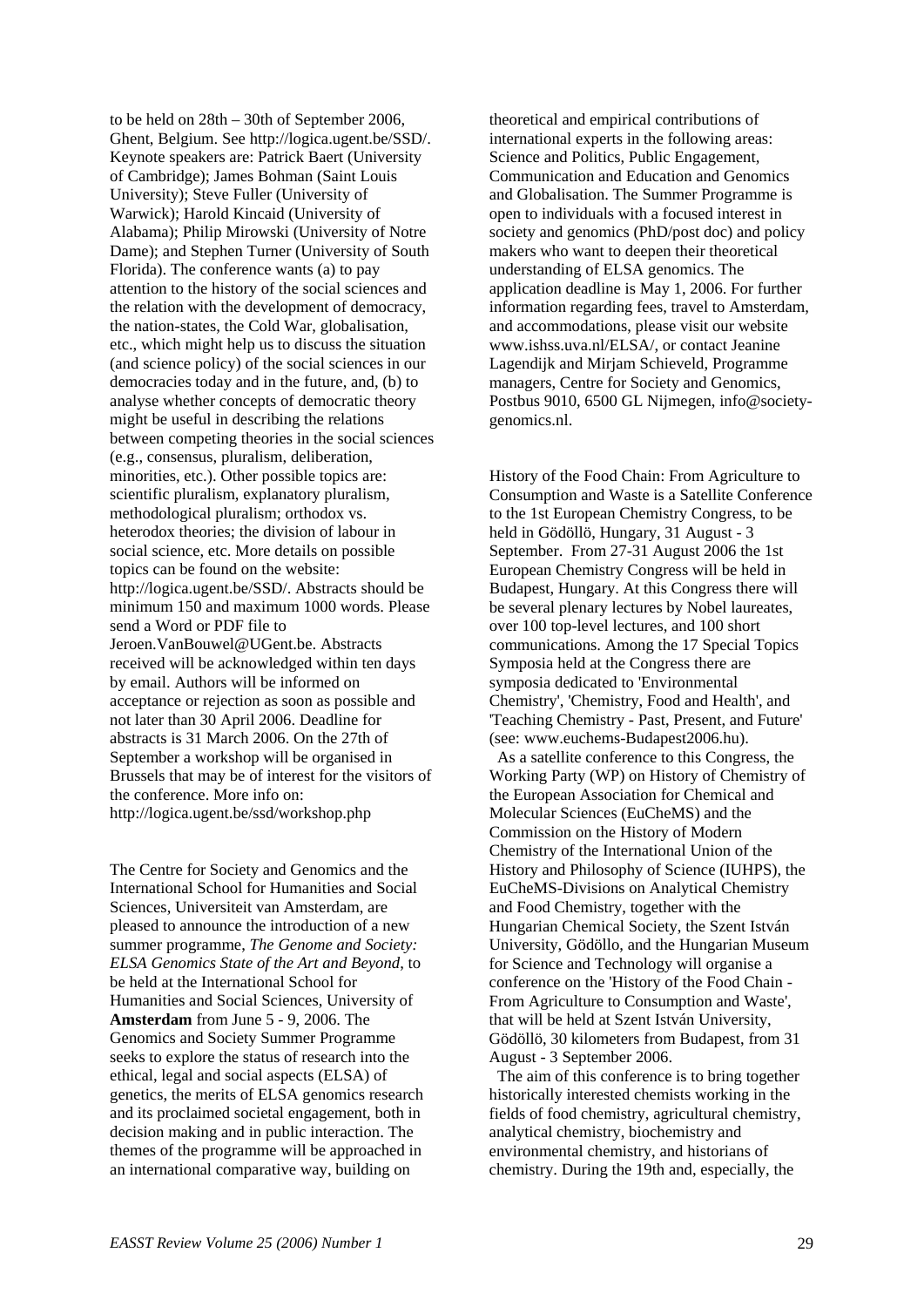20th century, chemistry played an important role in the study of food and nutrition, as well as in the (quality) control of foodstuffs, fertilisers, and other products involved in human nutrition and cattle-breeding. The conference wants to contribute to an improved historical understanding of the major changes of the 'food chain' during more than a century, and of the role played by chemical expertise in this process. In several European countries chemists in the food industries (e.g. sugar), and analytical chemists involved in the control of foodstuffs have played a major role in the professionalisation of chemistry. By bringing together chemists and historians working in these fields we hope to deepen our insight into the historical interdependences of the different stages of the food chain, including its environmental impacts, and by so doing improve our understanding of the social role of chemistry.

Main topics of the conference:

\* History of agricultural chemistry;

\* Veterinary aspects of food chemistry in historical perspective;

\* History of the chemistry of food and nutrition; \*History of analytical chemistry, especially as related to the control of fertilizers, food stuffs, drinking water and mineral waters, and to the

role played by chemical analysis in agriculture and the food industries; \*History of environmental chemistry as related to food production and consumption. Chairperson Local Organizing Committee: Eva VAMOS, Hungarian Museum for Science and Technology, Budapest. International Programme Committee: Chairperson: Ernst HOMBURG, University of Maastricht, The Netherlands Members: José Ramón BERTOMEU, University of Valencia, Spain; Duncan T. BURNS, Queen's University, Belfast; Ana CARNEIRO, Universidade Nova de Lisboa, Portugal; Hendrik DEELSTRA, University of Antwerp, Belgium; Anita KILDEBAEK NIELSEN, University of Copenhagen, Denmark; Peter KOOLMEES, University of Utrecht, The Netherlands; Halina LICHOCKA, Polish Academy of Science, Warsaw, Poland; Colin RUSSELL, The Open University, United Kingdom; Sona STRBÁNOVÁ Research Center for History of Sciences and Humanities, Czech Republic; Éva VÁMOS.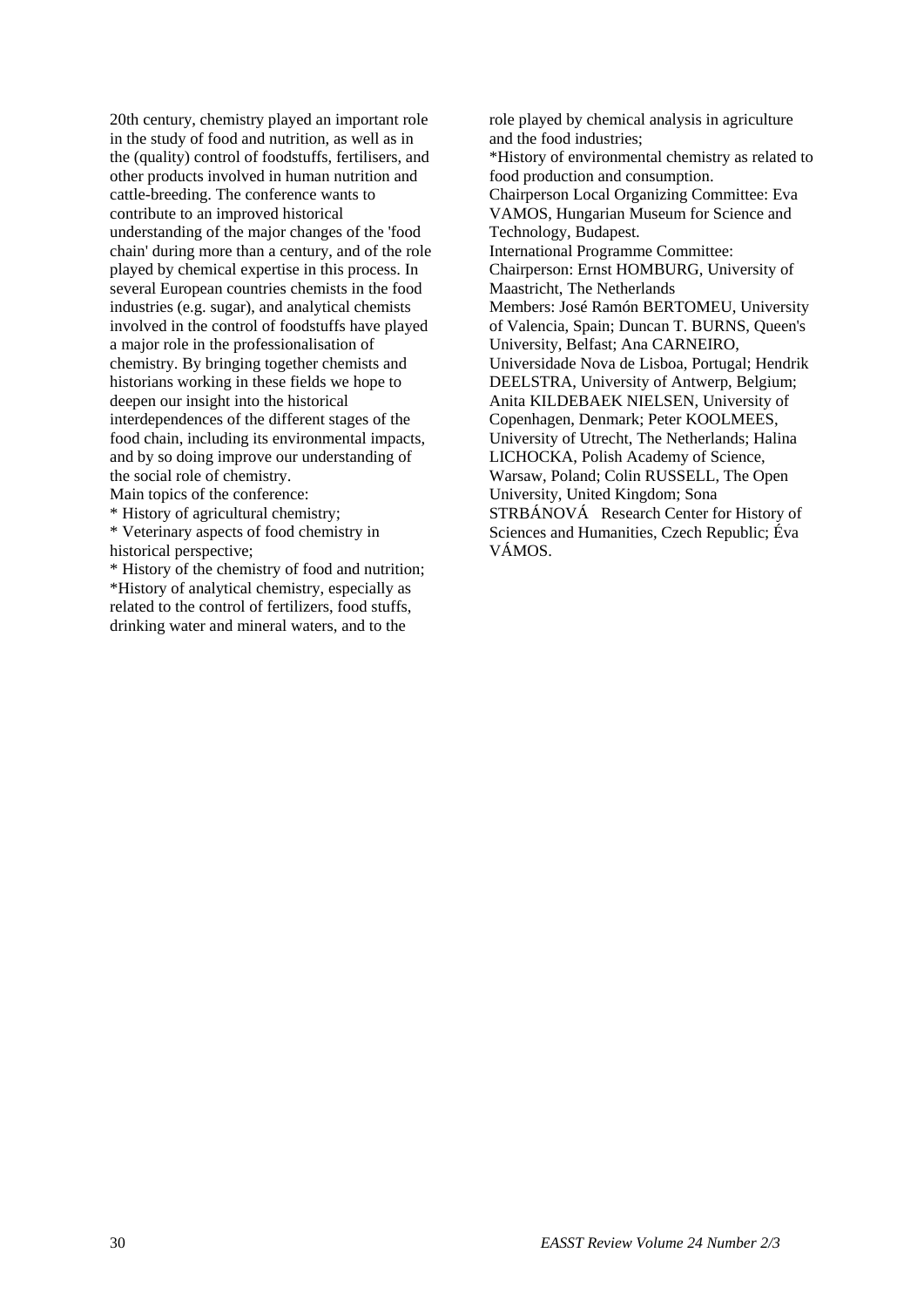# News about Education

There is a Master's programme in 'New Medical Technologies and Society' at York, UK. See http://www.york.ac.uk/depts/soci/c\_mamt.html. The MSc in New Medical Technologies and Society (Science & Technology Studies Unit - Department of Sociology - University of York, UK) is designed for graduates in sociology and others from a range of different backgrounds who have an interest in the processes of innovation in medicine and healthcare. Medical technologies are increasingly at the centre of new changes in both the social and physical body. The course covers a wide range of sociological and anthropological literature on medical innovation with a special focus on the body, reproduction, health, ageing and dying. It reflects developments at national and international levels in health technology and recent government policy promoting new technologies throughout health research and delivery. Crucially, it explores the implications of social science research for healthcare organisation, policy and regulation. The course will appeal to social science graduates wishing to specialise in an expanding field of inquiry, and also healthcare practitioners interested in the social science of medicine (such as research nurses, pharmacists, procurement officers, and those seeking management education), contributing towards their work-based learning, who would benefit from learning in a multidisciplinary environment Its primary aims are: to explore key social and cultural dimensions of medical technology informed by perspectives in the Sociology of Health and Illness, Anthropology, the History of Medicine, and Science and Technology Studies; to provide a rigorous foundation in social science research drawing on a range of approaches which are broadly transferable; and to provide training for further research and professional development. To make an application, simply complete the University of York's standard form for postgraduate applications, available from the Graduate Schools Office, University of York, YO10 5DD, UK (email graduate@york.ac.uk); or online. If there is anything further you'd like to know about the course, please contact: Departmental office - Ms Lynn Kilgallon (email lk6@york.ac.uk) Tel:+44(0)1904 433044; Course coordinator - Dr Nik Brown (email ngfb1@york.ac.uk) Tel:+44(0)1904 434741.

The University of Leeds & Thackray Museum AHRC offer a dollaborative PhD Studentship. An AHRC-funded PhD studentship is available from 1 October 2006 for a collaborative research project between the Division of History & Philosophy of Science, University of Leeds and the Thackray Museum in Leeds, the UK's largest medical museum. The successful applicant will use the museum's extensive collection of medical trade catalogues and medical equipment to document and analyse the changing technologies of healthcare in Britain, c.1880-1914. Selected results of this research project will be displayed in a dedicated Thackray museum exhibit and used in the museum's outreach activities. The PhD project will be supervised by Graeme Gooday and Jonathan Topham (HPS Division) and by Fiona Elliott and Joanne Stewardson (Thackray Museum). Applicants must be either UK residents (full studentship) or EU nationals (fees only). They should normally have, or expect soon to be awarded, a Masters degree preferably EITHER in the history of science, technology and/or medicine, OR in a relevant area of museum studies. The studentship can be taken up on either a full-time or a part-time basis. The closing date for applications is Friday 28 April 2006. Application forms and further details are available from: Katy Lanceley, School of Philosophy, University of Leeds, Leeds, LS2 9JT, UK, Email: K.M.Lanceley@leeds.ac.uk; Tel: 44 113 343 3263. Enquiries about the PhD project may be directed to Jonathan Topham, j.r.topham@leeds.ac.uk and Graeme Gooday, g.j.n.gooday@leeds.ac.uk; Leeds History & Philosophy of Science website: http://www.hps.leeds.ac.uk/. Enquiries about the museum's resources may be directed to the Thackray's librarian, Alan Humphries, alan@thackraymuseum.org; Thackray Museum website: http://www.thackraymuseum.org/.

Cardiff University is delighted to announce its new MSc in Science, Media and Communication. This course, which is a collaboration between the Cardiff University Schools of Social Sciences and Journalism, Media and Cultural Studies, and Techniquest, will commence in September 2006. For further information, visit the course webpage at: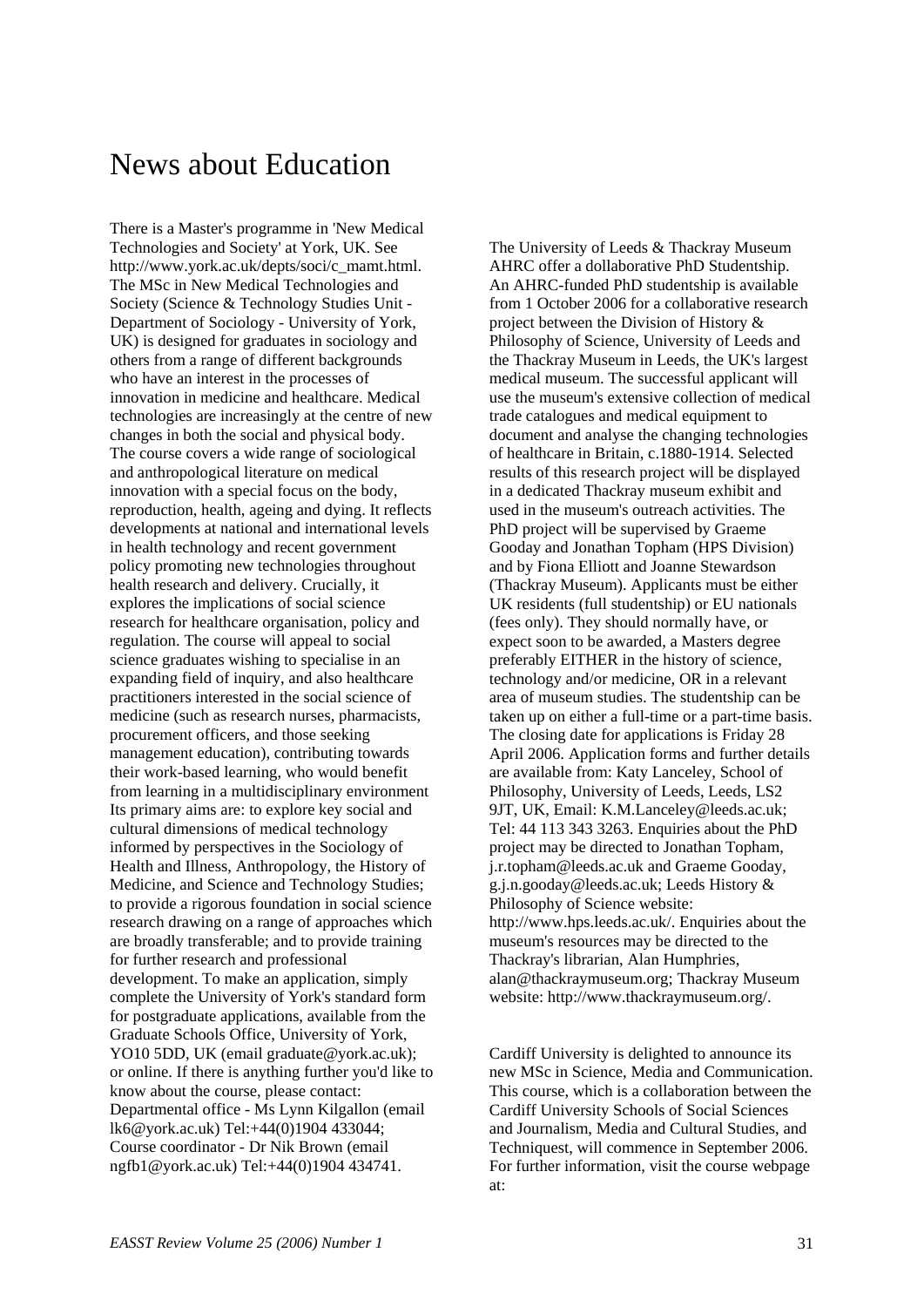http://www.cardiff.ac.uk/schoolsanddivisions/aca demicschools/socsi/courses/pg/taughtdegrees/sci ence-communication.html, or contact Dr Robert Evans, Cardiff University, email EvansRJ1@cardiff.ac.uk.

An MSc in Social Research and Digital Design has been initiated at the University of Surrey, Guildford, UK. It is a Masters programme about the design, creation, understanding and evaluation of today's digital technologies. The MSc in Social Research and Digital Design is a new postgraduate programme taught in one of the leading (5\*) sociology departments in the United Kingdom. The department has a long history of vocationally oriented postgraduate courses in social research. Among its staff are internationally renowned academics working on the production and consumption of communication technologies, the internet, and consumer electronics, using innovative methodological approaches. This new programme combines these areas of expertise to equip students with both the social scientific resources to investigate and evaluate digital

technologies and media in society today, and sufficient technical resources to understand and contribute to their design. Modules include: The design and use of digital technologies; Social theory and its application to technology; The sociology of new technology; Web publishing; Research design and survey methods; Field methods; and a range of electives, including computational social science, knowledge management and e-business. The programme also includes a dissertation involving a student's own research and development, an optional placement in business, and many practical exercises and projects. The programme lasts for twelve months. Applicants should have a first degree in the social sciences. Further details may be found at http://www.soc.surrey.ac.uk/srdd/ or by post from the MSc Admissions Secretary, Department of Sociology, University of Surrey, Guildford GU2 7XH, United Kingdom, telephone: +44 (0)1483 689453, email: s.slade@surrey.ac.uk. Staff teaching on the programme include Nigel Fielding, Nicky Green, Nigel Gilbert, Christine Hine, Ruth Rettie, Patrick Sturgis, and Nina Wakeford.

# News from the Field

The European University Institute and the Robert Schuman Centre for Advanced Studies, supported by GESIS and its CEE Service Agency, has initiated the Research Network 1989. See http://www.ceesocialscience.net/1989/. Towards 2009 a global window of attention opens for Central and Eastern Europe because of the 20th anniversary of 1989. While particularly in CEE participants, observers and academics will be recording their interpretations, 1989 was also a global and world-historical event. Cultural, economic, legal, political and social interpretations are intertwined with the flow of history and are themselves subject to appropriation and revision by actors. 'Before' and 'after' 1989 are thus inextricably linked. The Organising Committee seeks to facilitate and sustain a lively intellectual debate and academic exchange over the coming years, leading to a series of original working papers and a Public Conference. The Research Network 1989 covers cultural studies, economics, history, law, political science, sociology and related

fields of inquiry. As a second-order network we co-operatively build on existing institutions and groups to enable trans-national and comparative research projects in a European and global space. Participation in the Research Network 1989 offers a space for thinking and writing in exchange and collaboration with similarly interested researchers over two years, thus facilitating authorship and the impact of ideas; gives visibility to the participants, simultaneously promoting their knowledge claims and academic careers; and provides a standing network from which further proposals for research and publishing may be initiated and launched. The aims of the Research Network 1989 are to take stock of achievements and outline a research agenda at an Opening Plenary in October 2006. We do this both for the historical and intellectual process leading to 1989 and for the trajectories emanating from 1989. Network members are encouraged to take a global and world-historical stance. 1989 happened in Central and Eastern Europe, but it did so too in China or Western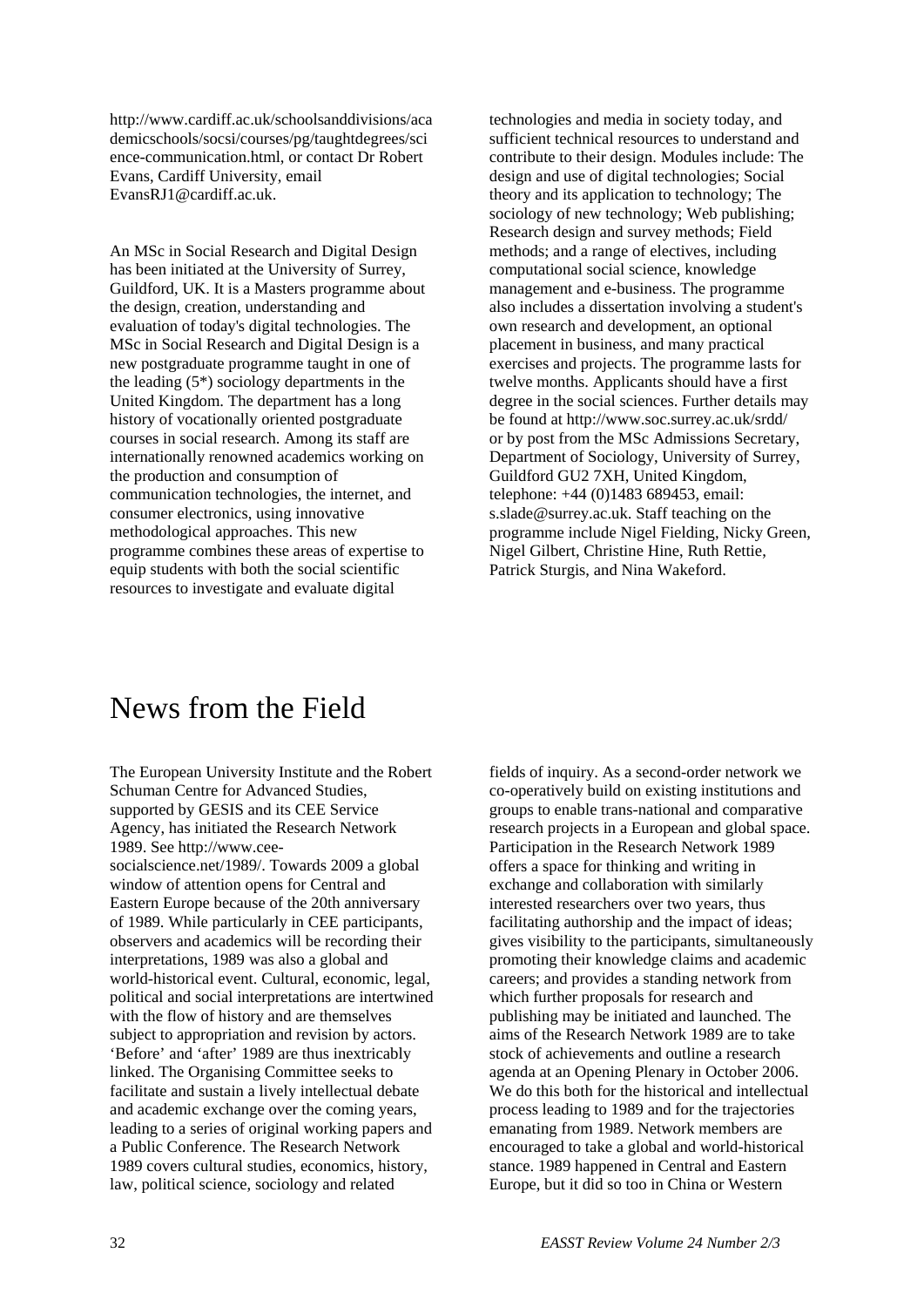Europe, in East Asia or North America. The collapse of that which has been called the Soviet empire, communist party rule, state socialism and so on, is world historically significant, as is the social and cultural transformation that ensued. The Network further aims to publish a series of working papers that will inspire further research, especially doctoral and post-doctoral research. Our audience is the global academic community. Finally, it aims to make available the results to a wider public audience. We expressly seek the involvement of public stakeholders and philanthropic concerns. All participants come together for a final Public Conference in June 2008 and the working papers will be archived in open access. We invite Working Group proposal. Proposals should advance, interrogate or replace knowledge claims by identifying an intellectual agenda that is worthy of sustained attention. Initiators of working group proposals may expect to lead the group. Please find further information on the website: www.ceesocialscience.net/1989/, or contact Chris Armbruster, chris.armbruster@iue.it.

Science Studies has renewed its website, www.sciencestudies.fi. The new site contains a number of novel features, including: Full index of journal contents (from 1988); Access to full versions of articles, discussions, book reviews and editorials (from 1998; access to the most recent year limited to subscribers); Searchable keywords (from 2001); A Science Studies search portal; An issue alerting service; A portal for submission of electronic manuscripts; A portal for proposals to do a book review; and additional information about the publication and reviewing policy of Science Studies. If you want to become a subscriber and gain access to our most recent articles, download the PDF form available on the site and either mail or fax it to us. We invite you to join us in making the Science Studies website an important resource to the STS community and hope that you enjoy the new site.

AIBR, the Journal of Iberoamerican Anthropology, has recently published a special issue on Science Studies in Spanish called "Cultura, Tecnociencia y Conocimiento: El resto de los Estudios de la Ciencia," or "Culture, Technoscience and Knowledge: The challenge of Science Studies." See http://www.aibr.org.

This year's European Science Open Fair, which is

the second pan-European General Science Meeting, is to be held on 19 July 2006 at the Forum am Deutschen Museum, Kino 1, Munich, Germany. For more information, see http://www.esof2006.org. The theme is Life Science Governance: Who are the experts? Modern biology affects our understanding of life and poses moral and ethical questions. Does the promise of a cure justify any form of research? Who decides which research paths should be pursued, and which should not? In tackling these questions, parliaments and governments have habitually relied on scientific and professional experts. Who else is being consulted and what is their impact? Is there a 'democratic void'? Who has expertise on social questions about life? Speakers include Ulrike Felt (University of Vienna, Austria), Frank Fischer (Rutgers University, USA), Yael Hashiloni-Dolev (Hebrew University, Israel), Wolfgang Krohn (University of Bielefeld, Germany) and Carlos Novas (London School of Economics, UK). The seminar is organized by Barbara Prainsack (University of Vienna, Austria) and Alexander Gorsdorf (University of Bielefeld, Germany). For further information, contact Alexander Görsdorf, Institut für Wissenschafts- & Technikforschung (IWT), Universität Bielefeld, Germany, alexander.goersdorf@iwt.uni-bielefeld.de; or Barbara Prainsack, Department of Political Science, University of Vienna, Austria, barbara.prainsack@univie.ac.at.

David Cantor has been appointed series editor for "Studies in the Social History of Medicine" published by Routledge for the Society for the Social History of Medicine (SSHM). He replaces Anne Borsay, who has held the position since 2001. The series has two editors, Joseph Melling, who remains responsible for monographs, and Dr. Cantor who is responsible for edited collections. For further information about the series and about the Society for the Social History of Medicine, see http://www.sshm.org. Dr. Cantor works as a historian for the National Cancer Institute and the National Library of Medicine in Bethesda, Maryland. His recent publications include the edited volume \*Reinventing Hippocrates\* (Ashgate, 2002). He is also the editor of a special cancer issue of the \*Bulletin of the History of Medicine\* (Spring 2007, forthcoming). Proposals for edited collections should be sent to Dr. Cantor via the SSHM website or cantord@mail.nih.gov. Proposals for monographs should go to Dr. Melling via the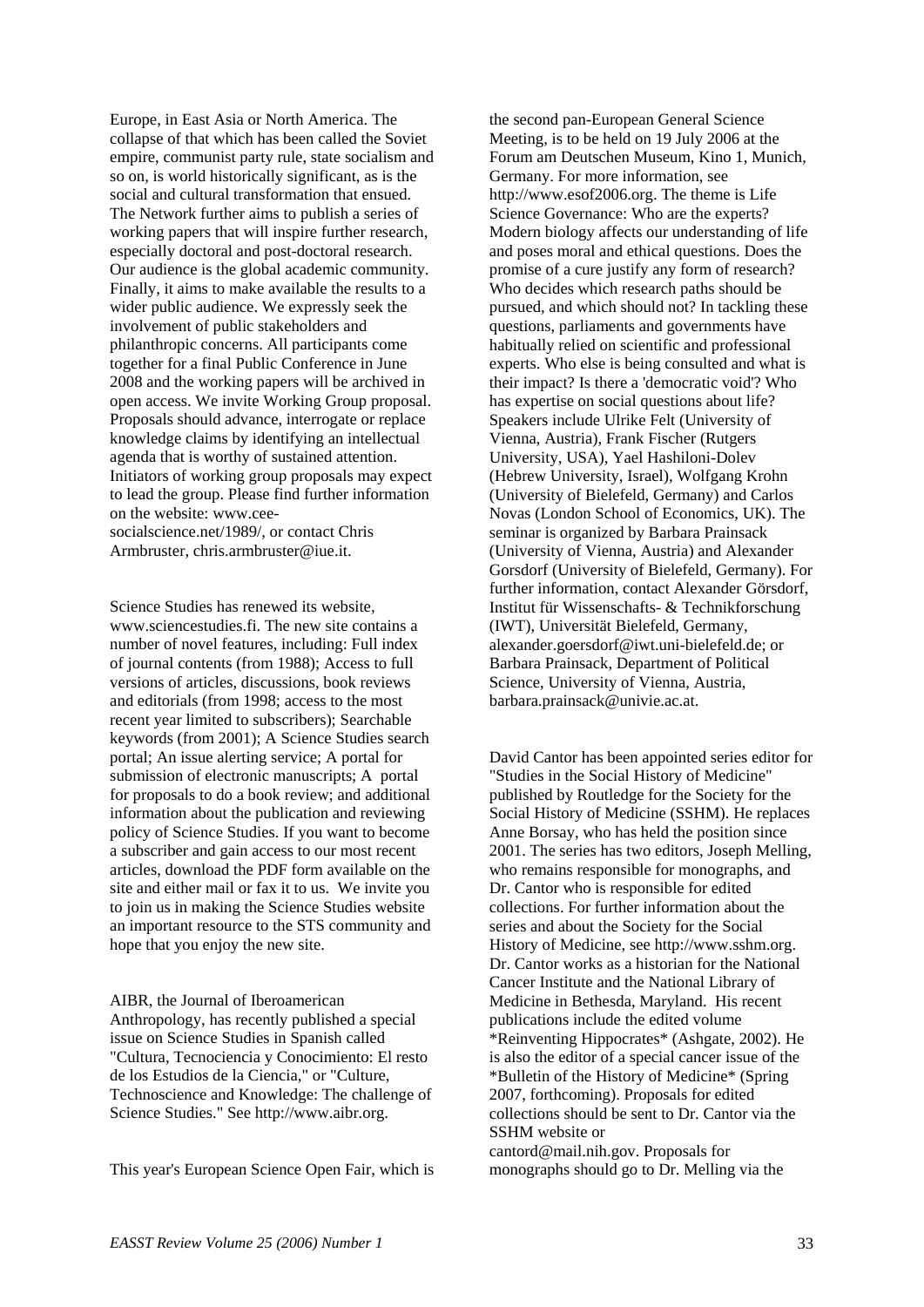SSHM website or J.L.Melling@exeter.ac.uk. Professor Borsay will see through to publication those volumes with

# Opportunities Available

At McGill University, the Department of Social Studies of Medicine, in connection with the Department of Anthropology, invites applications for a tenure track position at the rank of assistant professor to commence 1 January 2007. The successful candidate will be appointed primarily in the Faculty of Medicine (Social Studies of Medicine) but is expected to obtain a joint appointment in the Faculty of Arts (Department of Anthropology). We seek a social or cultural anthropologist with significant publications and current research interests in one or more of the following fields: the anthropology of biomedical science, epistemic and material cultures of medical science research, epistemic and material cultures of clinical science, science and technology studies, science policy. Geographical areas open. The Department of Social Studies of Medicine is a multidisciplinary department (anthropology, history, sociology). Teaching responsibilities will include primarily undergraduate and graduate courses in the Department of Anthropology (cross-listed in Social Studies of Medicine) and some teaching in the Faculty of Medicine. The language of instruction at McGill University is English; competence in French is desirable but not required. Priority will be given to applications received by 30 April 2006; the review of applications will continue until 31 May 2006. Ph.D. at the time of application is required, postdoctoral experience and a substantial set of publications are a major asset. Applicants should send a curriculum vitae; a cover letter that indicates completed research, current research program, and teaching experience; copies of up to three publications representing the applicant's current research; and the names, addresses, email coordinates, and phone numbers of three references. Applications should be sent to Search Committee, Social Studies of Medicine, McGill University, 3647 Peel St., Montreal, Qc. H3A 1X1, Canada. McGill University is committed to academic excellence and scholarly achievement, and all qualified candidates are encouraged to apply. In accordance with Canadian Immigration requirements, priority will be given to Canadian

which she is already involved.

citizens and permanent residents of Canada. McGill University is committed to equity in employment.

The BSHS Singer Prize 2006, of up to £300, is awarded by the BSHS every two years to the writer of an unpublished essay based in original research into any aspect of the history of science, technology or medicine. The Prize is intended for younger scholars or recent entrants into the profession. The Prize may be awarded to the writer of one outstanding essay, or may be awarded to two or more entrants. The Prize will usually be presented at the BSHS annual conference and the Society will contribute towards the winner's travel expenses for attending the meeting. Publication in the British Journal for the History of Science will be at the discretion of the Editor. Essays on offer or in press will not be eligible. Candidates must be registered for a postgraduate degree or have been awarded such in the two years prior to the closing date. Entry is not limited to British nationals. Essays must not exceed 8,000 words (including footnotes following the style guidelines in the British Journal for the History of Science), must be fully documented, typewritten with double-line spacing, and submitted in English. Use of published and unpublished primary material is strongly encouraged, and full and correct use of scholarly apparatus (eg footnotes) is expected. Entries (3 copies, stating the number of words) should be sent to arrive not later than 15 December 2006. Essays must not bear any reference to the author, either by name or department; candidates should send a covering letter with documentation of their status and details of any publications. Entries should be sent to BSHS Secretary, Centre for Health, Medicine and Society Tonge Building, Oxford Brookes University, Gipsy Lane, Oxford, OX3 0BP, UK. Enquiries only by email to secretary@bshs.org.uk. Do not send essays as email attachments. The 2004 Singer Prize was awarded to Claire Brock (now at the University of Leicester) for her essay "The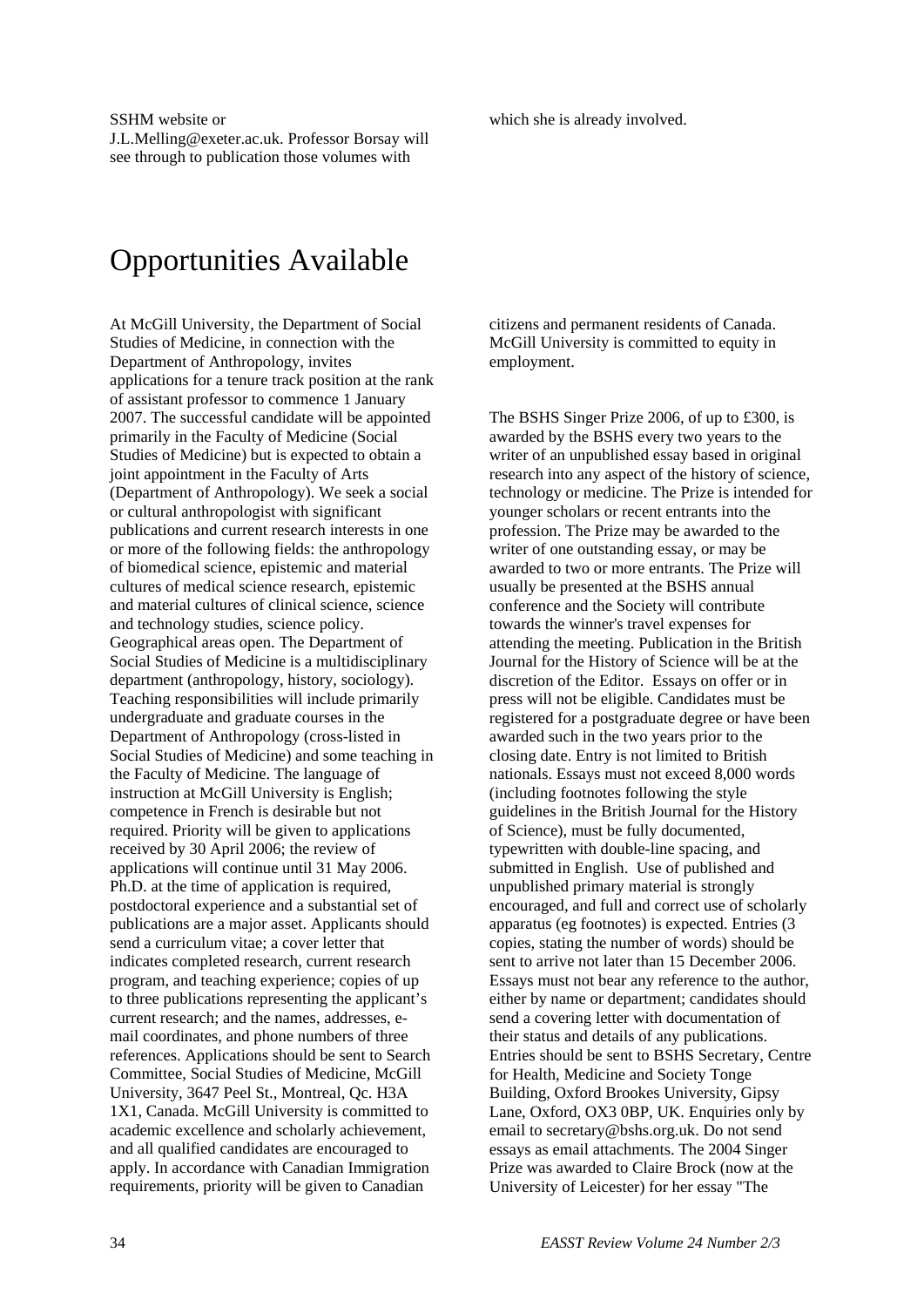Public Worth of Mary Somerville." Special Commendations were awarded to Néstor Herran (Universitat Autònoma de Barcelona), for "Spreading Nucleonics: the Isotope School at the Atomic Energy Research Establishment, 1951- 1967" and Prakash Kumar (Yale University) for "Improving Indigo: the Dynamics of Science at the Colonial and Imperial Laboratories, 1898- 1913." Previous winners are listed on the BSHS website, www.bshs.org.uk.

Applications are invited for a CASE (Collaborative Awards in Science & Engineering) studentship at the Institute for Health Research, Lancaster University www.lancs.ac.uk/fass/ihr starting in October 2006. The studentship is co-funded by the University Hospitals of Morecambe Bay NHS Trust and the ESRC, www.esrc.ac.uk. The total award provides a maintenance grant of £16,000 to the student, plus fees. The proposed research will explore the concept of situated learning in the context and accomplishment of safety in technologically mediated medical work. Three scenarios will be examined a) within medical education, how students learn to read and interpret images in practice; b) in operating theatre work, how ad hoc 'teams' form around highly localised practices and routines, and c) in patient safety incident reporting, how informal and formal reporting systems, might enhance learning from critical incidents. The research undertaken for this studentship will provide valuable insights into how Science & Technology Studies (STS) can contribute to both the shaping of medical curricula, in particular 'problem based learning', which is increasingly employed in medical education, and in understanding how everyday medical practice is accomplished. The focus in both these areas will be on the promotion of patient safety, which has gained momentum following national policy statements endorsing the transfer of systems thinking from other high-technology, safety critical industries into healthcare but which we believe requires substantial empirical exploration. The research will be carried out in collaboration with the University Hospitals of Morecambe Bay Trust. Candidates should have a degree at 2.1. or better, and a recognised masters degree in science studies, sociology or health research. Applicants need to have been ordinarily resident in the UK throughout the 3 year period preceding the date of the application for the studentship. EU students can be offered tuition fees only, international students can get full

award if they have Indefinite Leave to Remain issued by the Home Office. Inquiries to Dr Maggie Mort, Institute for Health Research, tel 44 1524 594077, m.mort@lancaster.ac.uk, or Dr Andrew Smith, Dept of Anaesthesia, Royal Lancaster Infirmary, tel 44 1524 583517 or andrew.f.smith@mbht.nhs.uk.

The Interuniversity Center for Social Science Theory and Methodology (ICS) is an internationally accredited research and graduate training school, located in the Netherlands at the Universities of Groningen, Utrecht and Nijmegen, and is offering Ph.D scholarships for highly qualified graduates. The ICS offers fully funded Ph.D scholarships for a variety of projects to excellent candidates who recently graduated in one of the social sciences. Graduates in Mathematics, Statistics or Economics are also invited to apply. The Ph.D students will be appointed for a full four-year period in which the graduates will work on an individual project, leading to a doctoral dissertation. The generous scholarships fully cover tuition, research and living expenses. The programme (in English) begins September 1st, 2006 and applications should arrive at the ICS before May 1, 2006. Extensive information on the ICS and the available Ph.D positions can be found on the ICS-homepage: http://www.ics-graduateschool.nl General information and applications: ms. M. Ristivojcevi-Lefering, Thomas van Aquinostraat 4, 6525 GD Nijmegen, The Netherlands, tel. 00 31 24 361 30 13, E mail: sociologie@maw.ru.nl.

The Centre for the History of Science, Technology and Medicine at the Imperial College, London seeks a Lecturer in the History of Modern Technology (Fixed term appointment for three years) at a salary: £36,200 - £40,430 per annum. Applications are invited for the position of Lecturer in the History of Modern Technology at the Centre for the History of Science, Technology and Medicine. The Centre is one of the leading places internationally for the study of the history of science, technology and medicine. It runs one of the most successful graduate programmes in the world and was rated 5A in the last research assessment exercise. We are seeking to appoint a historian of modern technology on a fixed term contract to replace Professor David Edgerton for 36 months while he is on research leave having been awarded a Leverhulme Trust Major Research Fellowship. You will be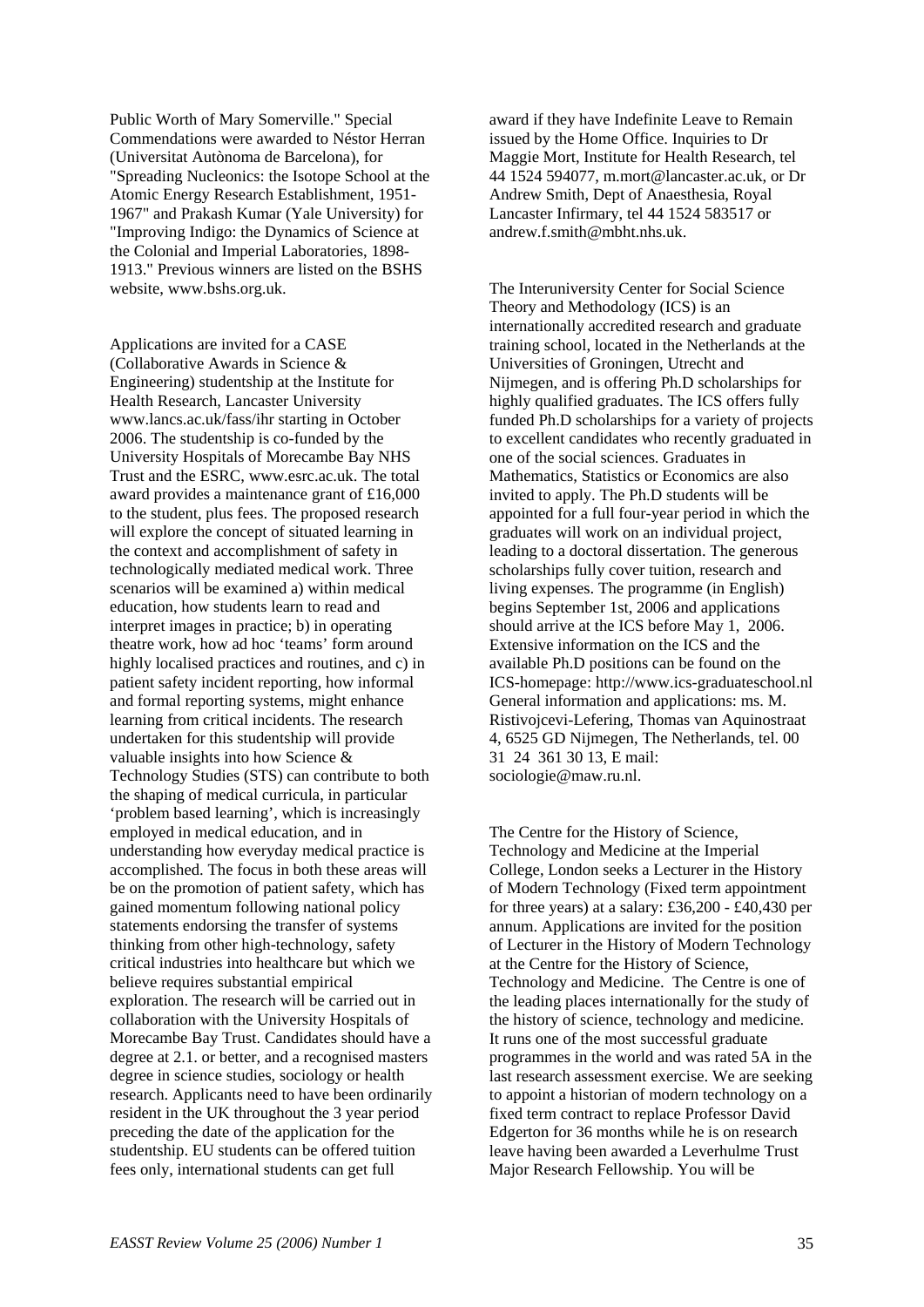expected to contribute to undergraduate and postgraduate teaching in the history of technology and science from 1750 (the industrial revolution) to the present (including MSc supervision and some contribution to PhD teaching), and may be asked to contribute to teaching in areas beyond your research speciality at undergraduate level and in tutoring MSc students. We are looking for someone who shows outstanding potential as a researcher and teacher in the history of modern technology and science. You must have a PhD in the History of Science and Technology or closely related field, have demonstrated excellence in research and have the capacity to develop your research at international level. Further details of the research activities of the group may be found at http://www.ic.ac.uk/historyofscience/. Informal enquiries may be directed to the Head of Centre, Professor Andrew Warwick (a.warwick@imperial.ac.uk). Further particulars and an application form can be obtained from the following website: http://www3.imperial.ac.uk/employment/academ ic. Alternatively, please contact r.powell@imperial.ac.uk. Completed application forms should be sent, with curriculum vitae, list of publications, research plan, and the names and addresses of 3 referees to: Robert Powell, Departmental Administrator, Centre for the

History of Science, Technology and Medicine, Imperial College London, SW7 2AZ, UK, Email: r.powell@imperial.ac.uk. (One hard copy and one electronic copy to be submitted). Closing Date: 2nd May 2006.

The Institut d'Etudes Politiques et Internationales of the Faculté des Sciences Sociales et Politique at the University of Lausanne, Switzerland, has an opening for three PhD positions in the framework of a project on Standards and International Relations: Devolution of Power in the Global Political Economy, funded by the Swiss National Science Foundation (SNF) and

directed by Prof. Jean-Christophe Graz. The project :The project explores the political implications of the growing influence of international standards on society, with a special focus on the service sector. Current and future developments in standardisation are certain to raise the political, economic and legal salience of what were for long considered as merely technical specifications. In highlighting the underestimated importance of service standards in international relations, the project attempts to critically question the structural power of standardisation within the broader context of the globalisation of markets and the role of the state in the economy. Profile : advanced university degree in social sciences, preferably a Master degree in political science or international relations ; familiarity with the field of international political economy; excellent command of English and/or German (for non French-speaking candidates, working knowledge of French). Positions :The individual research positions concern three research clusters focused on either sectoral or institutional cases of service standards. The successful candidates will work in close collaboration with the director of the project and the other researchers. For additional information on the research project, see http://www.unil.ch/iepi/page20455.html. Appointment : The appointment will begin September 1st, 2006, for a period of four years. The position carries a gross annual salary in accordance with the Swiss National Science regulations, and will range from CHF 33'600 to CHF 39'600. Application : Applications should include a letter of application, a detailed CV, list of publications, copies of diploma, a specimen of written work and two references, should be sent to: Prof Jean-Christophe Graz, IEPI Humense, University of Lausanne, CH-1015 Lausanne, Tel: +4121 692 31 78, e-mail: jeanchristophe.graz@unil.ch. Deadline for application: 30th April 2006.